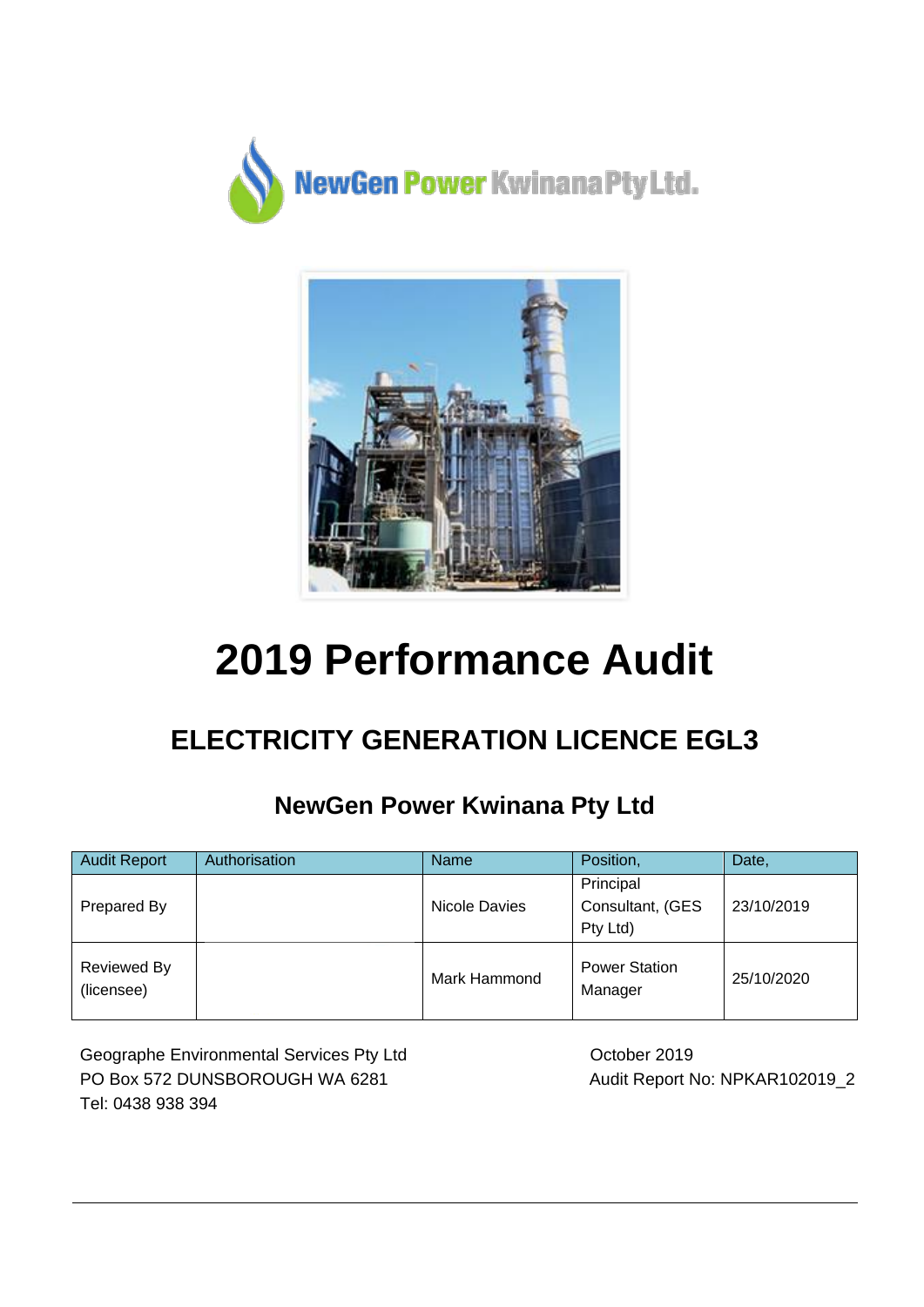### **Contents**

| 1.1 |                                                      |  |
|-----|------------------------------------------------------|--|
|     |                                                      |  |
|     |                                                      |  |
| 2.1 |                                                      |  |
| 2.2 |                                                      |  |
| 2.3 | Deviations from the Audit Plan 2008 2009 10:00:00 13 |  |
| 2.4 |                                                      |  |
| 2.5 |                                                      |  |
|     |                                                      |  |

### **List of Tables**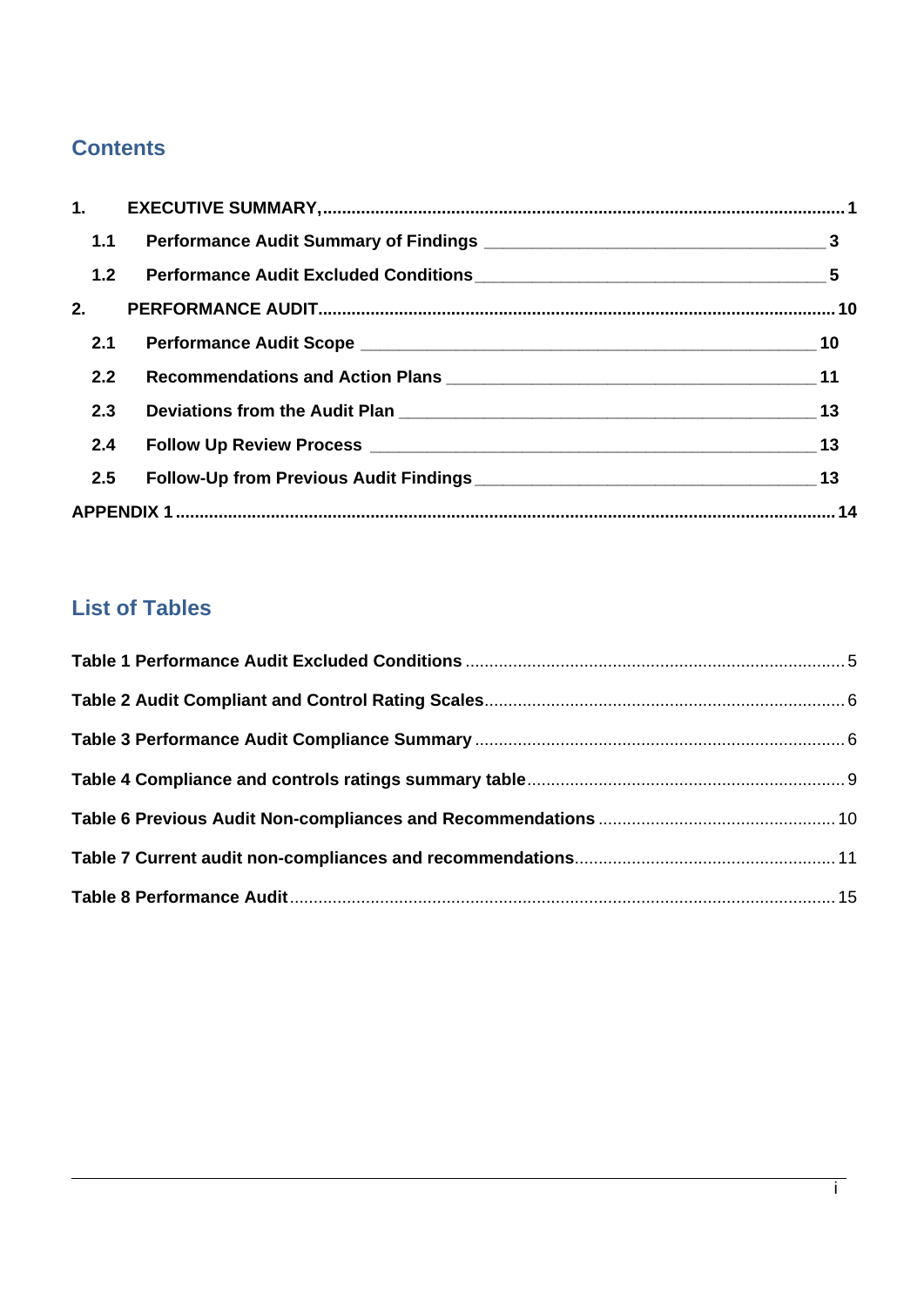### **GLOSSARY**

| <b>AEMO</b> - Australian Energy Market Operator          |
|----------------------------------------------------------|
| <b>AMS</b> - Asset Management System                     |
| <b>CMMS - Computerised Maintenance Management System</b> |
| <b>EIT</b> - Energy Infrastructure Trust                 |
| <b>ERA</b> – Economic Regulation Authority               |
| <b>ERAP</b> – Engineering Risk Assessment Process        |
| <b>FMECA</b> - Failure Mode Effect Criticality Analysis  |
| <b>GE</b> - General Electric Power                       |
| <b>GES</b> - Geographe Environmental Services            |
| <b>ICG</b> - Infrastructure Capital Group Limited        |
| <b>MW</b> – Megawatt                                     |
| <b>NPK</b> – NewGen Power Kwinana                        |
| NewGen Kwinana Partnership - The Licensee                |
| <b>OFI</b> – Opportunities for Improvement               |
| <b>O &amp; M</b> – Operate and Maintain                  |
| <b>SWIS</b> - South West Integrated System               |
|                                                          |

**WPN** – Western Power Networks

This report is prepared by representatives of GES Pty Ltd in relation to the above named client's conformance to the nominated audit standard(s). Audits are undertaken using a sampling process and the report and its recommendations are reflective only of activities and records sighted during this audit process. GES Pty Ltd shall not be liable for loss or damage caused to or actions taken by third parties as a consequence of reliance on the information contained within this report or its accompanying documentation.

### **Quality Control Record**

|                     | <b>CLIENT</b>       | <b>DATE</b>      |
|---------------------|---------------------|------------------|
| <b>REQUESTED BY</b> | <b>MARK HAMMOND</b> | <b>JUNE 2019</b> |
| PREPARED BY         | NICOLE DAVIES       | OCTOBER 2019     |
| <b>REVISION</b>     |                     | 23/10/2019       |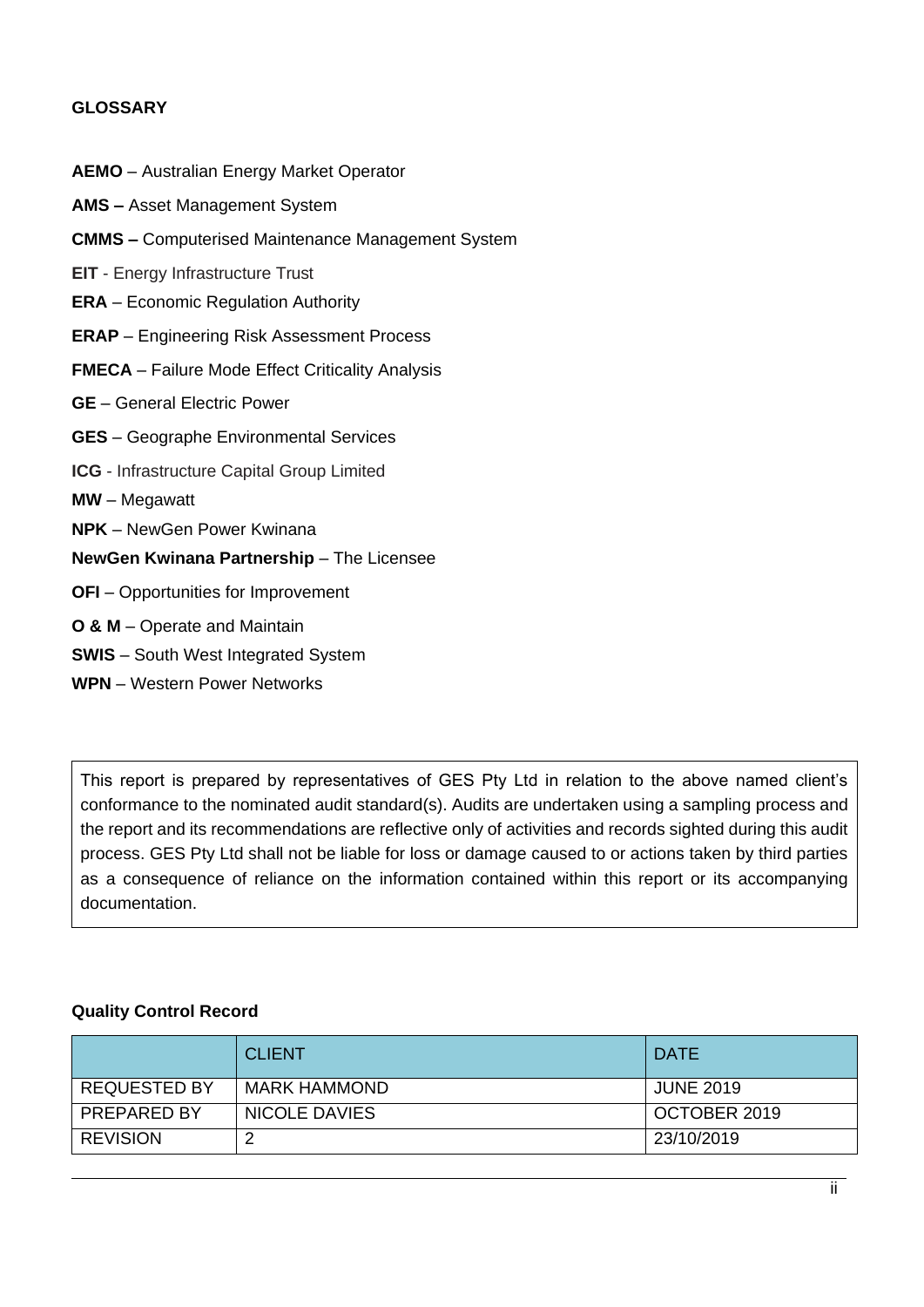

### <span id="page-3-0"></span>**1. EXECUTIVE SUMMARY**

The Licensee, NewGen Power Kwinana Pty Ltd, holds Generation Licence (EGL3) to operate the Kwinana Power Station (KPS).

### **Asset Overview**

The Kwinana Power Station is jointly owned by Energy Infrastructure Trust (which is managed by Infrastructure Capital Group (ICG)) and Sumitomo Corporation.

ICG is an Australian-based infrastructure investment manager with over AU\$1 billion of equity funds under management.

ICG specialises in the origination and investment management of equity investments in the utility and infrastructure sectors. ICG has capabilities in existing and development opportunities in the energy sector, including pricing, generation, transmission and distribution.

Sumitomo Corporation is a fully integrated trading and investing companies headquartered in Tokyo, Japan. Sumitomo has accumulated knowledge and experience from many business fields including commodity trading, industry products distribution, mineral resources investments, infrastructure construction, operation and management etc.

The intermediate load station is capable of supplying approximately 10% of Western Australia's electricity demand and contributes to the stability of the South West Interconnected System (SWIS) and the reliability of electricity supply in the region.

The Kwinana Power Station is a 327.8 MW combined-cycle, gas-fired power station located at the Kwinana industrial estate, 30km south of Perth, Western Australia.

The installed plant primarily consists of;

- One Alstom 13E2-MXL 165MW Gas Turbine fired on Natural Gas
- Associated GT Air Inlet and Exhaust Gas structures
- One Heat Recovery Steam Generator (HRSG) complete with Supplementary Gas Firing
- One Alstom 160MW integral IP/LP and HP Steam Turbine
- **Natural Gas conditioning and metering station**
- Water Treatment Plant
- Associated Balance of Plant required for effective operation
- The Main Cooling Water System is Sea Water supplied from the Cooling Water Intake located adjacent to NPK at the Synergy Kwinana Power Station.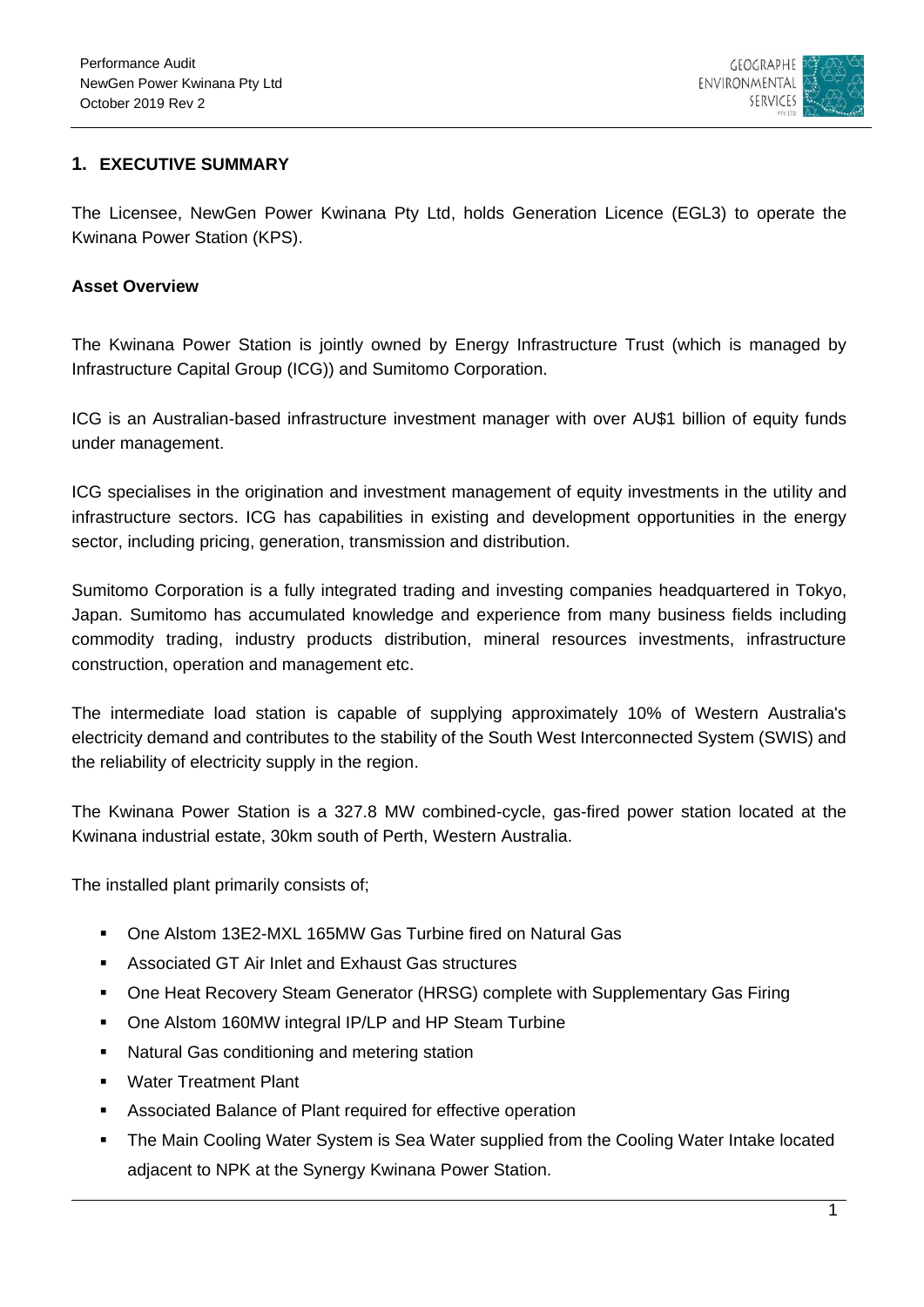

NewGen Power Kwinana Pty Ltd has issued a Consultancy Brief to undertake its third Performance Audit as required by the Economic Regulation Authority (the Authority). NewGen Power Kwinana Pty Ltd holds a Generation Licence (Licence Number EGL3) under the Electricity Industry Act 2004.

Sections 13 and 14 of the Electricity Industry Act 2004 require as a condition of every licence that the licensee must, not less than once in every period of 24 months (or any longer period that the Authority allows) calculated from the grant of the licence, provide the Authority with a performance audit and a asset management system review report by an independent expert acceptable to the Authority.

The Licensee completed an asset management review obligation submitting a report covering the audit period 1 August 2014 to 31 July 2017. The Authority has reviewed this report and subject to actions detailed in the post audit action plan extended the audit period for the next asset management review to 60 months.

Geographe Environmental Services has been approved by the Authority (Ref: D203833 / 2nd July 2019) to undertake the works in accordance with the approved Performance Audit plan.

The period for the Performance Audit is 1 August 2014 to 31 July 2019, and the report is due to be submitted to the Authority on or before 31<sup>st</sup> October 2019.

It is confirmed that the licensee facilitated the audit process by providing the audit team;

- Access to the facilities and business premises identified in the audit plan.
- Access to materials and information sources that the auditor needs to conduct the audit, including data, reports, records and any other relevant information.
- Access to the relevant personnel at the Kwinana Power Station site audited and liaison with key administrative personnel at the head office.
- An introduction to persons, other than employees of the licensee, who are relevant to the audit.

#### **Performance Audit Objectives**

The Performance Audit has been conducted in order to assess the level of compliance with the conditions of its Generation Licence EGL3. Through the execution of the Audit Plan, field work, assessment and testing of the control environment, the information system, control procedures and compliance attitude, the audit team members have gained reasonable assurance that NewGen Power Kwinana Pty Ltd has complied with its Generation Licence, with the exception of obligations 105 and 124 relating to payment of licence fees and reporting of compliance requirements. It is the auditors' opinion that the omission of the reporting of the late payment of fees in the annual compliance report was due to a lack of awareness to the requirement. Compliance and integrity of reporting by the Licensee is considered well managed and is comprehensively detailed in the NPK Compliance Requirements Schedule for the generation licence and other statutory obligations. Issues arising from late payment of fees and reporting of compliance requirements have been addressed by the Licensee proactively by the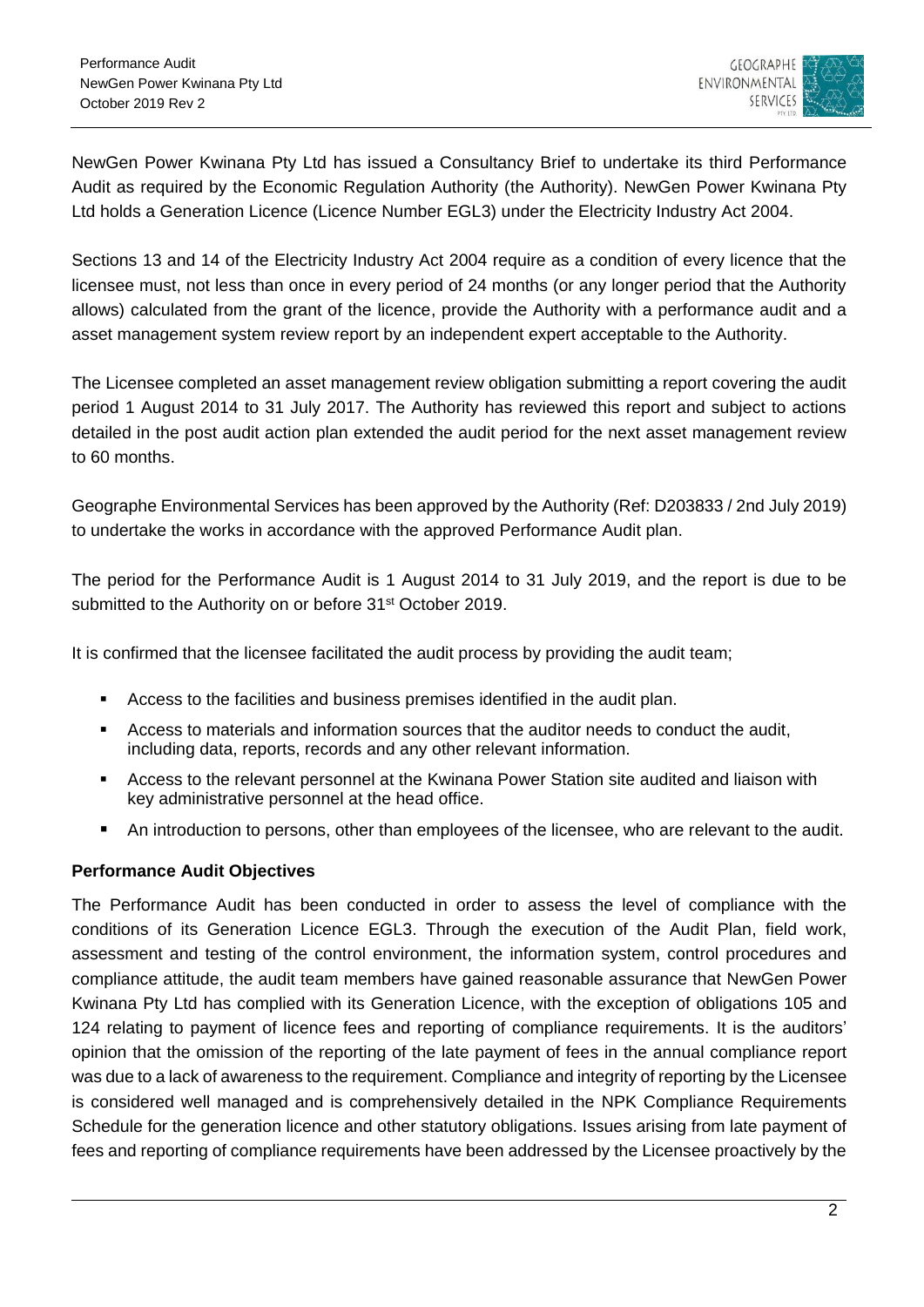

amendment of payment terms in accounting systems and the alteration of invoice recipient to ensure no delays in the payment process.

The Licensee has implemented the recommendations of the previous audit report, the effectiveness of the actions is evident in the compliance history during the audit period i.e. all of the compliance reports were submitted with the required timeframes (refer Table 3). Implementation of corrective actions were confirmed, tested and have been regularly reviewed during the audit period.

The site audit was conducted on the 15<sup>th</sup> October 2019 and this audit report is an accurate representation of the audit team's findings and opinions. The Auditor confirm that the Licensee provided full access as required by the Audit Guidelines (2019), in respect to; access to facilities and business premise, access to data, reports, minutes, documentation, correspondence and process control data. Additionally, the Licensee ensured the appropriate personnel were available and provided information where possible as requested for external persons relevant to the audit process.

NewGen Power Kwinana have established a sound control environment, the management and operating philosophy, organisational structure, assignment of authority and responsibilities, the use of internal audit, the use of information technology and the skills and experience of the relevant staff members were tested and verified during the audit process.

### <span id="page-5-0"></span>**1.1 Performance Audit Summary of Findings**

The majority of licence obligations reviewed were found to be compliant during the audit, with the exception of Electricity Compliance Reporting Manual Ref 105 and 124 (refer Table 6 & Appendix 1 for further details). The organisation has established processes and provided resources to ensure compliance requirements are met.

A two-dimensional rating scale (refer Section 5.1.6.1 of the Audit Guidelines) was used in the Audit report to summarise the compliance rating for each licence condition. Each obligation was rated for both the adequacy of existing controls and the compliance with the relevant licence obligation. The methodology for the Audit has been clearly defined in the Audit Plan.

A comprehensive report of the audit findings is included in Appendix 1.

### **Table 1 Personnel Interview During the Audit**

| Mark Hammond         | <b>Power Station Manager</b>          |
|----------------------|---------------------------------------|
|                      | Ralph Lochbuehler Engineering Manager |
| <b>Kris Roots</b>    | <b>Operations Manager</b>             |
| <b>Melissa Coats</b> | <b>Administration Support</b>         |
| James Hyland         | <b>Financial Controller</b>           |

The performance audit was conducted in a period over July to October involving one visit to site. The audit required 90 hours of Nicole Davies time.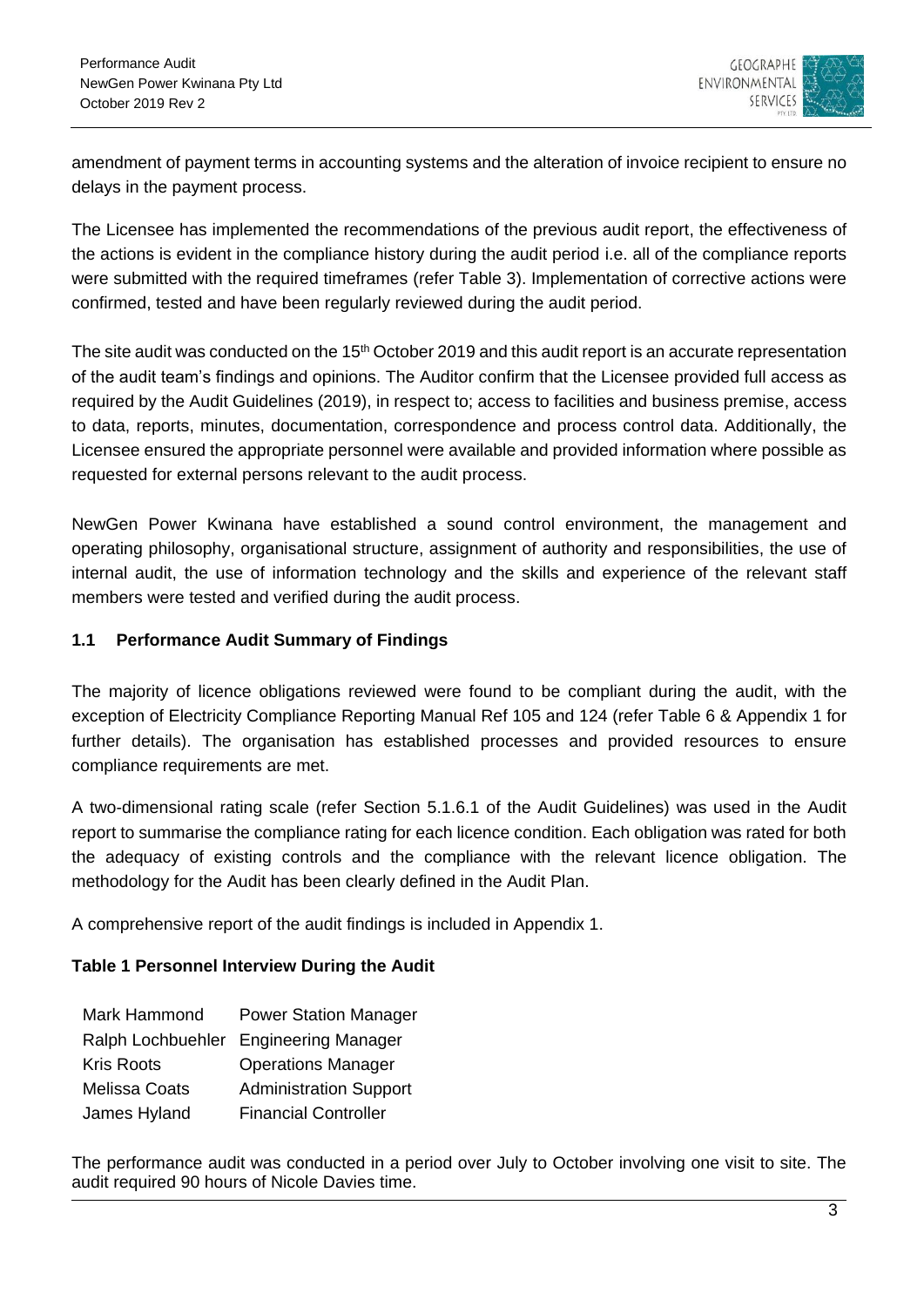

Specific activities performed during the audit included interviews with the personnel listed in Table 1 above and review of MEX, PIVision systems, Control System Data and MYOB Accounting Systems. Specific application of the activities and key documentation to the Electricity Compliance Obligations is further detailed in Appendix 1.

A list of key documentation that was reviewed in the process of conducting the performance audit is detailed below;

- Asset Management Plan
- Asset Management System Manual NPK-AM-MAN-001
- **Asset Management Review Report 2017**
- Balance Of Plant Asset Management Plan NPK-AM-PLN-005
- Business Continuity Plan Oct 2019 (00000002)
- Business Impact Assessment NPK\_Updated
- Accounting Rules (SSCP-RL-FA-001)
- **ERA Correspondence**
- NPK Compliance Requirement Schedule
- Compliance Management Framework NPK-COR-FWK-003
- Copy of NPK Compliance Register NPK MASTER 20191021 (00000004)
- Strategic Plans and Budgets
	- NewGen Power Kwinana Strategic Plan & Budget FY18
	- 1805C Strategic Budget & Plan FY19
	- 1805C2 Strategic Plan & Budget FY19
	- 1905C1 Strategic Plan & Budget FY20
- 060606 NPK LEG ADM 004 Entry Services Agreement
- NewGen Kwinana Power Station Life Cycle Model
- **EXECONDITION CONDITION MONITORY CONDITIONS**
- **EXECT:** Lease and Lease Payments (Synergy Rental Payments)
- Compliance Reports 2015-2018
	- 190808 NPK RPT ADM ERA Compliance Report 2018 2019\_Signed
- NPK Special Purpose Financial Statements
	- NPK Special Purpose FS 30 June 2015
	- NPK Special Purpose FS 30 June 2016
	- NPK Special Purpose FS 30 June 2017
	- NPK Special Purpose FS 30 June 2018
	- NPK Special Purpose FS 30 June 2019
- Gas Turbine Asset Management Plan NPK-AM-PLN-004
- Kwinana Combined Cycle Power Station FMECA V1 -09-10-2019
- MEX ERA PM's
- NewGen Kwinana Power Station Life Cycle Model V4S
- NPK Document Register
- Operator Services Agreement Section 2 -Financial Services (25)
- Operator Organisational Chart
- Quarterly Management Meetings Minutes
- FMECA Failure Mode Effect Criticality Analysis
- **ERAP Study Engineering Risk Assessment Process**
- Safety Risks Plant Availability Risk
- 8.0 NPK REG SAF 242 Risk Register Rev 4.xlsm (Site Wide Risk Register/ SITE-14) Note superseded by NPK Risk Register Suite\_Site.xlsx
- Risk Management Framework NPK-COR-FWK-002
- Risk Management Policy NPK-COR-POL-002
- Risk Management Procedure NPK-COR-PRO-001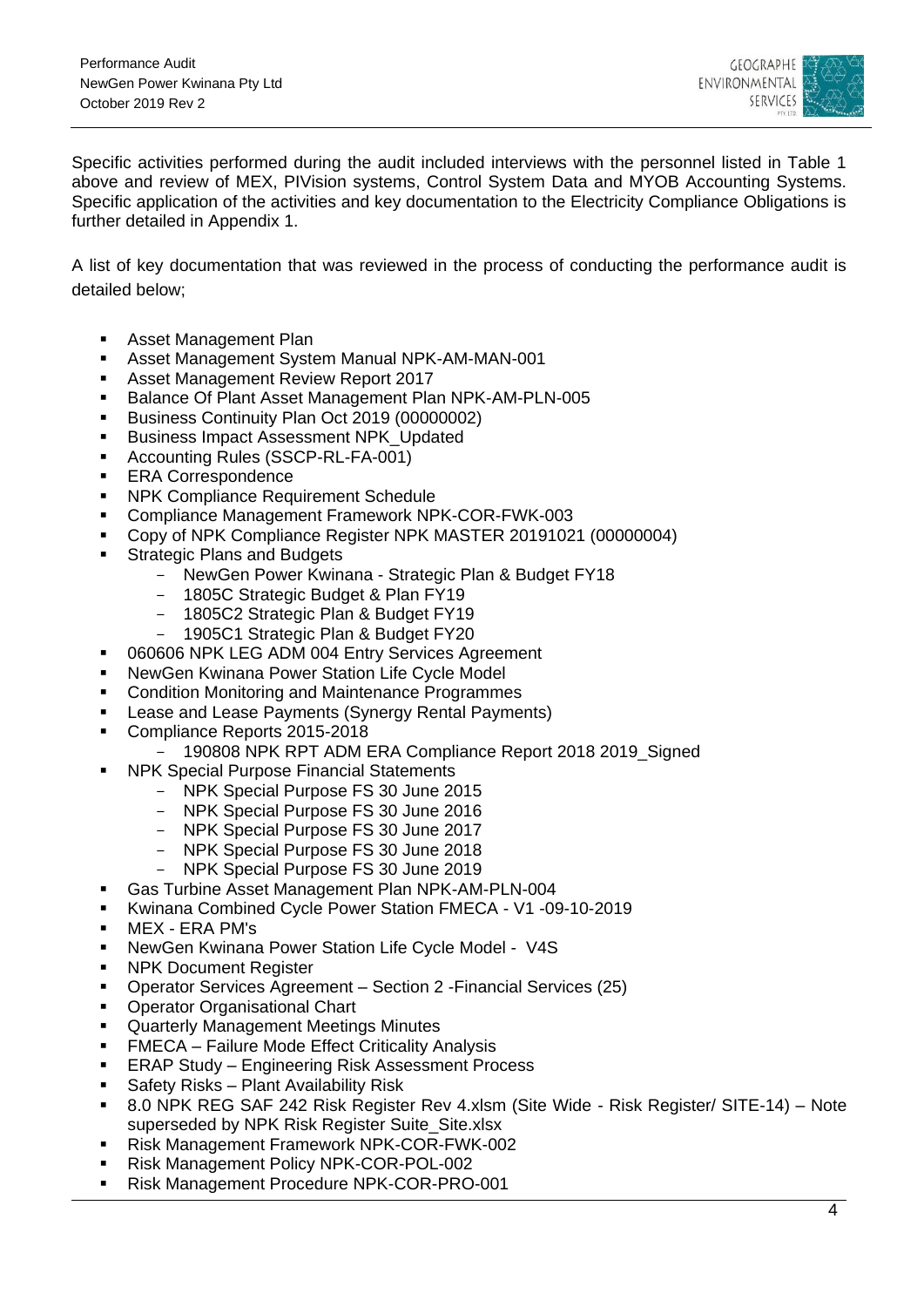

- Risk Management Rules NPK-COR-RUL-003
- Risk Scoring Guidelines NPK-COR-GDL-003
- Steam Turbine Asset Management Plan NPK-AM-PLN-001
- Strategic Asset Management Plan NPK-AM-PLN-002
- Water Steam Cycle Asset Management Plan NPK-AM-PLN-006

### <span id="page-7-0"></span>**1.2 Performance Audit Excluded Conditions**

The following reporting obligations for EGL3 have been excluded from the audit as they are not applicable to NewGen Power Kwinana Pty Ltd. There are no Type 1 reporting requirements applicable to EGL3. Excluded compliance obligations are detailed in Table 1 below;

### <span id="page-7-1"></span>**Table 1 Performance Audit Excluded Conditions**

<span id="page-7-2"></span>

| <b>Compliance</b> |                                                                                                |                                                                                                                                                                    |
|-------------------|------------------------------------------------------------------------------------------------|--------------------------------------------------------------------------------------------------------------------------------------------------------------------|
| <b>Manual</b>     | <b>Legislative Reference</b>                                                                   | <b>Reason For Exclusion</b>                                                                                                                                        |
| <b>Reference</b>  |                                                                                                |                                                                                                                                                                    |
| 120               | Electricity Industry Act section 11<br>Generation Licence, condition 5.2.4                     | Individual<br>performance standards have not<br>been<br>prescribed by the Authority.                                                                               |
| 364               | 3.27<br>Industry Metering Code clause<br>Electricity<br>Generation Licence, condition 4.1.1    | This requirement is not applicable to Generation Licences                                                                                                          |
| 401               | Electricity Industry Metering Code clause 5.16<br>Generation Licence, condition 4.1.1          | The Network Operator collects the energy data.                                                                                                                     |
| 405               | Electricity Industry Metering Code clause 5.18<br>Generation Licence, condition 4.1.1          | The network operator has access to their own tariff meters                                                                                                         |
| 407-408           | Electricity Industry Metering Code clause 5.19(2) & (3)<br>Generation Licence, condition 4.1.1 | The connection point is with the network operator.                                                                                                                 |
|                   | Section 18                                                                                     | This section is not applicable to NewGen Power Kwinana<br>Pty Ltd as there have been no specific conditions and<br>obligations attached to the generation licence. |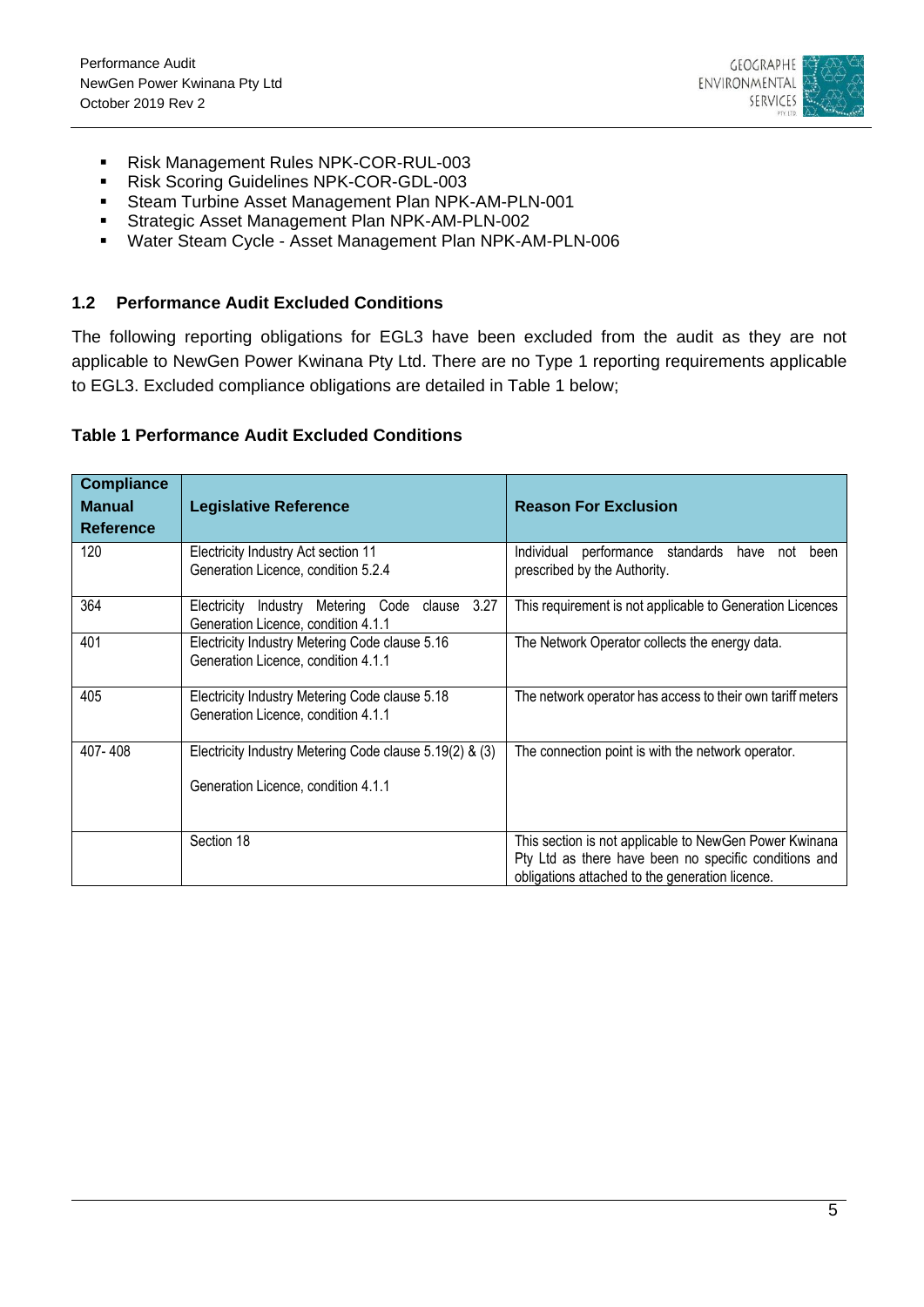

| Performance Audit Compliance & Controls Rating Scales |                                                         |                          |                                                                  |  |  |  |  |
|-------------------------------------------------------|---------------------------------------------------------|--------------------------|------------------------------------------------------------------|--|--|--|--|
|                                                       | <b>Adequacy of Controls Rating</b>                      | <b>Compliance Rating</b> |                                                                  |  |  |  |  |
| Rating                                                | <b>Description</b>                                      | Rating                   | <b>Description</b>                                               |  |  |  |  |
| A                                                     | Adequate controls – no improvement<br>needed            | $\mathbf 1$              | Compliant                                                        |  |  |  |  |
| B                                                     | Generally adequate controls -<br>improvement needed     | 2                        | Non-Compliant – minor impact on<br>customers or third parties    |  |  |  |  |
| C                                                     | Inadequate controls - significant<br>improvement needed | 3                        | Non-Compliant - moderate impact on<br>customers or third parties |  |  |  |  |
| D                                                     | No controls evident                                     | $\overline{4}$           | Non-Compliant – major impact on<br>customers or third parties    |  |  |  |  |
| <b>NP</b>                                             | Not Performed                                           | <b>NR</b>                | Not rated - Determined Not Applicable<br>during the audit period |  |  |  |  |

### **Table 2 Audit Compliant and Control Rating Scales**

The Generation Licence compliance elements that were included in the scope of this audit because they are defined in Table 3, are further detailed in Appendix 1.

### <span id="page-8-0"></span>**Table 3 Performance Audit Compliance Summary**

| Compliance | Licence Reference                                                         | <b>Audit</b> | <b>Adequacy of Controls Rating</b> |                |              |   | <b>Compliance Rating</b> |                |                |                |                |           |
|------------|---------------------------------------------------------------------------|--------------|------------------------------------|----------------|--------------|---|--------------------------|----------------|----------------|----------------|----------------|-----------|
| Obligation |                                                                           | Priority     |                                    |                |              |   |                          |                |                |                |                |           |
| Reference  |                                                                           |              | Α                                  | B              | $\mathsf{C}$ | D | <b>NP</b>                | $\overline{1}$ | $\overline{2}$ | $\overline{3}$ | $\overline{4}$ | <b>NR</b> |
| No.        |                                                                           |              |                                    |                |              |   |                          |                |                |                |                |           |
|            | SECTION 8: TYPE 1 REPORTING REQUIREMENTS                                  |              |                                    |                |              |   |                          |                |                |                |                |           |
|            | THERE ARE NO TYPE 1 REPORTING REQUIREMENTS APPLICABLE TO EGL3             |              |                                    |                |              |   |                          |                |                |                |                |           |
|            | SECTION 11: ELECTRICITY INDUSTRY ACT - LICENCE CONDITIONS AND OBLIGATIONS |              |                                    |                |              |   |                          |                |                |                |                |           |
| 101        | Electricity Industry Act section 13(1)                                    | 4            |                                    | B              |              |   |                          | 1              |                |                |                |           |
|            | Generation Licence, condition 5.3.1                                       |              |                                    |                |              |   |                          |                |                |                |                |           |
| 102        | Electricity Industry Act section                                          | 4            | Α                                  |                |              |   |                          | 1              |                |                |                |           |
|            | 14(1)(a)                                                                  |              |                                    |                |              |   |                          |                |                |                |                |           |
|            | Generation Licence condition 5.1.1                                        |              |                                    |                |              |   |                          |                |                |                |                |           |
| 103        | Electricity Industry Act section                                          | 4            |                                    |                |              |   | <b>NP</b>                |                |                |                |                | <b>NR</b> |
|            | 14(1)(b)                                                                  |              |                                    |                |              |   |                          |                |                |                |                |           |
|            | Generation Licence condition 5.1.2                                        |              |                                    |                |              |   |                          |                |                |                |                |           |
|            | & 5.1.3                                                                   |              |                                    |                |              |   |                          |                |                |                |                |           |
| 104        | Electricity Industry Act section                                          | 5            |                                    | $\overline{B}$ |              |   |                          | 1              |                |                |                |           |
|            | 14(1)(c)                                                                  |              |                                    |                |              |   |                          |                |                |                |                |           |
|            | Generation Licence condition 5.1.4                                        |              |                                    |                |              |   |                          |                |                |                |                |           |
| 105        | Electricity Industry Act section 17(1)                                    | 4            |                                    | B              |              |   |                          |                | 2              |                |                |           |
|            | Generation Licence condition 4.2.1                                        |              |                                    |                |              |   |                          |                |                |                |                |           |
| 106        | Electricity Industry Act section 31(3)                                    | 5            | A                                  |                |              |   |                          | 1              |                |                |                |           |
|            | Generation Licence condition 4.1.1                                        |              |                                    |                |              |   |                          |                |                |                |                |           |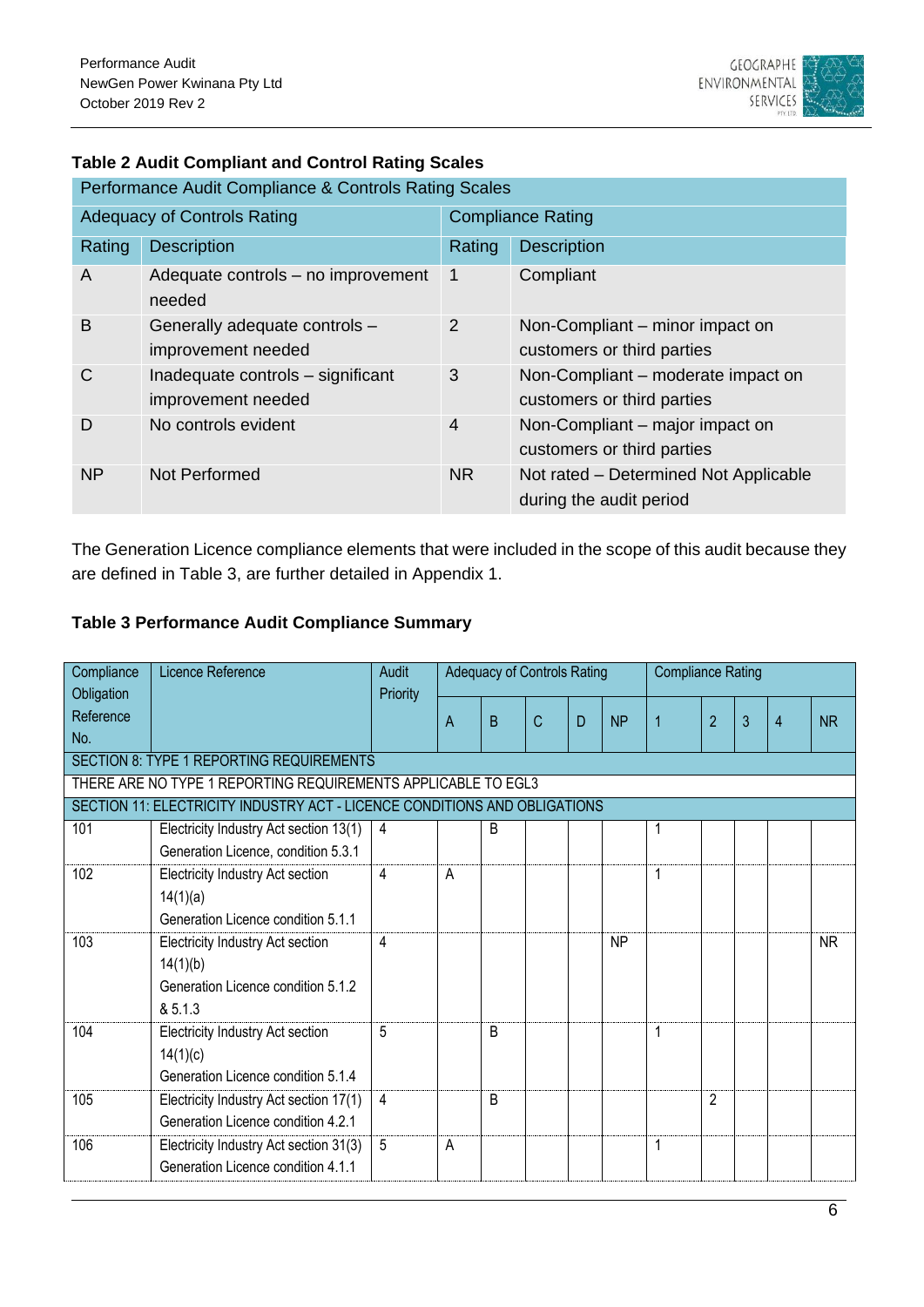

| 107 | Electricity Industry Act section 41(6)                                              | 4              | А |   |  |           | 1            |                |  |           |
|-----|-------------------------------------------------------------------------------------|----------------|---|---|--|-----------|--------------|----------------|--|-----------|
|     | Generation Licence condition 4.1.1                                                  |                |   |   |  |           |              |                |  |           |
|     | SECTION 12: ELECTRICITY LICENCES - LICENCE CONDITIONS AND OBLIGATIONS               |                |   |   |  |           |              |                |  |           |
| 119 | Electricity Industry Act section 11                                                 | 4              | A |   |  |           | 1            |                |  |           |
|     | Generation Licence condition 4.3.1                                                  |                |   |   |  |           |              |                |  |           |
| 121 | Electricity Industry Act section 11                                                 | $\overline{4}$ | A |   |  |           | $\mathbf 1$  |                |  |           |
|     | Generation Licence condition 5.3.2                                                  |                |   |   |  |           |              |                |  |           |
| 122 | Electricity Industry Act section 11                                                 | $\overline{4}$ | A |   |  |           | $\mathbf{1}$ |                |  |           |
|     | Generation Licence condition 5.1.5                                                  |                |   |   |  |           |              |                |  |           |
| 123 | Electricity Industry Act section 11                                                 | $\overline{4}$ |   |   |  | <b>NP</b> |              |                |  | <b>NR</b> |
|     | Generation Licence condition 4.4.1                                                  |                |   |   |  |           |              |                |  |           |
| 124 | Electricity Industry Act section 11                                                 | $\overline{4}$ |   | B |  |           |              | $\overline{2}$ |  |           |
|     | Generation Licence condition 4.5.1                                                  |                |   |   |  |           |              |                |  |           |
| 125 | Electricity Industry Act section 11                                                 | $\overline{4}$ |   |   |  | <b>NP</b> |              |                |  | <b>NR</b> |
|     | Generation Licence condition 3.8.1                                                  |                |   |   |  |           |              |                |  |           |
|     | & 3.8.2                                                                             |                |   |   |  |           |              |                |  |           |
|     |                                                                                     |                |   |   |  |           |              |                |  |           |
| 126 | Electricity Industry Act section 11                                                 | $\overline{4}$ | A |   |  |           | $\mathbf{1}$ |                |  |           |
|     | Generation Licence condition 3.7.1                                                  |                |   |   |  |           |              |                |  |           |
|     | SECTION 14: ELECTRICITY INDUSTRY METERING CODE - LICENCE CONDITIONS AND OBLIGATIONS |                |   |   |  |           |              |                |  |           |
| 324 | Generation Licence condition 4.1.1                                                  | $\overline{4}$ |   |   |  | <b>NP</b> |              |                |  | <b>NR</b> |
|     | Electricity Industry Metering Code,                                                 |                |   |   |  |           |              |                |  |           |
|     | clause 3.3B                                                                         |                |   |   |  |           |              |                |  |           |
| 339 | Generation Licence condition 4.1.1                                                  | $\overline{4}$ | А |   |  |           |              |                |  | <b>NR</b> |
|     | <b>Electricity Industry Metering Code</b><br>CI 3.27                                |                |   |   |  |           |              |                |  |           |
| 371 |                                                                                     | 5              |   |   |  | <b>NP</b> |              |                |  | <b>NR</b> |
|     | <b>Electricity Industry Metering Code</b><br>CI 4.4(1)                              |                |   |   |  |           |              |                |  |           |
|     | Generation Licence condition 4.1.1                                                  |                |   |   |  |           |              |                |  |           |
| 372 | <b>Electricity Industry Metering Code</b>                                           | 5              |   |   |  | <b>NP</b> |              |                |  | <b>NR</b> |
|     | CI 4.5(1)                                                                           |                |   |   |  |           |              |                |  |           |
|     | Generation Licence condition 4.1.1                                                  |                |   |   |  |           |              |                |  |           |
| 373 | <b>Electricity Industry Metering Code</b>                                           | $\overline{4}$ |   |   |  | <b>NP</b> |              |                |  | <b>NR</b> |
|     | Cl 4.5(2)                                                                           |                |   |   |  |           |              |                |  |           |
|     | Generation Licence condition 4.1.1                                                  |                |   |   |  |           |              |                |  |           |
| 388 | <b>Electricity Industry Metering Code</b>                                           | $\overline{4}$ |   |   |  | <b>NP</b> |              |                |  | <b>NR</b> |
|     | CI 5.4(2)                                                                           |                |   |   |  |           |              |                |  |           |
|     | Generation Licence condition 4.1.1                                                  |                |   |   |  |           |              |                |  |           |
| 402 | <b>Electricity Industry Metering Code</b>                                           | $\overline{4}$ |   |   |  | <b>NP</b> |              |                |  | <b>NR</b> |
|     | CI 5.17(1)                                                                          |                |   |   |  |           |              |                |  |           |
|     | Generation Licence condition 4.1.1                                                  |                |   |   |  |           |              |                |  |           |
| 406 | <b>Electricity Industry Metering Code</b>                                           | $5\,$          |   |   |  | <b>NP</b> |              |                |  | <b>NR</b> |
|     | CI 5.19(1)                                                                          |                |   |   |  |           |              |                |  |           |
|     | Generation Licence condition 4.1.1                                                  |                |   |   |  |           |              |                |  |           |
| 410 | <b>Electricity Industry Metering Code</b>                                           | 5              |   |   |  | <b>NP</b> |              |                |  | <b>NR</b> |
|     | CI 5.19(6)                                                                          |                |   |   |  |           |              |                |  |           |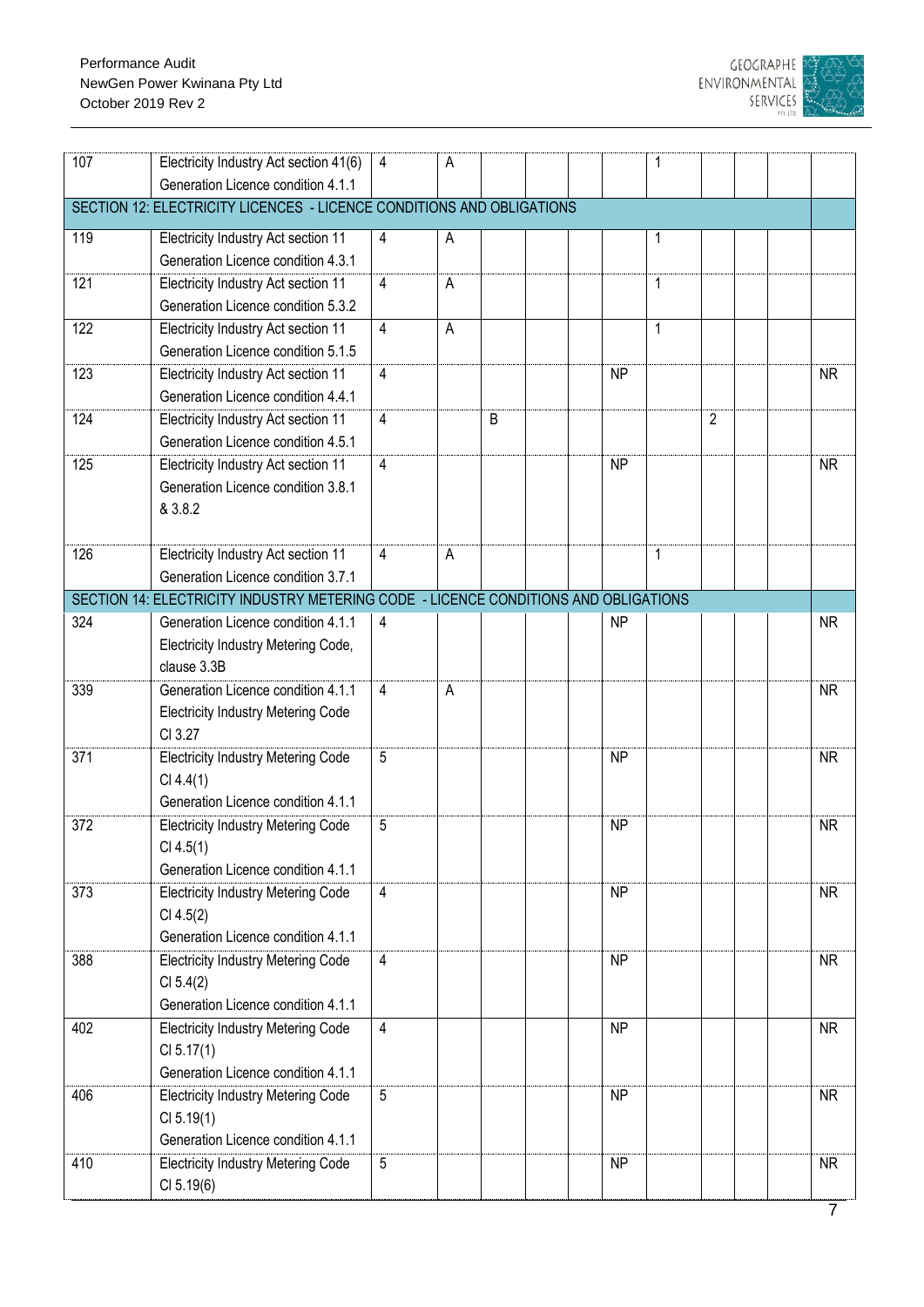

|                                                               | Generation Licence condition 4.1.1                                                            |                 |   |  |                |  |           |
|---------------------------------------------------------------|-----------------------------------------------------------------------------------------------|-----------------|---|--|----------------|--|-----------|
| 416                                                           | <b>Electricity Industry Metering Code</b>                                                     | 4               |   |  | <b>NP</b>      |  | <b>NR</b> |
|                                                               | CI 5.21(5)                                                                                    |                 |   |  |                |  |           |
|                                                               | Generation Licence condition 4.1.1                                                            |                 |   |  |                |  |           |
| 417                                                           | <b>Electricity Industry Metering Code</b>                                                     | $\overline{4}$  |   |  | <b>NP</b>      |  | <b>NR</b> |
|                                                               | CI 5.21(6)                                                                                    |                 |   |  |                |  |           |
|                                                               | Generation Licence condition 4.1.1                                                            |                 |   |  |                |  |           |
| 435                                                           | <b>Electricity Industry Metering Code</b>                                                     | 4               |   |  | <b>NP</b>      |  | <b>NR</b> |
|                                                               | CI 5.27                                                                                       |                 |   |  |                |  |           |
|                                                               | Generation Licence condition 4.1.1                                                            |                 |   |  |                |  |           |
| 448                                                           | <b>Electricity Industry Metering Code</b>                                                     | 4               |   |  | <b>NP</b><br>1 |  |           |
|                                                               | CI 6.1(2)                                                                                     |                 |   |  |                |  |           |
|                                                               | Generation Licence condition 4.1.1                                                            |                 |   |  |                |  |           |
| 451                                                           | <b>Electricity Industry Metering Code</b>                                                     | 5               | Α |  | 1              |  |           |
|                                                               | CI 7.2(1)                                                                                     |                 |   |  |                |  |           |
|                                                               | Generation Licence condition 4.1.1                                                            |                 |   |  |                |  |           |
| 453                                                           | <b>Electricity Industry Metering Code</b>                                                     | 4               |   |  | <b>NP</b>      |  | <b>NR</b> |
|                                                               | CI 7.2(4)                                                                                     |                 |   |  |                |  |           |
|                                                               | Generation Licence condition 4.1.1                                                            |                 |   |  |                |  |           |
| 454                                                           | <b>Electricity Industry Metering Code</b>                                                     | $\overline{4}$  |   |  | <b>NP</b>      |  | <b>NR</b> |
|                                                               | CI 7.2(5)                                                                                     |                 |   |  |                |  |           |
|                                                               | Generation Licence condition 4.1.1                                                            |                 |   |  |                |  |           |
| 455                                                           | <b>Electricity Industry Metering Code</b>                                                     | 4               |   |  | <b>NP</b>      |  | <b>NR</b> |
|                                                               | CI 7.5                                                                                        |                 |   |  |                |  |           |
|                                                               | Generation Licence condition 4.1.1                                                            |                 |   |  |                |  |           |
| 456                                                           | <b>Electricity Industry Metering Code</b>                                                     | 4               |   |  | <b>NP</b>      |  | <b>NR</b> |
|                                                               | CI 7.6(1)                                                                                     |                 |   |  |                |  |           |
|                                                               | Generation Licence condition 4.1.1                                                            |                 |   |  |                |  |           |
| 457                                                           | <b>Electricity Industry Metering Code</b>                                                     | 5               |   |  | <b>NP</b>      |  | <b>NR</b> |
|                                                               | CI 8.1(1)                                                                                     |                 |   |  |                |  |           |
|                                                               | Generation Licence condition 4.1.1                                                            |                 |   |  |                |  |           |
| 458                                                           | <b>Electricity Industry Metering Code</b>                                                     | 5               |   |  | <b>NP</b>      |  | <b>NR</b> |
|                                                               | CI 8.1(2)                                                                                     |                 |   |  |                |  |           |
|                                                               | Generation Licence condition 4.1.1                                                            |                 |   |  |                |  |           |
| 459                                                           | <b>Electricity Industry Metering Code</b>                                                     | 5               |   |  | <b>NP</b>      |  | <b>NR</b> |
|                                                               | CI 8.1(3)                                                                                     |                 |   |  |                |  |           |
|                                                               | Generation Licence condition 4.1.1                                                            |                 |   |  |                |  |           |
| 460                                                           | <b>Electricity Industry Metering Code</b>                                                     | 5               |   |  | <b>NP</b>      |  | <b>NR</b> |
|                                                               | CI 8.1(4)                                                                                     |                 |   |  |                |  |           |
|                                                               | Generation Licence condition 4.1.1                                                            |                 |   |  |                |  |           |
| 461                                                           | <b>Electricity Industry Metering Code</b>                                                     | $5\phantom{.0}$ |   |  | <b>NP</b>      |  | <b>NR</b> |
|                                                               | CI 8.3(2)                                                                                     |                 |   |  |                |  |           |
|                                                               | Generation Licence condition 4.1.1                                                            |                 |   |  |                |  |           |
|                                                               | SECTION 16: ELECTRICITY LICENCES - LICENSEE SPECIFIC CONDITIONS AND OBLIGATIONS               |                 |   |  |                |  |           |
|                                                               | THIS SECTION IS NOT APPLICABLE TO NEWGEN POWER KWINANA PTY LTD AS THERE HAVE BEEN NO SPECIFIC |                 |   |  |                |  |           |
| CONDITIONS AND OBLIGATIONS ATTACHED TO THE GENERATION LICENCE |                                                                                               |                 |   |  |                |  |           |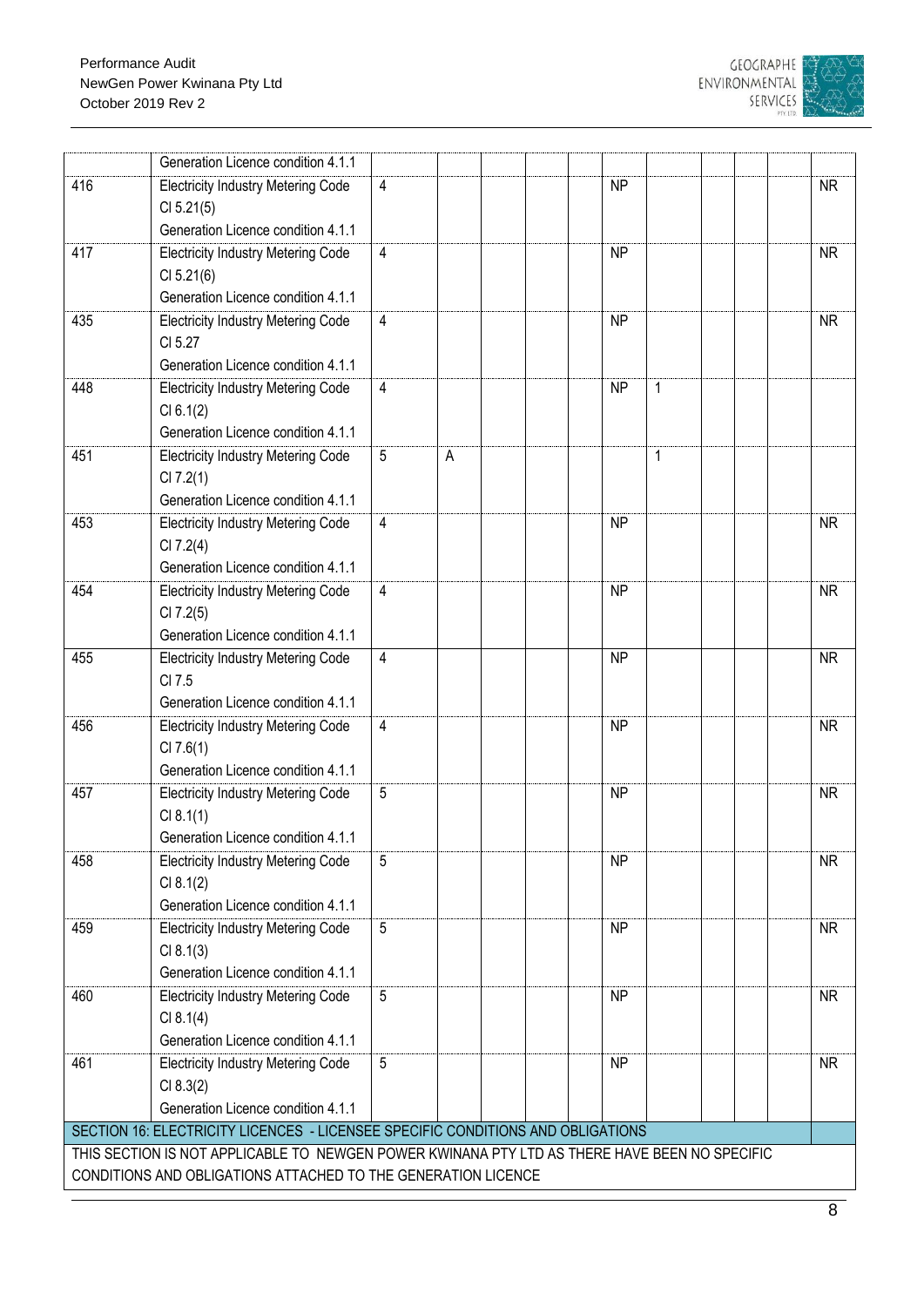

|                        |              | <b>Compliance Rating</b> |   |   |     |              |
|------------------------|--------------|--------------------------|---|---|-----|--------------|
|                        |              |                          |   | 3 | N/R | <b>TOTAL</b> |
|                        | A            | ጸ                        |   |   |     | 9            |
| <b>Controls Rating</b> | B            | ∩                        | ∩ |   |     |              |
|                        | ⌒            |                          |   |   |     |              |
|                        |              |                          |   |   |     |              |
|                        | N/P          |                          |   |   | 23  | 24           |
|                        | <b>TOTAL</b> | 11                       | ∩ | N | 24  | 37           |

### <span id="page-11-0"></span>**Table 4 Compliance and controls ratings summary table**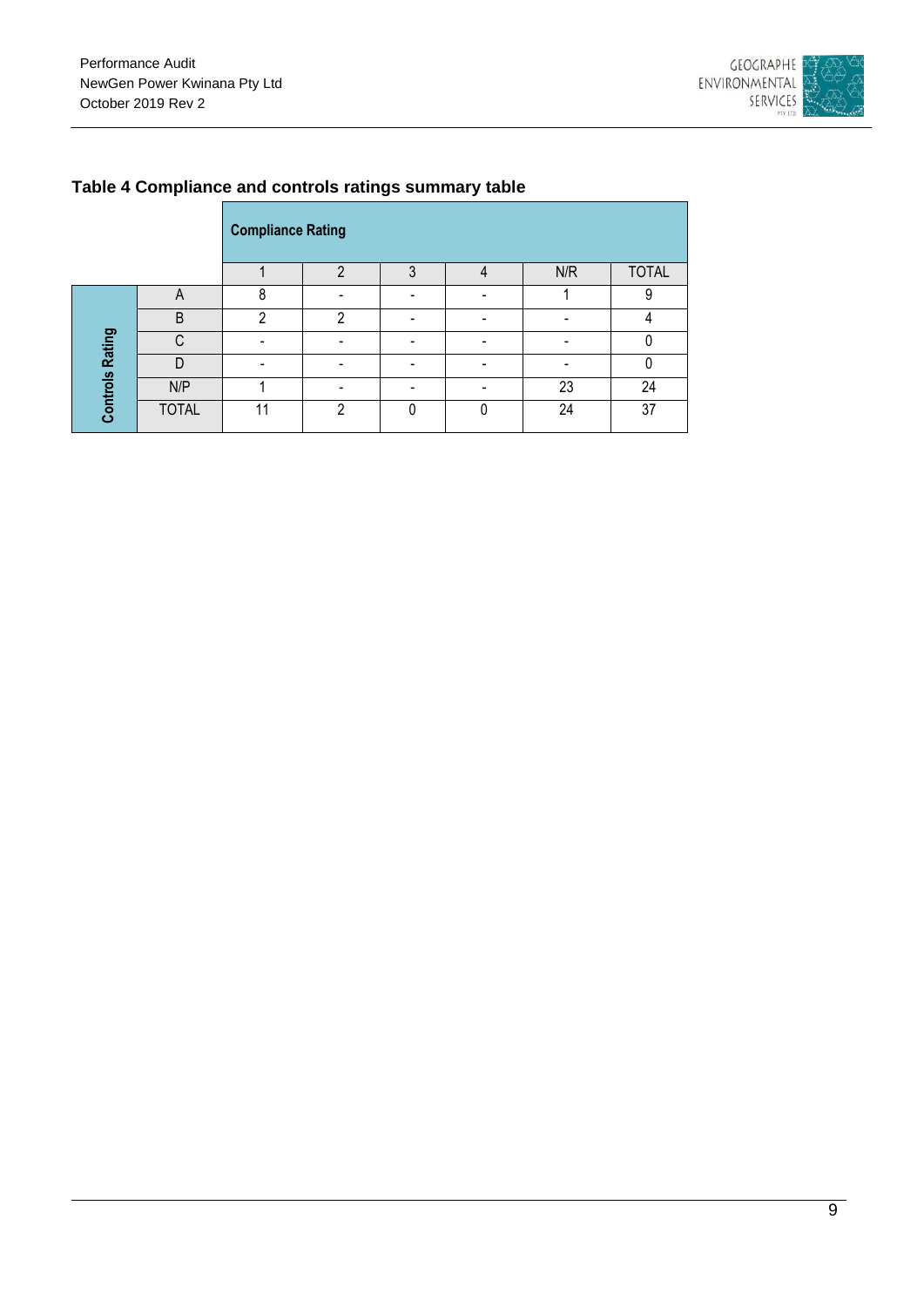

### **2. PERFORMANCE AUDIT**

#### **2.1 Performance Audit Scope**

In executing the Audit Plan and in line with the Audit & Review Guidelines (March 2019) the auditors, when assessing if the licensee has complied with its licence obligations, applied a level of scrutiny that corresponds to a "reasonable assurance engagement". This has been further detailed within the audit plan (refer Paragraph 12(a)(i)(a) of ASAE 3000, June 2014).

This is the third audit of EGL3. The organisation has implemented the recommendations of the previous audit and as required by Section 11.3 of the Audit Guidelines (March 2019). Table 6 below details how all recommendations were resolved in the current audit period.

<span id="page-12-2"></span><span id="page-12-1"></span><span id="page-12-0"></span>

| Table of Previous Non-Compliances & Audit Recommendations |                                                                                                      |                                                         |          |                      |  |  |  |  |  |
|-----------------------------------------------------------|------------------------------------------------------------------------------------------------------|---------------------------------------------------------|----------|----------------------|--|--|--|--|--|
|                                                           | A Resolved before end of previous audit period & C Unresolved at the end of the current audit period |                                                         |          |                      |  |  |  |  |  |
| Reference                                                 | (Compliance rating/                                                                                  | Auditors'                                               | Date     | Further action       |  |  |  |  |  |
| (no./year)                                                | Legislative Obligation/                                                                              | Recommendation                                          | Resolved | required             |  |  |  |  |  |
|                                                           | details of the issue)                                                                                | or action taken                                         |          |                      |  |  |  |  |  |
| Not applicable                                            |                                                                                                      |                                                         |          |                      |  |  |  |  |  |
|                                                           | B Resolved during the current audit period                                                           |                                                         |          |                      |  |  |  |  |  |
| Reference                                                 | (Compliance rating/                                                                                  | Auditors'                                               | Date     | Further action       |  |  |  |  |  |
| (no./year)                                                | Legislative Obligation/                                                                              | Recommendation                                          | Resolved | required             |  |  |  |  |  |
|                                                           | details of the issue)                                                                                | or action taken                                         |          |                      |  |  |  |  |  |
| 1/2014                                                    | A2 /Obligation 124 /A licensee must provide the Authority, in the manner                             | A non-compliance was recorded for the reporting year 1  | 10/8/15  | NIL-all reports were |  |  |  |  |  |
|                                                           | prescribed, any information the Authority requires in connection with its functions                  | July 2014-30 June 2015. The obligation has been added   |          | submitted on time    |  |  |  |  |  |
|                                                           | under the Electricity Industry Act. The 2014 submission of the annual generation                     | to the station CMMS and scheduled for July 2015 to      |          | during the audit     |  |  |  |  |  |
|                                                           | licence compliance report was five days late as it was due on the 31 August 2014                     | ensure sufficient time is allowed for completion of the |          | period.              |  |  |  |  |  |
|                                                           | and was submitted on the 5 September 2014.                                                           | report.                                                 |          |                      |  |  |  |  |  |

#### **Table 6 Previous Audit Non-compliances and Recommendations**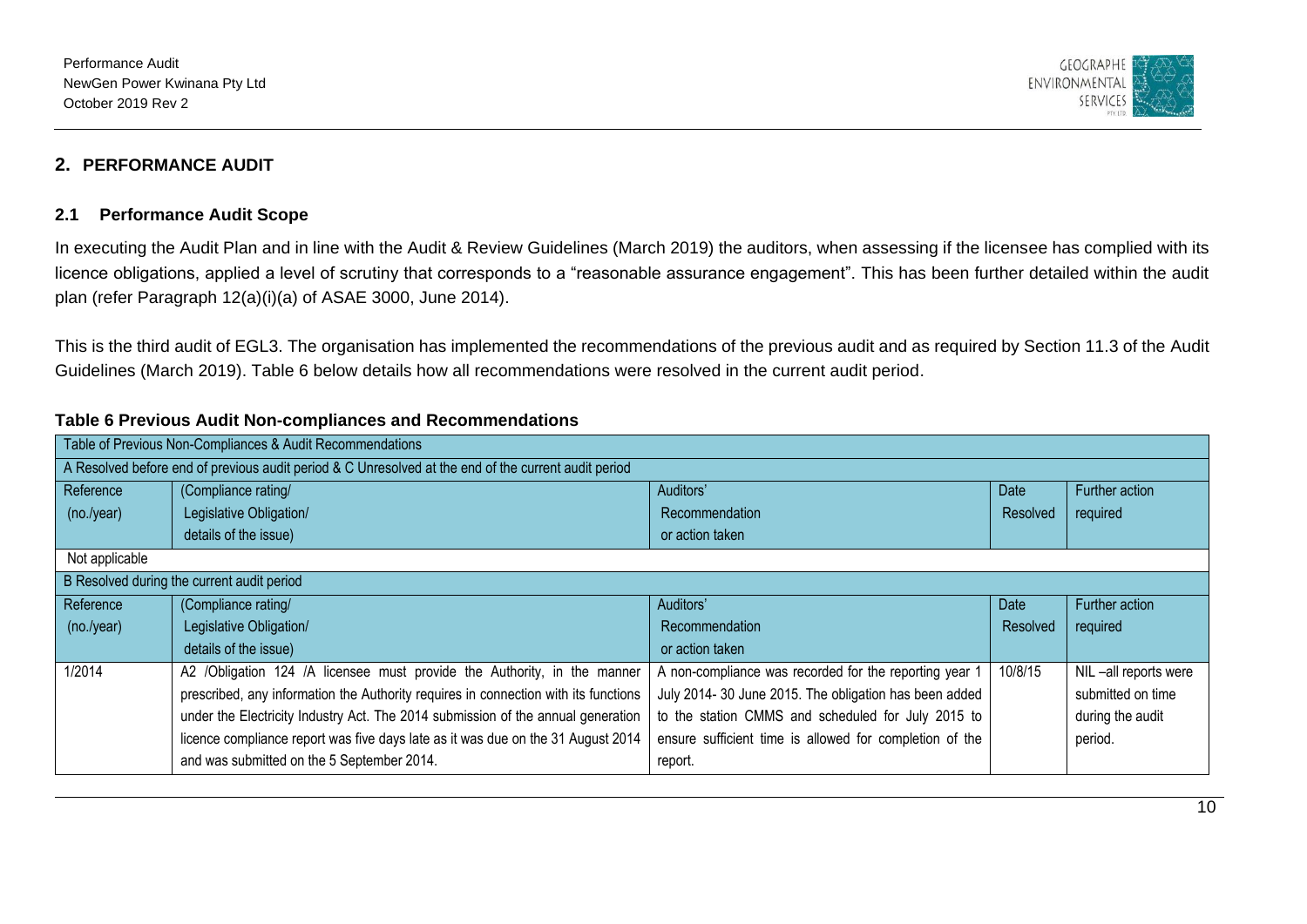

|  | It is noted that the action is scheduled for 31 August in the      |  |
|--|--------------------------------------------------------------------|--|
|  | NPK Compliance Requirements Schedule but the MEX                   |  |
|  | PM1190 has a 30 day lead time to 31 <sup>st</sup> August due date. |  |

### **2.2 Recommendations and Action Plans**

Recommendations made within the report are detailed below and will be reviewed and included in the post audit implementation plan by the licensee to ensure compliance with requirements.

### **Table 7 Current audit non-compliances and recommendations**

| CURRENT AUDIT NON COMPLIANCES/RECOMMENDATIONS                                                |  |  |  |  |  |  |
|----------------------------------------------------------------------------------------------|--|--|--|--|--|--|
| RESOLVED DURING THE CURRENT AUDIT PERIOD                                                     |  |  |  |  |  |  |
| There are no non compliances or recommendations raised and resolved during the audit period. |  |  |  |  |  |  |

<span id="page-13-1"></span><span id="page-13-0"></span>

| <b>B.</b>         | UNRESOLVED AT END OF CURRENT AUDIT PERIOD                                    |                                                                     |                         |  |  |  |  |  |  |
|-------------------|------------------------------------------------------------------------------|---------------------------------------------------------------------|-------------------------|--|--|--|--|--|--|
| Reference         | Non Compliance/Controls Improvement                                          | Auditors'                                                           | Management action taken |  |  |  |  |  |  |
| (no./year)        | (Rating/ Legislative Obligation/ Details of Non Compliance or                | Recommendation                                                      | by end of Audit period  |  |  |  |  |  |  |
|                   | Inadequacy of Controls)                                                      |                                                                     |                         |  |  |  |  |  |  |
| 01/2019 - Ref 105 | Non-Compliant/B2 /105                                                        | The organisation has already amended the email recipient for the    | Nil - Refer Post Audit  |  |  |  |  |  |  |
|                   | <b>Generation Licence Obligation 4.2.1</b>                                   | invoices during the audit period to go directly to accounts         | Action Plan             |  |  |  |  |  |  |
|                   | The licensee has not met the obligations in regards to payment of            | department. Additionally, they have amended the terms in MYOB       |                         |  |  |  |  |  |  |
|                   | prescribed licence fees on 3 occasions during the audit period.              | to 14 days to ensure timely payment. These are corrective actions   |                         |  |  |  |  |  |  |
|                   |                                                                              | that rely on the personnel in the roles maintaining them. A change  |                         |  |  |  |  |  |  |
|                   | The Licensee is required to pay the invoices issued by the Authority for the | in personnel or accounting systems would mean the action may        |                         |  |  |  |  |  |  |
|                   | standing data charges within 30 days of issue of the invoice and             | not be carried through. The obligations also need to be included in |                         |  |  |  |  |  |  |
|                   | Generation Licence fee before the 22 march annually.                         | the MEX system as separate routines and highlighted as a            |                         |  |  |  |  |  |  |
|                   |                                                                              | legislative requirement. The inclusion of the invoices on the NPK   |                         |  |  |  |  |  |  |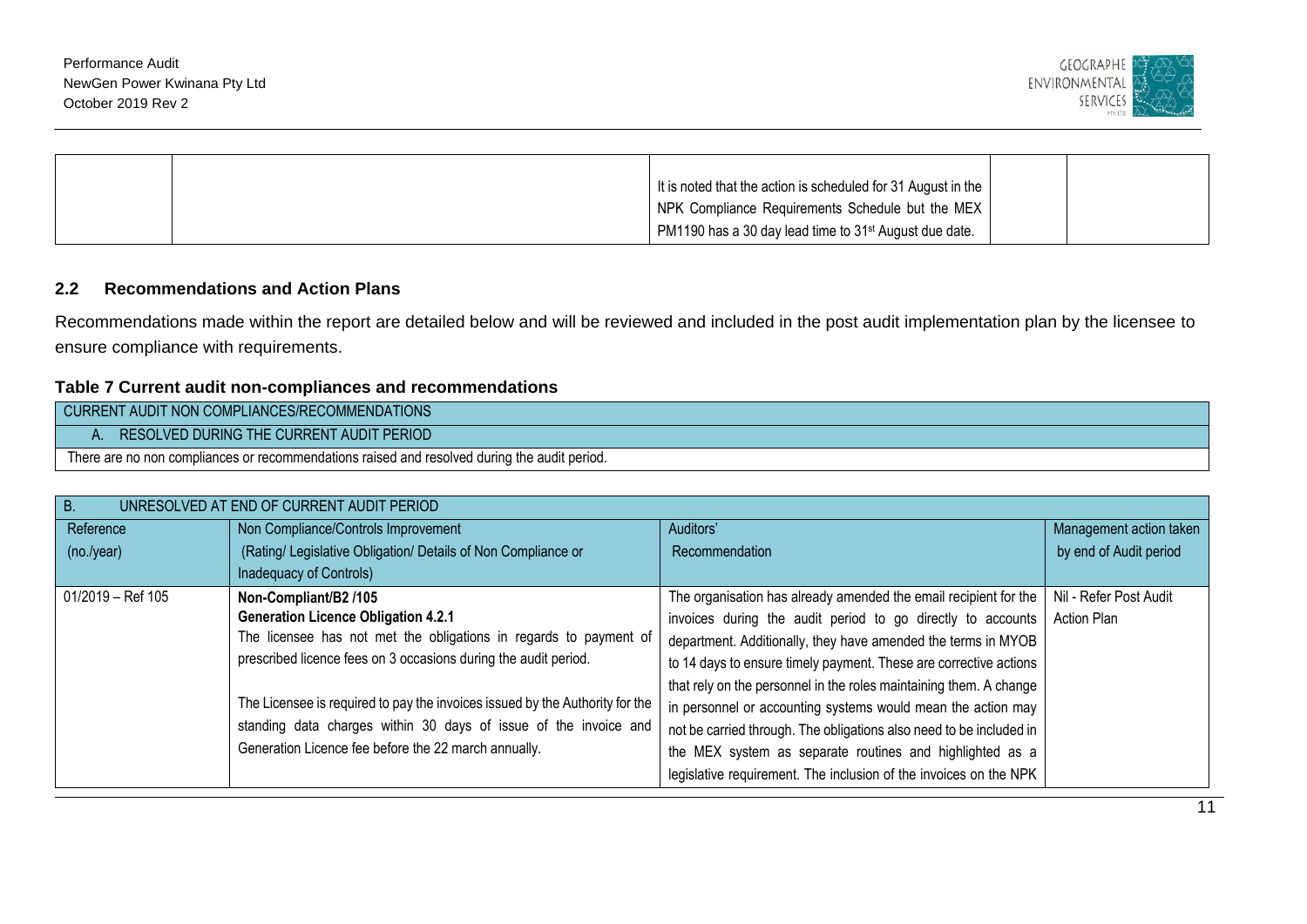

| В.                | UNRESOLVED AT END OF CURRENT AUDIT PERIOD                                             |                                                                     |                        |
|-------------------|---------------------------------------------------------------------------------------|---------------------------------------------------------------------|------------------------|
|                   | The reason for the late payments (ERA 100410 and 100491) was due to                   | Compliance Requirements Schedule is also recommended. An            |                        |
|                   | a delay in delegation of the invoice from the initial person receiving the            | OFI for the organisation to embed the controls into their operating |                        |
|                   | email. Late payment on invoice ERA 597 was due to a delay in release of               | processes has been provided in a separate document of auditor       |                        |
|                   | bank transactions.                                                                    | recommendations.                                                    |                        |
|                   |                                                                                       |                                                                     |                        |
|                   | Additionally, it is noted the MEX Routine established (PM1240) only refers            |                                                                     |                        |
|                   | to the Annual Payment of Licence fees and does not reference the                      |                                                                     |                        |
|                   | quarterly standing data charges. During discussions, the Licensee was                 |                                                                     |                        |
|                   | unclear of the requirement to pay both Annual and quarterly licence fees.             |                                                                     |                        |
|                   | It is also included on the NPK Compliance schedule as the annual licence              |                                                                     |                        |
|                   | payment only.                                                                         |                                                                     |                        |
| 02/2019 - Ref 124 | Non-Compliant/B2 /124                                                                 | Although the organisation has established corrective actions to     | Nil - Refer Post Audit |
|                   | <b>Generation Licence Obligation 4.5.1</b>                                            | ensure timely payment of licence fees (refer finding 105). A        | <b>Action Plan</b>     |
|                   | The Annual Compliance Report for 2015-2016 Year did not reflect the                   | process to ensure compliance requirements have been met and a       |                        |
|                   | late payment of the licence fee for the Standing Data Charge quarters                 | documented liaison relating to the legislative requirements and     |                        |
|                   | commencing April and July 2015.                                                       | content of the Compliance Report prior to submission to the         |                        |
|                   |                                                                                       | Authority is required, for example including in MEX routine notes.  |                        |
|                   | The Licensee is required to ensure that non-compliances are reported in               | The MEX system and the NPK Compliance Requirement                   |                        |
|                   | a Compliance Report which is to be submitted by the 31 <sup>st</sup> August annually. | Schedule could be optimised to ensure this is an automated          |                        |
|                   |                                                                                       | process.                                                            |                        |
|                   | The awareness to the requirement to include the late payment of fees as               |                                                                     |                        |
|                   | a compliance obligation was not established and there are not processes               |                                                                     |                        |
|                   | implemented within the organisation to identify the compliance                        |                                                                     |                        |
|                   | requirement proactively.                                                              |                                                                     |                        |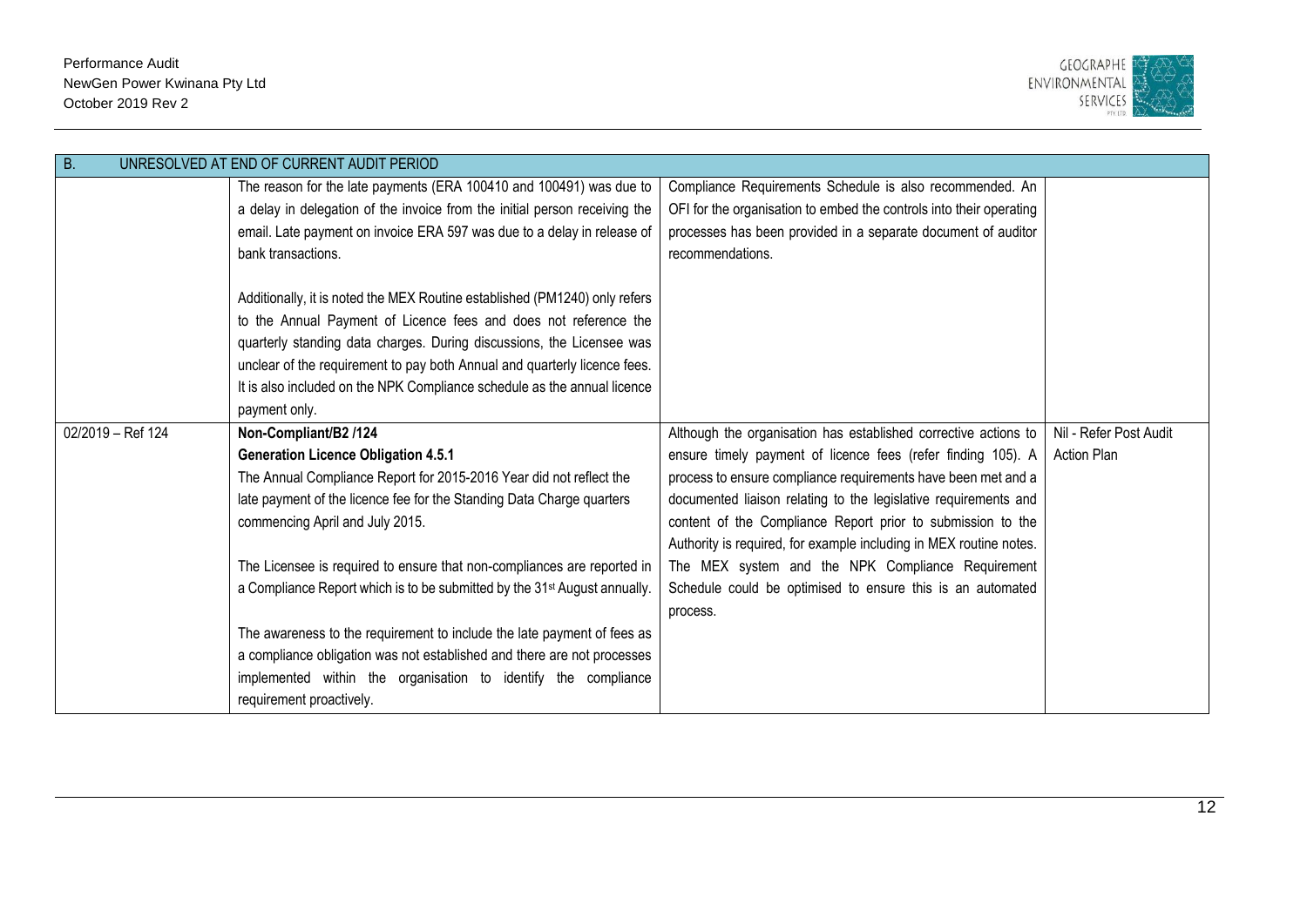

### <span id="page-15-0"></span>**2.3 Deviations from the Audit Plan**

There have been no deviations from the Audit plan.

### <span id="page-15-1"></span>**2.4 Follow Up Review Process**

This is the third Performance Audit conducted since the issue of the licence. The Licensee will submit a post audit action plans to address the recommendations arising from this audit.

As detailed in section 5.1.8 of the Audit Guidelines (March 2019) recommendations for licence obligations that received a rating other than those detailed in section 5.1.8.have been provided directly to the licensee.

### <span id="page-15-2"></span>**2.5 Follow-Up from Previous Audit Findings**

The organisation has implemented the recommendations of the previous audit where possible and as required by Section 5.1.5 of the Audit Guidelines (March 2019).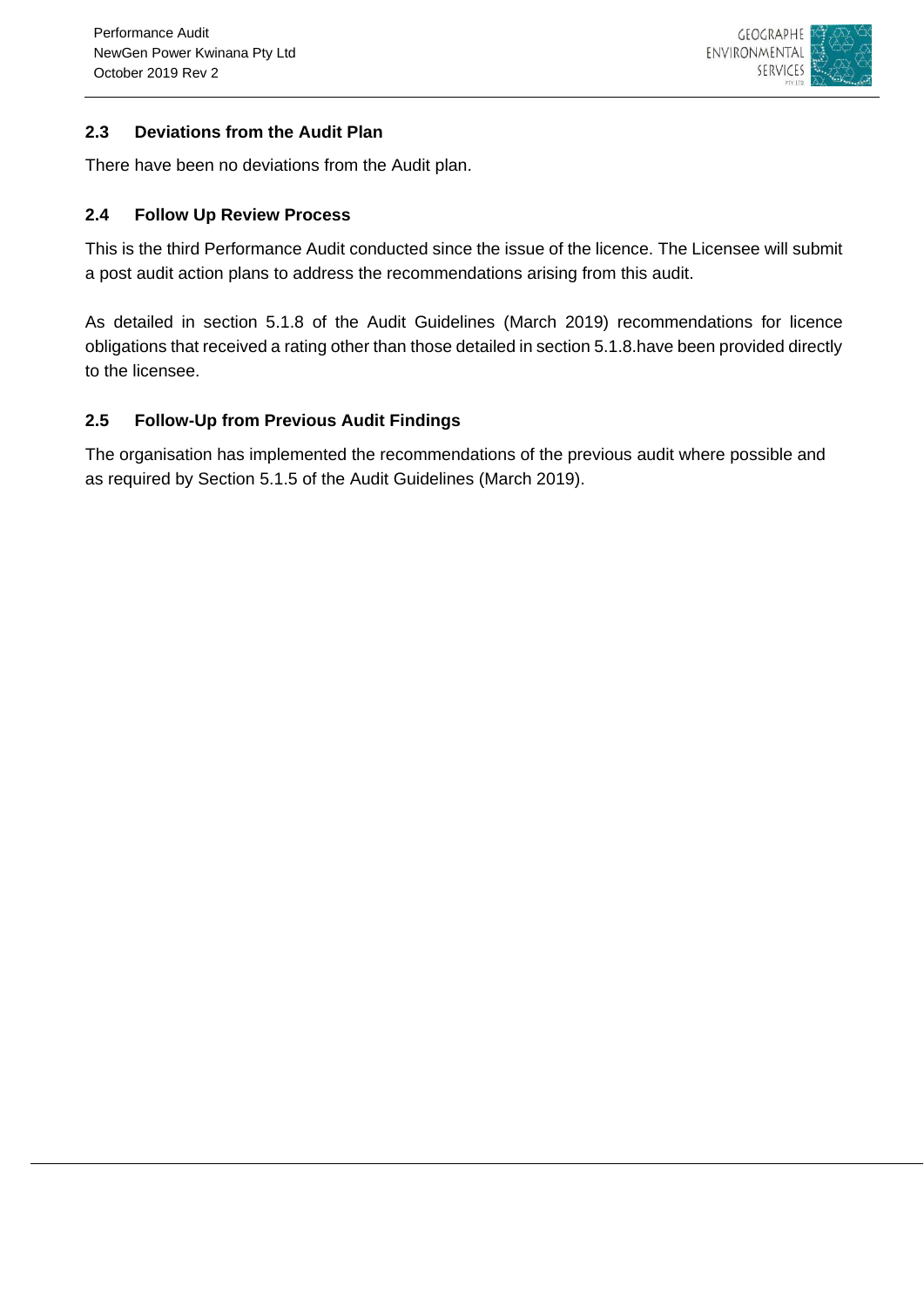

# **APPENDIX 1**

# <span id="page-16-0"></span>**NEWGEN POWER KWINANA PTY LTD**

# **PERFORMANCE AUDIT**

# **OCTOBER 2019**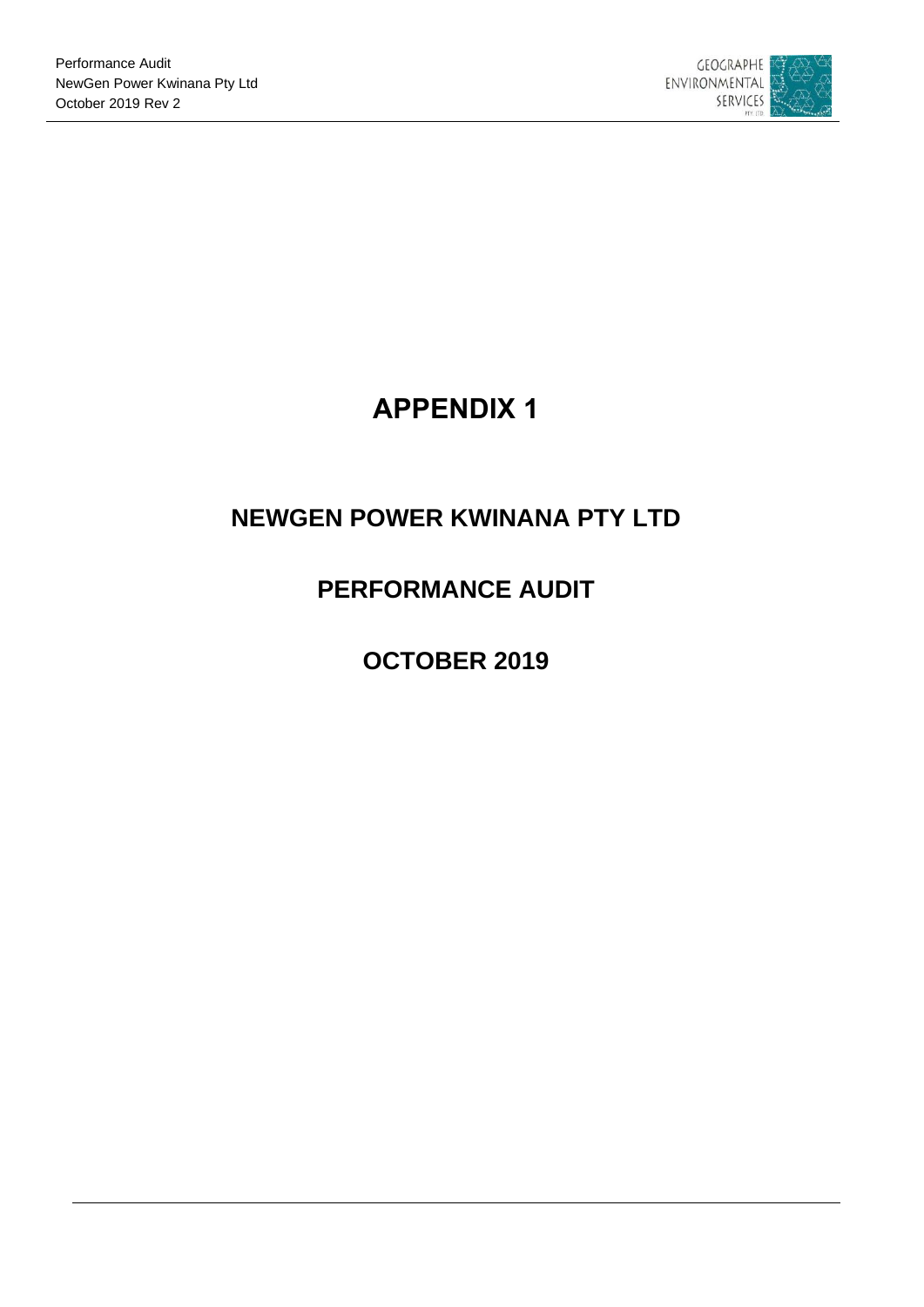

Table 8 Performance Audit

<span id="page-17-0"></span>

| REF* | <b>LICENCE</b><br><b>CONDITION</b>              | <b>RELATED</b><br><b>LEGISLATION</b>             | <b>LEGISLATIVE/LICENCE</b><br><b>REQUIREMENT</b>                                                                                                                                                       | PRIORITY<br><b>AUDIT</b> | <b>AUDITING FINDING</b><br><b>RELATED DOCUMENTATION &amp;/OR</b><br><b>CONTROL SYSTEMS/AUDIT EVIDENCE</b><br><b>CORRECTIVE ACTION (CA)</b><br>$\rightarrow$<br><b>OPPORTUNITY FOR IMPROVEMENT</b>                                                                                                                                                                                                                                                                                                                                                                                                | $\overline{0}$<br>ADEQUACY<br><b>CONTROLS</b> | COMPLIANCE<br>RATING |
|------|-------------------------------------------------|--------------------------------------------------|--------------------------------------------------------------------------------------------------------------------------------------------------------------------------------------------------------|--------------------------|--------------------------------------------------------------------------------------------------------------------------------------------------------------------------------------------------------------------------------------------------------------------------------------------------------------------------------------------------------------------------------------------------------------------------------------------------------------------------------------------------------------------------------------------------------------------------------------------------|-----------------------------------------------|----------------------|
|      | <b>SECTION 8: TYPE 1 REPORTING REQUIREMENTS</b> |                                                  |                                                                                                                                                                                                        |                          |                                                                                                                                                                                                                                                                                                                                                                                                                                                                                                                                                                                                  |                                               |                      |
|      |                                                 |                                                  | THERE ARE NO TYPE 1 REPORTING REQUIREMENTS APPLICABLE TO EGL3<br>SECTION 9: ELECTRICITY INDUSTRY CUSTOMER TRANSFER CODE - PART 3 - CUSTOMER/ CONNECTION INFORMATION/DATA                               |                          |                                                                                                                                                                                                                                                                                                                                                                                                                                                                                                                                                                                                  |                                               |                      |
| 101  | Generation<br>Licence condition<br>5.3.1        | <b>Electricity Industry</b><br>Act section 13(1) | The licensee must, unless otherwise notified<br>in writing by the ERA, provide the ERA with<br>a performance audit within 24 months after<br>the commencement date, and every 24<br>months thereafter. | 4                        | The Authority published a notice (25 March<br>2015) regarding the decision to increase<br>the period of time until the next<br>Performance Audit from 36 months to 60<br>months based upon the previous audit. As<br>such, this Performance Audit covers the<br>period from 1 August 2014 to 31 July 2019,<br>with the report on the Audit to be provided<br>to the Authority by 31 October 2019.<br>The<br>performance<br>audit<br>last<br>was<br>undertaken in 2014 by Qualeng (final<br>report prepared in October 2014) which<br>covered a 36-month period 1 August 2011<br>to 31 July 2014. | B                                             |                      |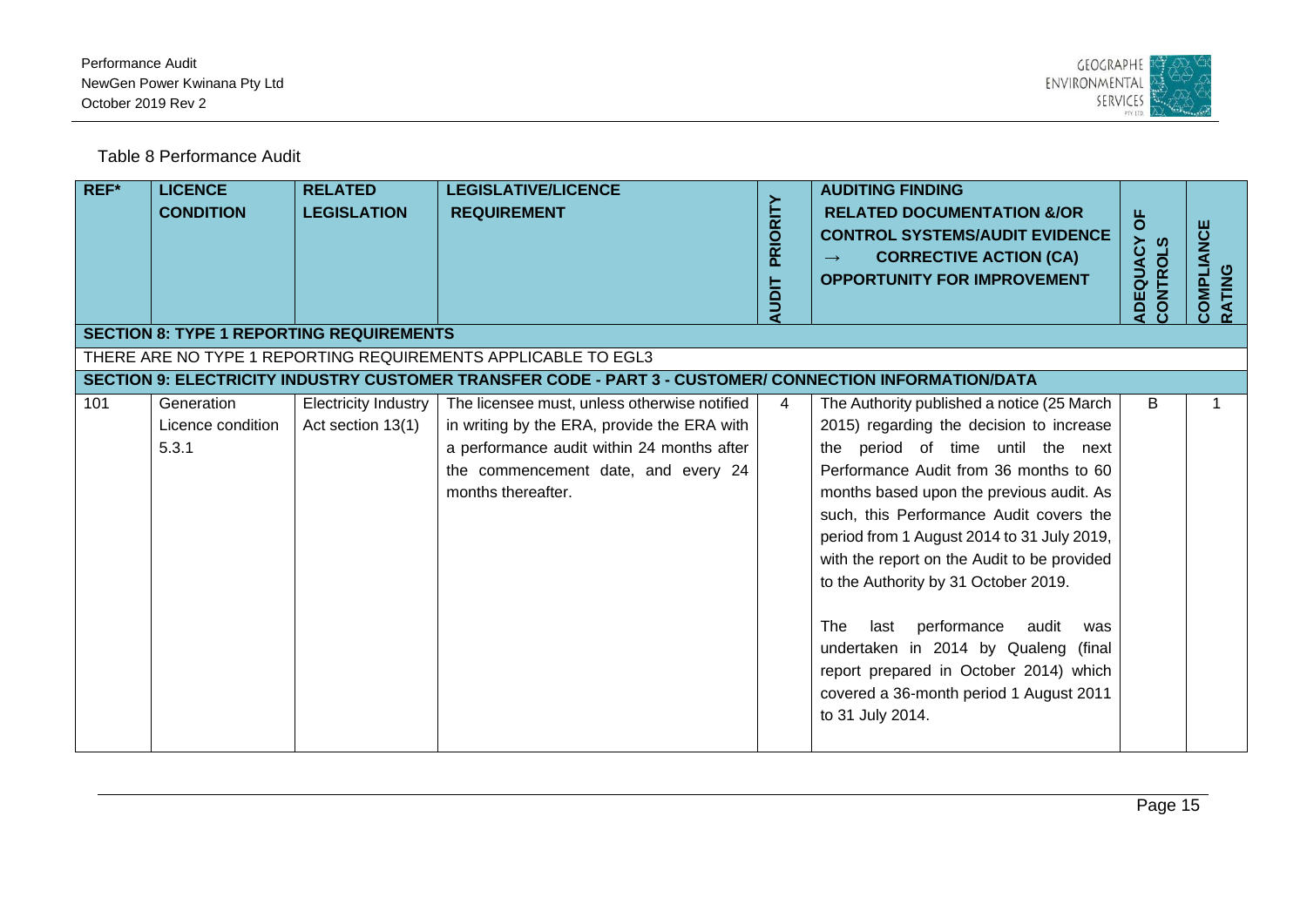

|  |  | The next scheduled audit (this audit) is the |  |
|--|--|----------------------------------------------|--|
|  |  | 3rd Performance Audit conducted by an        |  |
|  |  | independent expert for the current licensee  |  |
|  |  | since the licence was granted in 22          |  |
|  |  | February 2006. The requirement for the       |  |
|  |  | audit is monitored by the Power Station      |  |
|  |  | Manager. Additionally it is raised in email  |  |
|  |  | communications and correspondence with       |  |
|  |  | the Secretariat. GES was appointed with      |  |
|  |  | the Authority's approval to undertake the    |  |
|  |  | performance audit for the audit period on    |  |
|  |  | the 2nd July 2019 (Authority Document        |  |
|  |  | Ref: D203833).                               |  |
|  |  |                                              |  |
|  |  | The NPK Compliance Schedule and MEX          |  |
|  |  | Routine (PM1388) both incorrectly            |  |
|  |  | referenced the due dates for the             |  |
|  |  | Performance Audit and the Asset              |  |
|  |  | Management Review. This was corrected        |  |
|  |  | during the audit by the Station Manager      |  |
|  |  | (ref PM388 - Performance Audit and           |  |
|  |  | PM2051- Asset Management Review).            |  |
|  |  |                                              |  |
|  |  | In addition to the MEX Routines and          |  |
|  |  | Compliance Schedule, the organisation        |  |
|  |  | has identified the requirement in the        |  |
|  |  |                                              |  |
|  |  | following documentation;                     |  |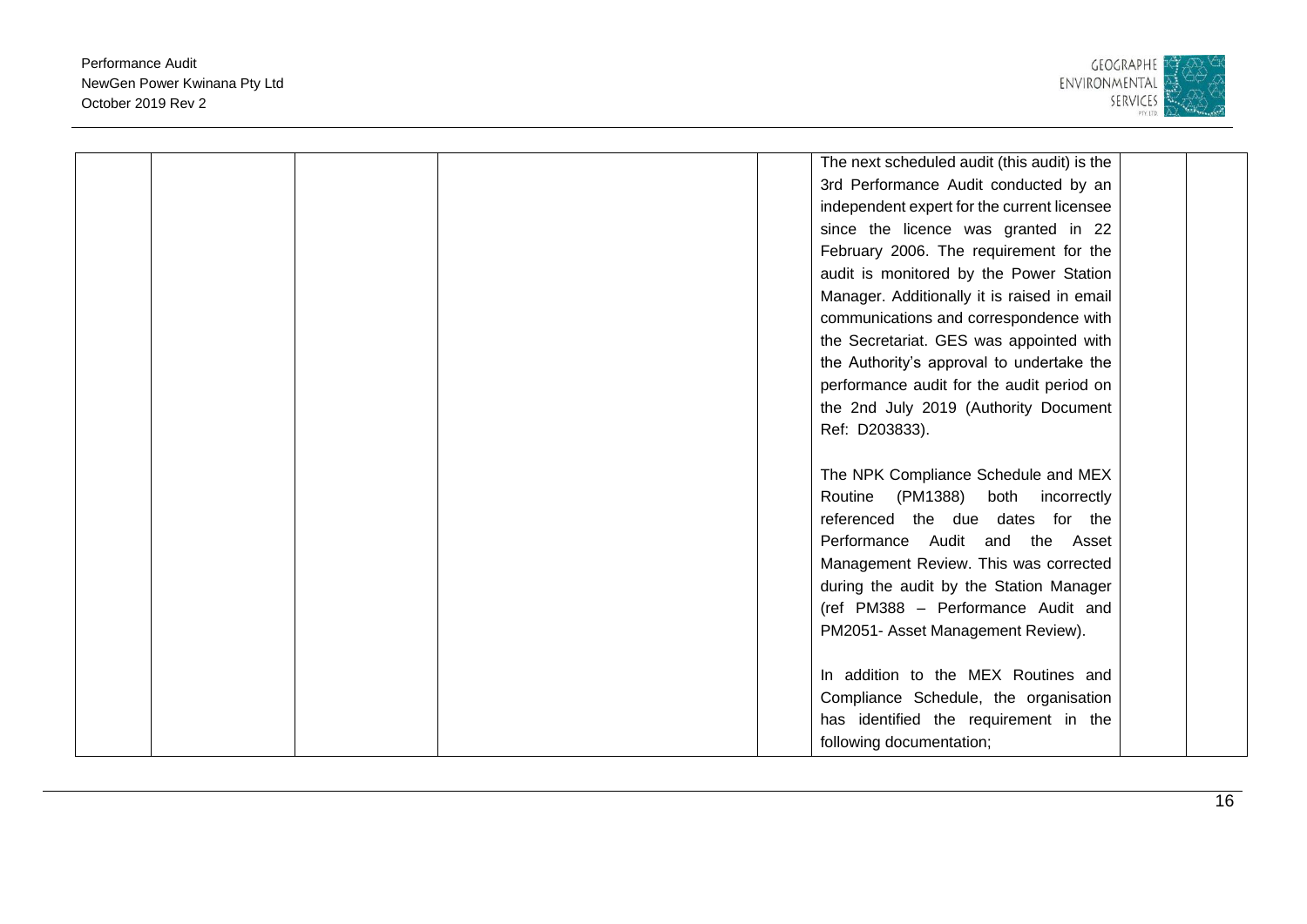

| 102 | Generation                 | <b>Electricity Industry</b> | A licensee must provide for an asset | $\overline{4}$ | 8.0 NPK REG SAF 242 Risk Register<br>Rev 4.xlsm (Site Wide - Risk Register/<br>SITE-14) - Note superseded by NPK<br>Risk Register Suite_Site.xlsx<br><b>Quarterly Management Meetings</b><br>$\blacksquare$<br>Various communication between<br>licensee and the Authority<br>Audit Plan developed and approved in<br>accordance with Audit Guidelines<br><b>Discussion with Power Station</b><br>$\blacksquare$<br>Manager<br>The conclusion was determined via;<br>Interview with Power Station Manager<br>$\blacksquare$<br><b>NPK Compliance Requirement</b><br>Schedule<br>• MEX Routines<br>The licensee has provided for an asset | A |  |
|-----|----------------------------|-----------------------------|--------------------------------------|----------------|------------------------------------------------------------------------------------------------------------------------------------------------------------------------------------------------------------------------------------------------------------------------------------------------------------------------------------------------------------------------------------------------------------------------------------------------------------------------------------------------------------------------------------------------------------------------------------------------------------------------------------------|---|--|
|     | Licence condition<br>5.1.1 | Act<br>section $14(1)(a)$   | management system.                   |                | management system and this has been<br>verified during a site visit to the Kwinana<br>Power Station.<br>The organisation has provided resources<br>to ensure the ongoing review and<br>implementation of the asset management<br>plans. The following documentation,<br>system controls and processes were<br>reviewed;                                                                                                                                                                                                                                                                                                                  |   |  |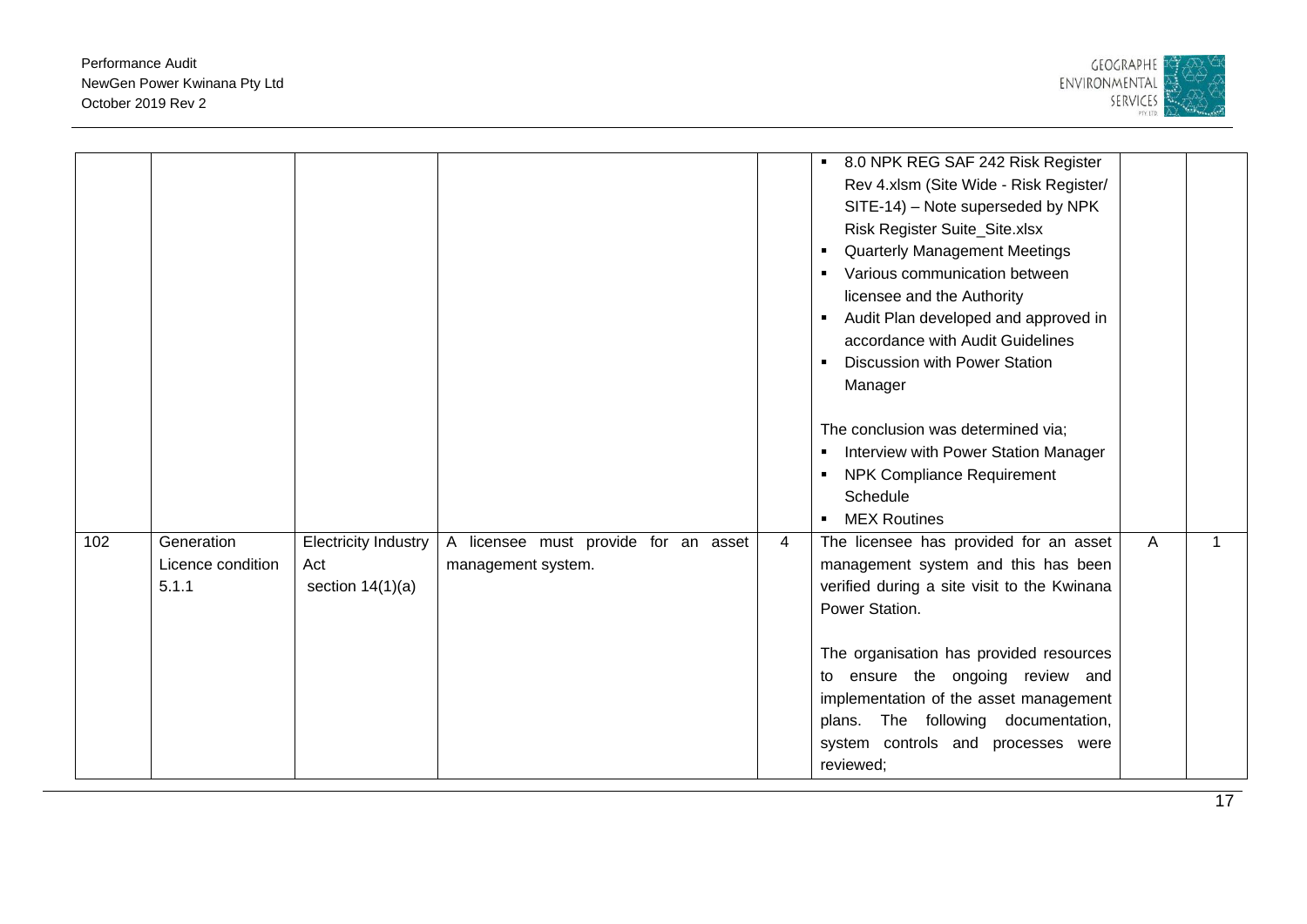

|     |                                                  |                                                          |                                                                                                                         |   | <b>Asset Management Plan</b><br>1805C Strategic Budget & Plan FY19<br>NewGen Kwinana Power Station Life<br>Cycle Model<br>NPK Risk Register Suite_Site<br><b>Strategic Plans and Budgets</b><br><b>Condition Monitoring and Maintenance</b><br>Programmes<br>PIVision<br>$\blacksquare$<br>MEX system<br>$\blacksquare$<br>The conclusion was determined via;<br>Interview with the Power Station<br>Manager, Engineering Manager and<br>the Operations Engineer<br><b>Desktop Review documents</b> |                 |           |
|-----|--------------------------------------------------|----------------------------------------------------------|-------------------------------------------------------------------------------------------------------------------------|---|-----------------------------------------------------------------------------------------------------------------------------------------------------------------------------------------------------------------------------------------------------------------------------------------------------------------------------------------------------------------------------------------------------------------------------------------------------------------------------------------------------|-----------------|-----------|
| 103 | Generation<br>Licence condition<br>5.1.2 & 5.1.3 | <b>Electricity Industry</b><br>Act<br>section $14(1)(b)$ | A licensee must notify details of the asset<br>management system and any substantial<br>changes to it to the Authority. | 4 | The asset management system was<br>provided to the Authority as part of<br>generation licence applications. There<br>have been no such substantial changes to<br>the AMS within the audit period. The<br>Power Station Manager confirmed the<br>Asset Management System is<br>still<br>operating under the criteria defined in the<br>Asset Management plan. Therefore, the<br>obligation has not been rated for the audit<br>period.                                                               | $\overline{NP}$ | <b>NR</b> |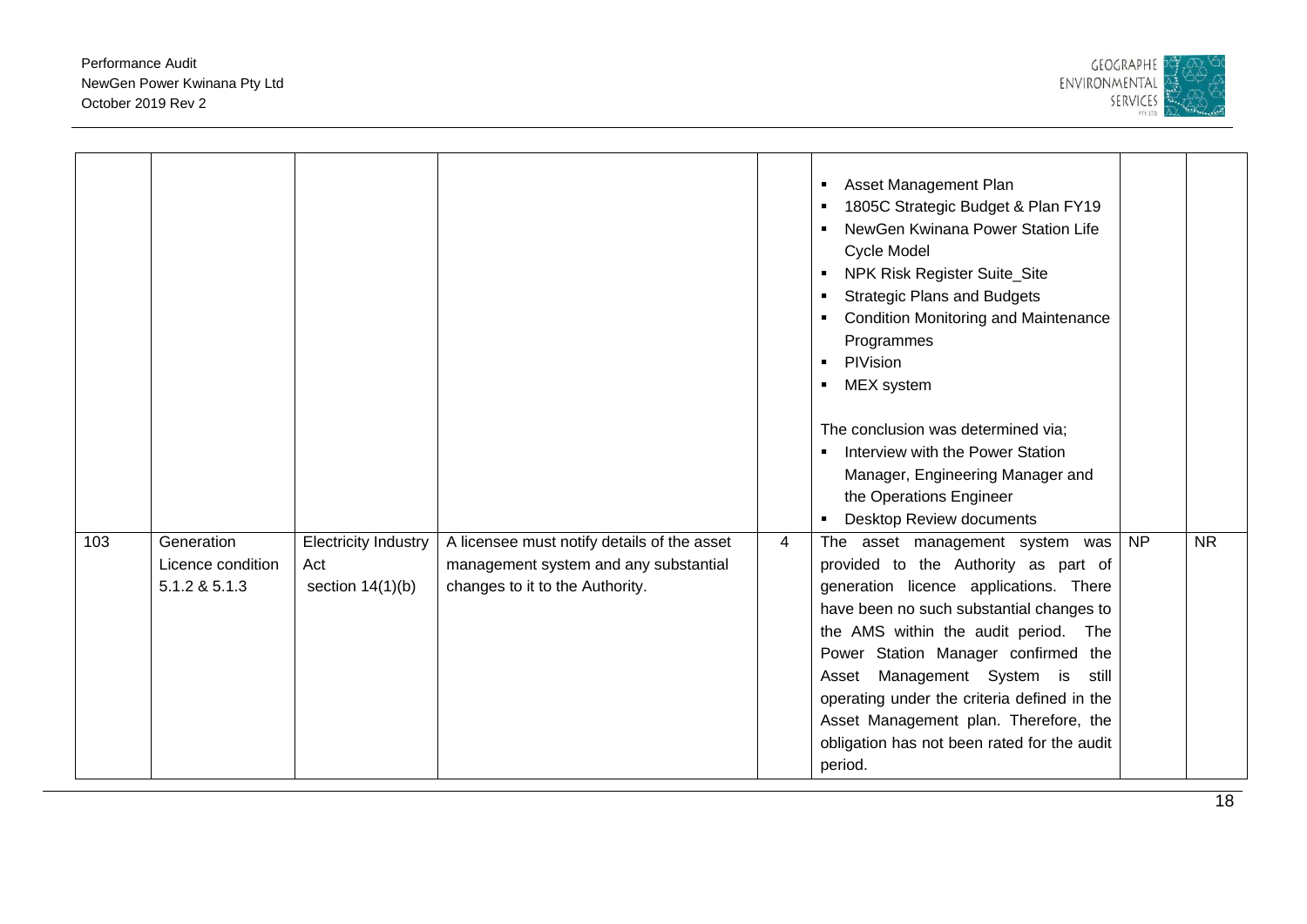

| 104 | Generation<br>Licence<br>condition 5.1.4 | <b>Electricity Industry</b><br>Act<br>section $14(1)(c)$ | A licensee must provide the Authority with a<br>report by an independent expert about the<br>effectiveness of its asset management<br>system every 24 months or such longer<br>period as determined by the Authority. | 5 | The Authority required that the Asset $\mid$ B<br>Management Review be undertaken at an<br>interval of 36 months instead of the 60<br>months granted for the Performance Audit<br>Review. The determination was attributed<br>to the progress detailed within the post<br>audit action plan.<br>The Asset Management Review was<br>undertaken for the audit period 1 July 2014<br>to 31 August 2017. The Authority has<br>decided to increase the period covered by<br>the next review from 36 to 60 months. The<br>next review will cover 1 August 2017 to 31<br>July 2022, with the report due by 31<br>October 2022.<br>The NPK Compliance Schedule and MEX<br>Routine (PM1388)<br>both incorrectly<br>referenced the due dates for the<br>Performance Audit and the Asset<br>Management Review. This was corrected<br>during the audit by the Station Manager<br>(ref PM388 - Performance Audit and<br>PM2051- Asset Management Review). |  |
|-----|------------------------------------------|----------------------------------------------------------|-----------------------------------------------------------------------------------------------------------------------------------------------------------------------------------------------------------------------|---|----------------------------------------------------------------------------------------------------------------------------------------------------------------------------------------------------------------------------------------------------------------------------------------------------------------------------------------------------------------------------------------------------------------------------------------------------------------------------------------------------------------------------------------------------------------------------------------------------------------------------------------------------------------------------------------------------------------------------------------------------------------------------------------------------------------------------------------------------------------------------------------------------------------------------------------------|--|
|     |                                          |                                                          |                                                                                                                                                                                                                       |   |                                                                                                                                                                                                                                                                                                                                                                                                                                                                                                                                                                                                                                                                                                                                                                                                                                                                                                                                              |  |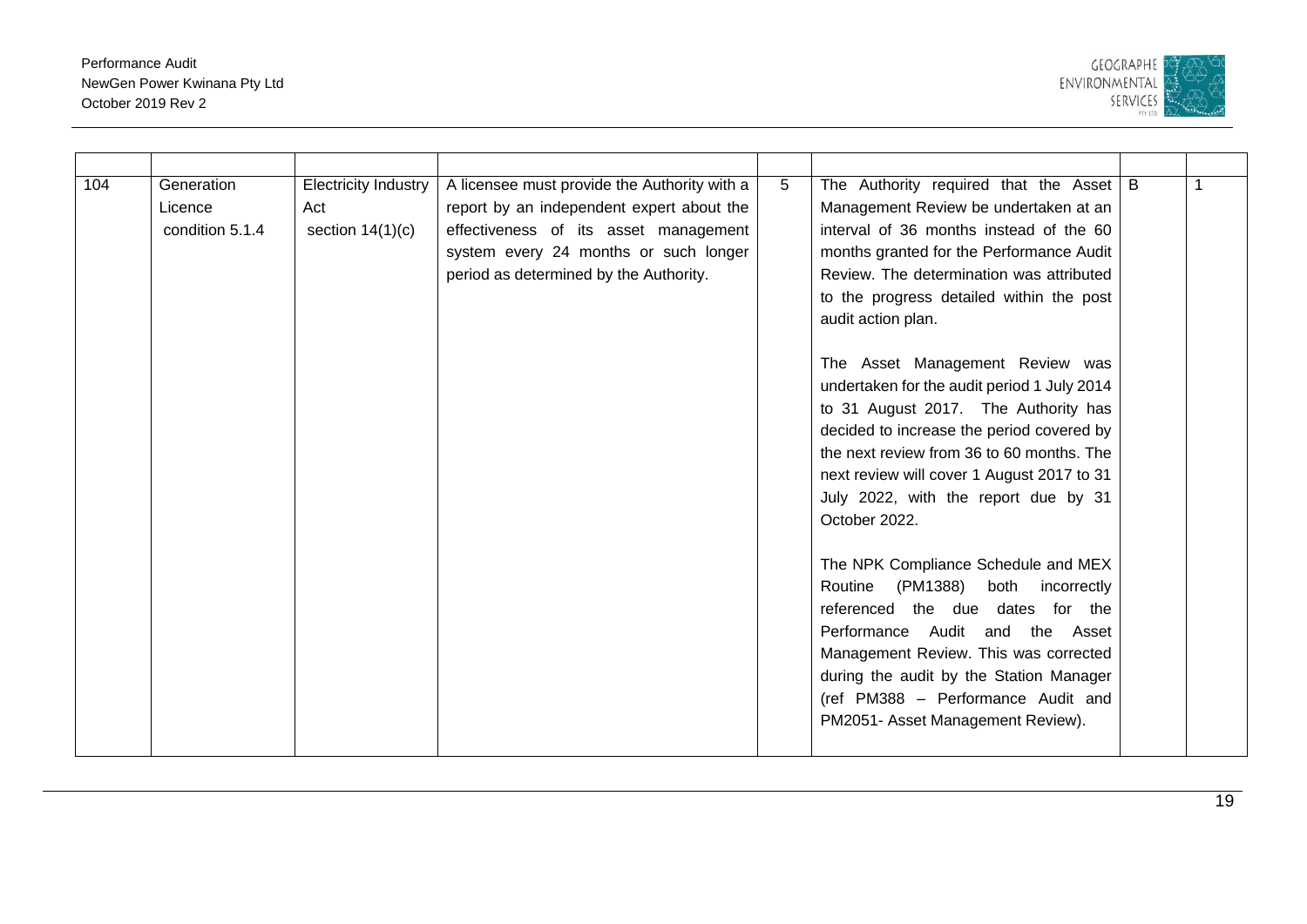

|     |                   |                             |                                               |   | In addition to the MEX Routines and          |   |   |
|-----|-------------------|-----------------------------|-----------------------------------------------|---|----------------------------------------------|---|---|
|     |                   |                             |                                               |   | Compliance Schedule, the organisation        |   |   |
|     |                   |                             |                                               |   | has identified the requirement in the        |   |   |
|     |                   |                             |                                               |   | following documentation;                     |   |   |
|     |                   |                             |                                               |   | ■ 8.0 NPK REG SAF 242 Risk Register          |   |   |
|     |                   |                             |                                               |   | Rev 4.xlsm (Site Wide - Risk Register/       |   |   |
|     |                   |                             |                                               |   | SITE-14) – Note superseded by NPK            |   |   |
|     |                   |                             |                                               |   | Risk Register Suite_Site.xlsx                |   |   |
|     |                   |                             |                                               |   | <b>Quarterly Management Meetings</b>         |   |   |
|     |                   |                             |                                               |   | Various communication between                |   |   |
|     |                   |                             |                                               |   | licensee and the Authority                   |   |   |
|     |                   |                             |                                               |   | • Audit Plan developed and approved in       |   |   |
|     |                   |                             |                                               |   | accordance with Audit Guidelines             |   |   |
|     |                   |                             |                                               |   | <b>Discussion with Power Station</b>         |   |   |
|     |                   |                             |                                               |   | Manager                                      |   |   |
|     |                   |                             |                                               |   |                                              |   |   |
|     |                   |                             |                                               |   | The conclusion was determined via;           |   |   |
|     |                   |                             |                                               |   | Interview with Power Station Manager         |   |   |
|     |                   |                             |                                               |   | • NPK Compliance Requirement                 |   |   |
|     |                   |                             |                                               |   | Schedule                                     |   |   |
|     |                   |                             |                                               |   | • MEX Routines                               |   |   |
| 105 | Generation        | <b>Electricity Industry</b> | A licensee must pay the prescribed licence    | 4 | Licence fees were assessed during the        | B | 2 |
|     | Licence condition | Act section 17(1)           | fees to the Authority according to clauses 6, |   | audit period for the Annual Licence Charge   |   |   |
|     | 4.2.1             |                             | 7 and 8 of the Economic Regulation            |   | and the Quarterly Standing Data Charges.     |   |   |
|     |                   |                             | Authority (Licensing Funding) Regulations     |   | In total there were 5 Annual fees due within |   |   |
|     |                   |                             | 2014.                                         |   | the audit period. All of them were paid in   |   |   |
|     |                   |                             |                                               |   | accordance with the licence requirements     |   |   |
|     |                   |                             |                                               |   | (i.e before the 22 March Annually). There    |   |   |
|     |                   |                             |                                               |   |                                              |   |   |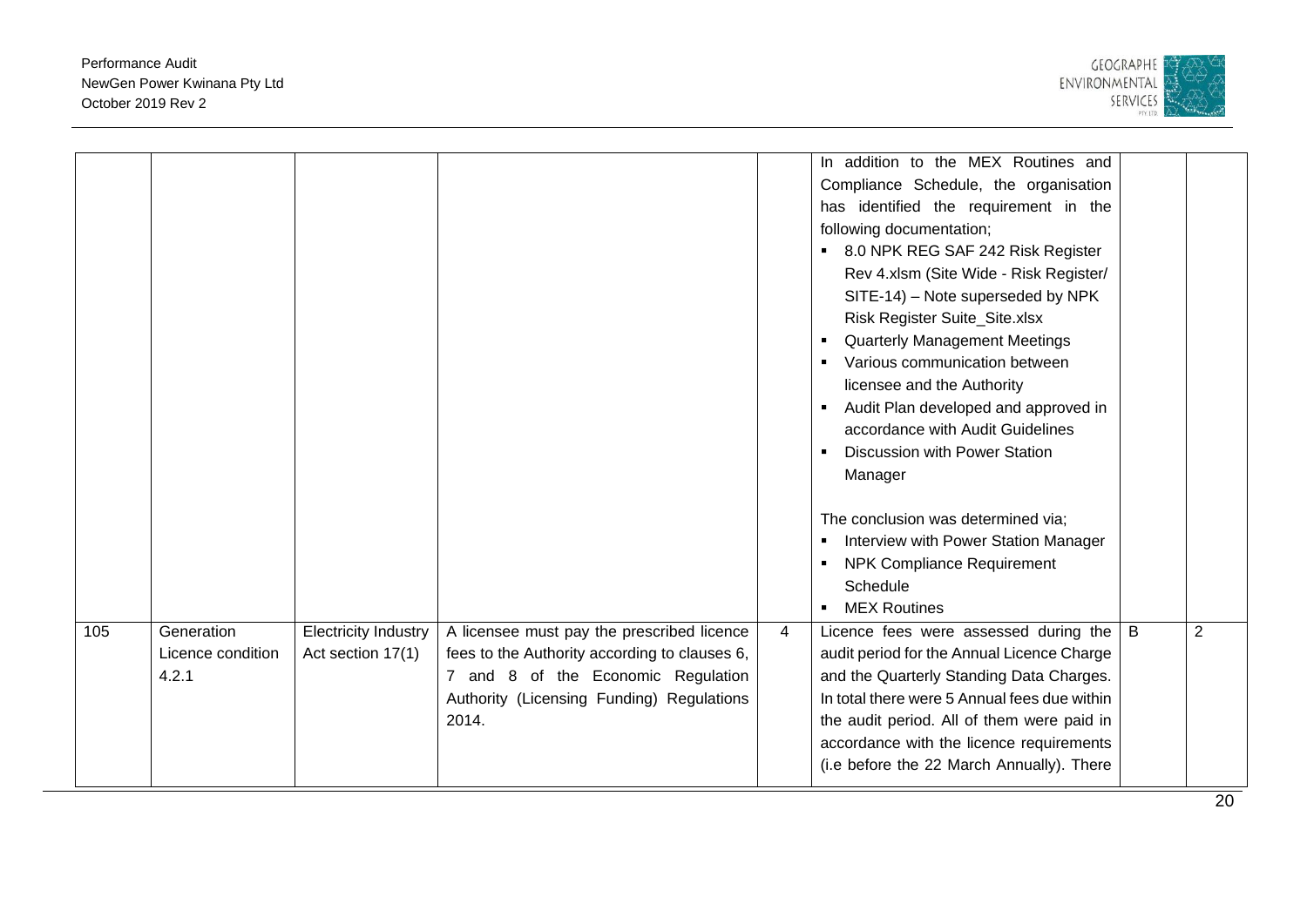

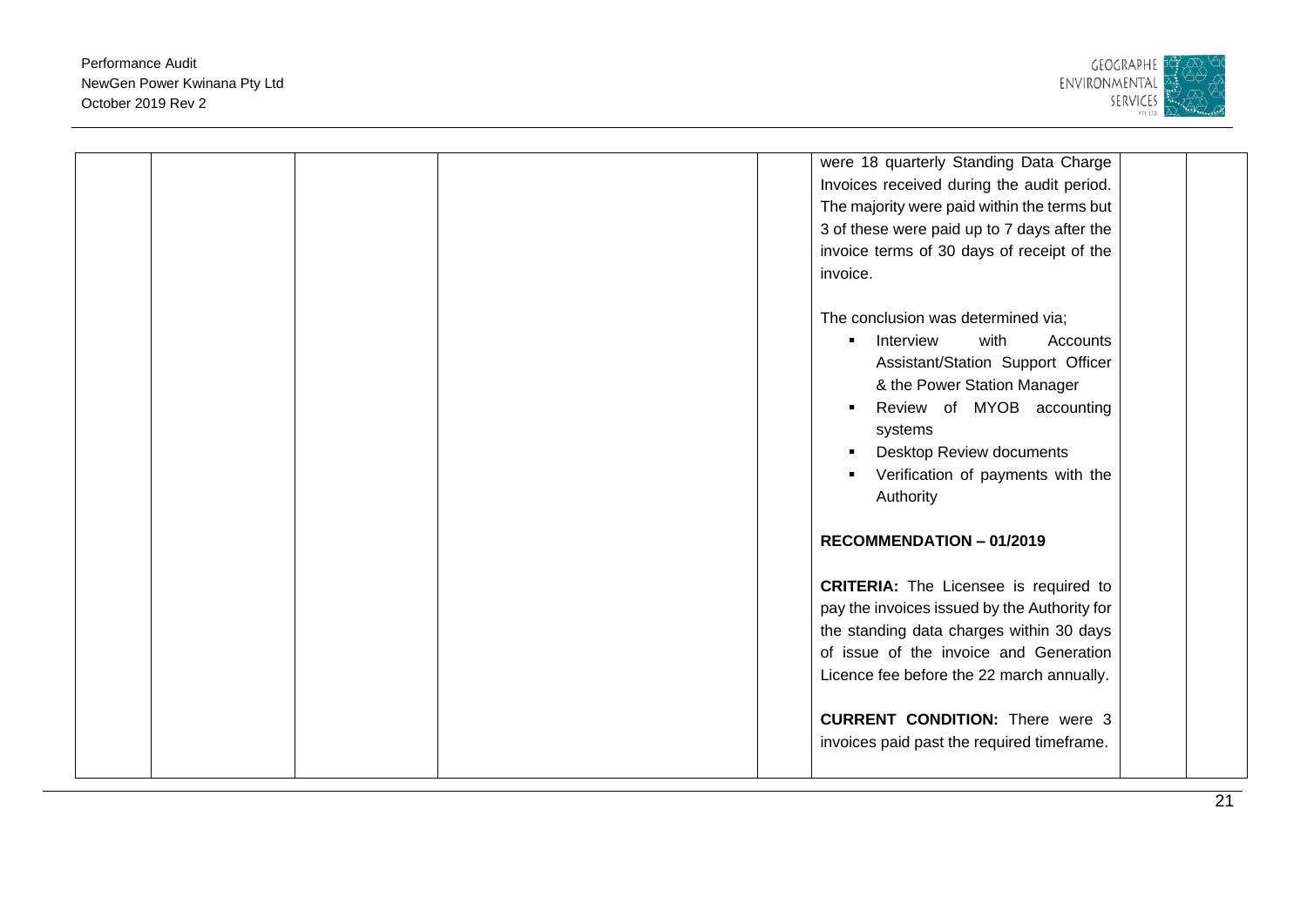

|  |  | <b>CAUSE:</b> The reason for the late payments |  |
|--|--|------------------------------------------------|--|
|  |  | (ERA 100410 and 100491) was due to a           |  |
|  |  | delay in delegation of the invoice from the    |  |
|  |  | initial person receiving the email. Late       |  |
|  |  | payment on invoice ERA 101597 was due          |  |
|  |  | to a delay in release of bank transactions.    |  |
|  |  | Additionally, it is noted the MEX Routine      |  |
|  |  | established (PM1240) only refers to the        |  |
|  |  | Annual Payment of Licence fees and does        |  |
|  |  | not reference the quarterly standing data      |  |
|  |  | charges. During discussions, the Licensee      |  |
|  |  | was unclear of the requirement to pay both     |  |
|  |  | Annual and quarterly licence fees. It is also  |  |
|  |  | included on the NPK Compliance schedule        |  |
|  |  | as the annual licence payment only.            |  |
|  |  |                                                |  |
|  |  | <b>CONSEQUENCE:</b> The terms of the           |  |
|  |  | Standing Data invoice payments were late       |  |
|  |  | by up to 7 days on 3 occasions.                |  |
|  |  |                                                |  |
|  |  | <b>CORRECTIVE ACTION:</b> The organisation     |  |
|  |  | has already amended the email recipient        |  |
|  |  | for the invoices during the audit period to    |  |
|  |  | go directly to accounts department.            |  |
|  |  | Additionally, they have amended the terms      |  |
|  |  | in MYOB to 14 days to ensure timely            |  |
|  |  | payment. These are corrective actions that     |  |
|  |  | rely on the personnel in the roles             |  |
|  |  |                                                |  |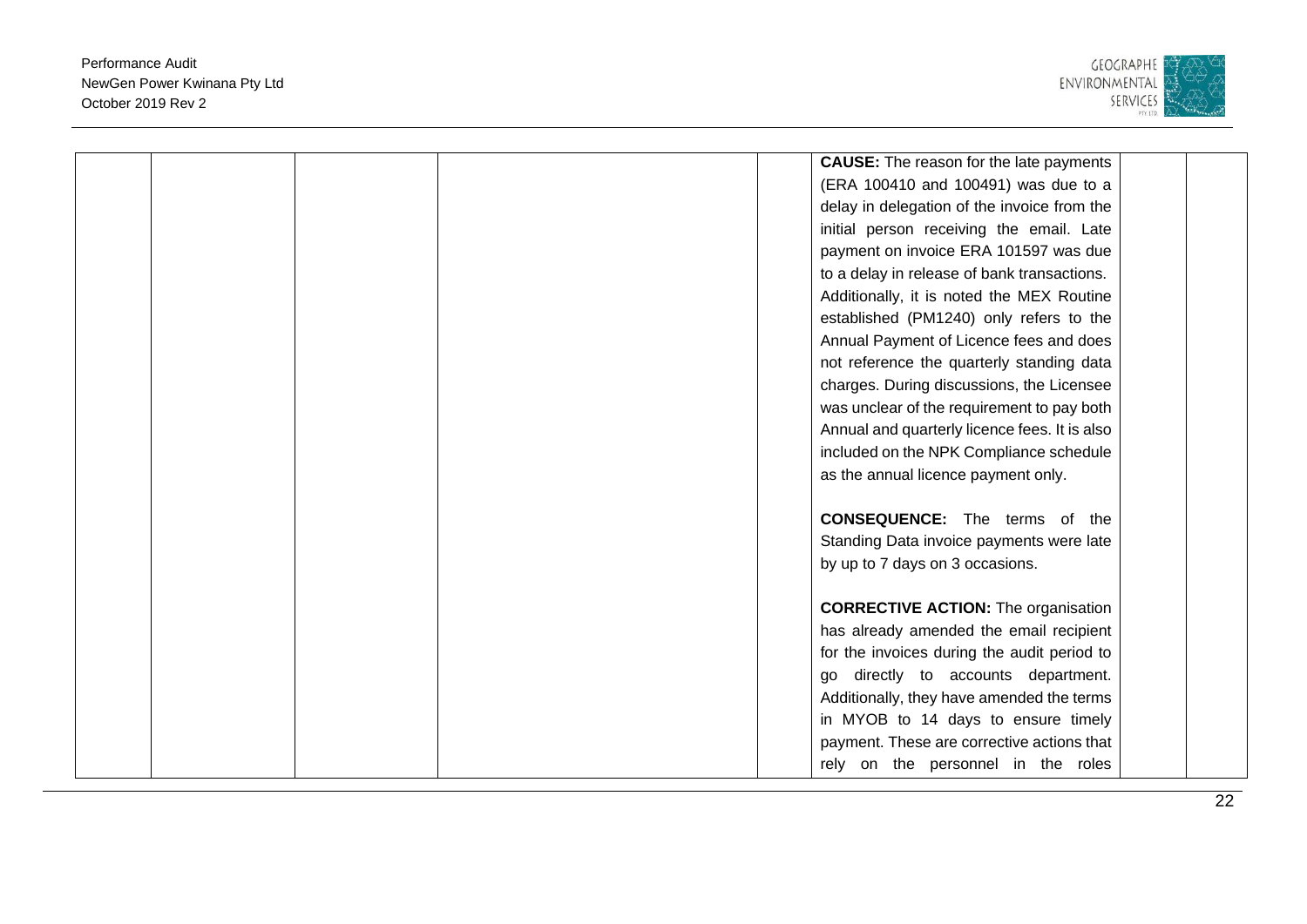

| 106 | Generation<br>Licence condition<br>4.1.1 | <b>Electricity Industry</b><br>Act section 31(3) | A licensee must take reasonable steps to<br>minimise the extent or duration of any<br>interruption suspension or restriction of the<br>supply of electricity due to an accident<br>emergency potential danger or other<br>unavoidable cause. | 5 | maintaining them. A change in personnel<br>or accounting systems would mean the<br>action may not be carried through. The<br>obligations also need to be included in the<br>MEX system as separate routines and<br>highlighted as a legislative requirement.<br>The inclusion of the invoices on the NPK<br>Compliance Requirements Schedule is<br>also recommended. An OFI for the<br>organisation to embed the controls into<br>their operating processes has been<br>provided in a separate document of auditor<br>recommendations.<br>The Licensee has taken reasonable steps<br>to minimise the extent or duration of any<br>unavoidable interruption, suspension or<br>restriction of electricity. Capacity and<br>Availability Factors have been on or close<br>to target throughout the audit period.<br>Exceptions were due to a C inspection<br>overrun (FY16), HRSG tube failure (FY17)<br>and to unbudgeted pro-active inspection of<br>ST Generator (FY18) as a risk mitigation<br>following 2 failures of the same type of<br>generator in the global fleet. | A |  |
|-----|------------------------------------------|--------------------------------------------------|----------------------------------------------------------------------------------------------------------------------------------------------------------------------------------------------------------------------------------------------|---|----------------------------------------------------------------------------------------------------------------------------------------------------------------------------------------------------------------------------------------------------------------------------------------------------------------------------------------------------------------------------------------------------------------------------------------------------------------------------------------------------------------------------------------------------------------------------------------------------------------------------------------------------------------------------------------------------------------------------------------------------------------------------------------------------------------------------------------------------------------------------------------------------------------------------------------------------------------------------------------------------------------------------------------------------------------------------|---|--|
|     |                                          |                                                  |                                                                                                                                                                                                                                              |   | The<br>Life Cycle model has been<br>implemented and maintained by the                                                                                                                                                                                                                                                                                                                                                                                                                                                                                                                                                                                                                                                                                                                                                                                                                                                                                                                                                                                                      |   |  |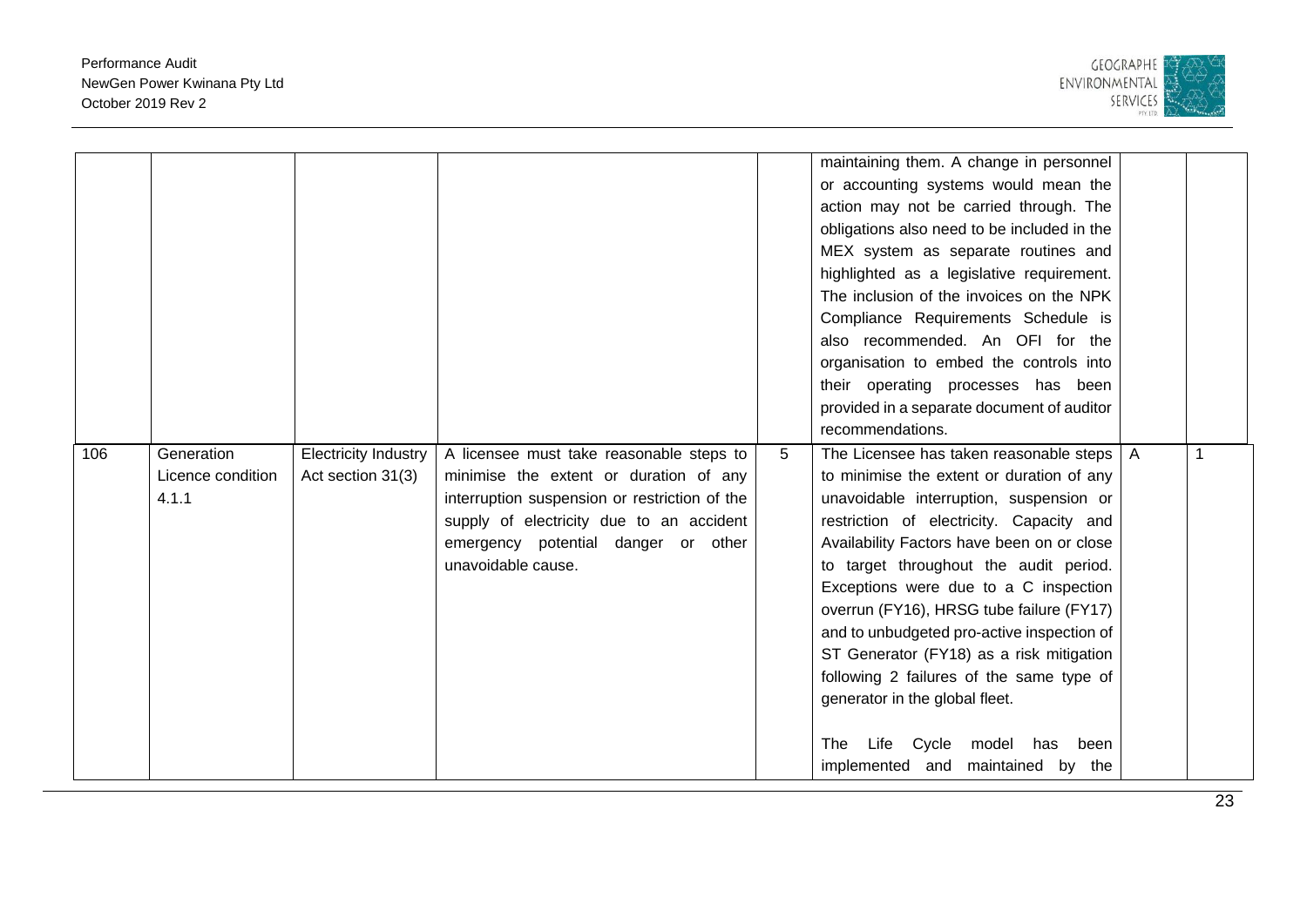

|     |                   |                             |                                            |   | Engineering Manager. Improvements to             |                |  |
|-----|-------------------|-----------------------------|--------------------------------------------|---|--------------------------------------------------|----------------|--|
|     |                   |                             |                                            |   | monitoring of plant performance have been        |                |  |
|     |                   |                             |                                            |   | achieved with the implementation of Pi           |                |  |
|     |                   |                             |                                            |   | Vision. Evidence of risk review in response      |                |  |
|     |                   |                             |                                            |   | to operational and safety incidents was          |                |  |
|     |                   |                             |                                            |   | noted during the audit period. The risk          |                |  |
|     |                   |                             |                                            |   | register has been reviewed and the               |                |  |
|     |                   |                             |                                            |   | Strategic Plans & Budgets planned in             |                |  |
|     |                   |                             |                                            |   | response to requirements to mitigate risk.       |                |  |
|     |                   |                             |                                            |   | Additionally, the license has undertaken         |                |  |
|     |                   |                             |                                            |   | significant measures to ensure the plant         |                |  |
|     |                   |                             |                                            |   | performance both contractually and               |                |  |
|     |                   |                             |                                            |   | operationally.                                   |                |  |
|     |                   |                             |                                            |   |                                                  |                |  |
|     |                   |                             |                                            |   | The conclusion was determined via;               |                |  |
|     |                   |                             |                                            |   | Interview with Power Station                     |                |  |
|     |                   |                             |                                            |   | Manager, Engineering Manager                     |                |  |
|     |                   |                             |                                            |   | Review<br>Desktop<br>documents<br>$\blacksquare$ |                |  |
|     |                   |                             |                                            |   | (including<br>operational,<br>risk               |                |  |
|     |                   |                             |                                            |   | assessments)                                     |                |  |
|     |                   |                             |                                            |   | Review of site operational control               |                |  |
|     |                   |                             |                                            |   | systems such as MEX, Pi Vision                   |                |  |
|     |                   |                             |                                            |   | NewGen Kwinana Power Station                     |                |  |
|     |                   |                             |                                            |   | Life Cycle Model                                 |                |  |
|     |                   |                             |                                            |   |                                                  |                |  |
| 107 | Generation        | <b>Electricity Industry</b> | A licensee must pay the costs of taking an | 4 | A lease exists over the property, which was      | $\overline{A}$ |  |
|     | Licence condition | Act section 41(6)           | interest in land or an easement over land. |   | valid and has been executed in compliance        |                |  |
|     | 4.1.1             |                             |                                            |   |                                                  |                |  |
|     |                   |                             |                                            |   |                                                  |                |  |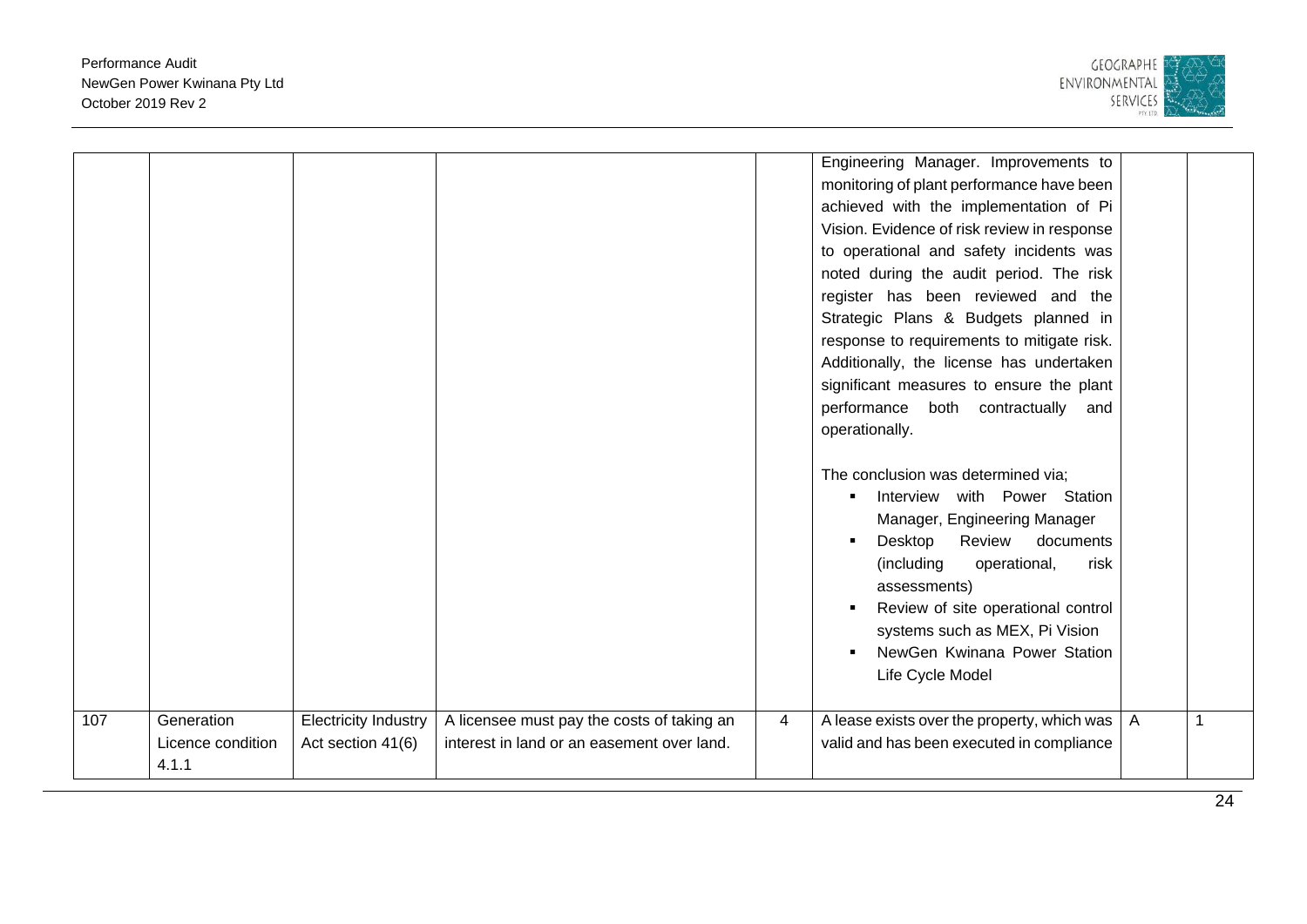

|     |                   |                             |                                                                              |   | with the lease terms (including payment)          |              |   |
|-----|-------------------|-----------------------------|------------------------------------------------------------------------------|---|---------------------------------------------------|--------------|---|
|     |                   |                             |                                                                              |   | during the audit period.                          |              |   |
|     |                   |                             |                                                                              |   |                                                   |              |   |
|     |                   |                             |                                                                              |   | The organisation has identified the               |              |   |
|     |                   |                             |                                                                              |   | requirement in the following                      |              |   |
|     |                   |                             |                                                                              |   | documentation and processes;                      |              |   |
|     |                   |                             |                                                                              |   | $\blacksquare$                                    |              |   |
|     |                   |                             |                                                                              |   | Lease                                             |              |   |
|     |                   |                             |                                                                              |   | <b>Budget allocation</b><br>$\blacksquare$        |              |   |
|     |                   |                             |                                                                              |   | Accounts processes established                    |              |   |
|     |                   |                             |                                                                              |   |                                                   |              |   |
|     |                   |                             |                                                                              |   | The conclusion was determined via;                |              |   |
|     |                   |                             |                                                                              |   | with Power Station<br>Interview<br>$\blacksquare$ |              |   |
|     |                   |                             |                                                                              |   | Manager                                           |              |   |
|     |                   |                             |                                                                              |   | Lease Payments                                    |              |   |
|     |                   |                             |                                                                              |   | Site Visit access<br>$\blacksquare$               |              |   |
|     |                   |                             |                                                                              |   |                                                   |              |   |
|     |                   |                             |                                                                              |   |                                                   |              |   |
|     |                   |                             | <b>SECTION 12: ELECTRICITY LICENCES - LICENCE CONDITIONS AND OBLIGATIONS</b> |   |                                                   |              |   |
| 119 | Generation        | <b>Electricity Industry</b> | A licensee and any related body corporate                                    | 4 | The Partnership is not a reporting entity.        | $\mathsf{A}$ | 1 |
|     | Licence condition | Act section 11              | must maintain accounting records that                                        |   | During the audit period the organisation          |              |   |
|     | 4.3.1             |                             | comply with the Australian Accounting                                        |   | has engaged third party auditors to prepare       |              |   |
|     |                   |                             | Standards Board Standards or equivalent                                      |   | Special Purpose Financial Statements              |              |   |
|     |                   |                             | International Accounting Standards.                                          |   | auditing the Financial Report of NewGen           |              |   |
|     |                   |                             |                                                                              |   | Kwinana<br>Power<br>Partnership<br>(the           |              |   |
|     |                   |                             |                                                                              |   | Partnership).                                     |              |   |
|     |                   |                             |                                                                              |   |                                                   |              |   |
|     |                   |                             |                                                                              |   |                                                   |              |   |
|     |                   |                             |                                                                              |   | The Auditors confirmed compliance with            |              |   |
|     |                   |                             |                                                                              |   | Australian Accounting Standards and               |              |   |
|     |                   |                             |                                                                              |   | further review of the organisations               |              |   |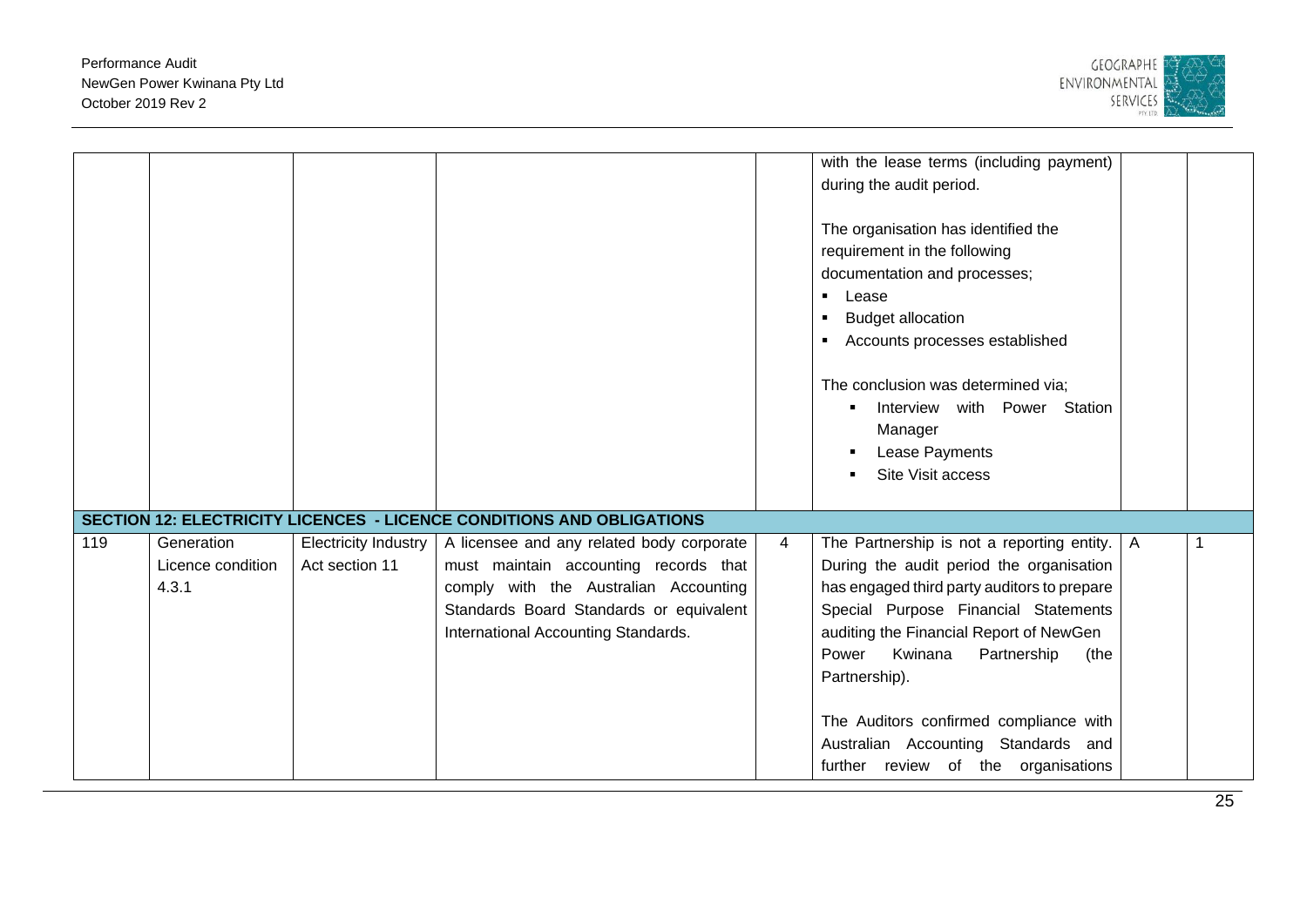

|     |                   |                      |                                             |                | Accounting Rules details Regulatory                   |                |  |
|-----|-------------------|----------------------|---------------------------------------------|----------------|-------------------------------------------------------|----------------|--|
|     |                   |                      |                                             |                | Requirements and Accounting Standards                 |                |  |
|     |                   |                      |                                             |                | applied (Ref Section 1.2.1)                           |                |  |
|     |                   |                      |                                             |                |                                                       |                |  |
|     |                   |                      |                                             |                | The conclusion was determined via;                    |                |  |
|     |                   |                      |                                             |                | Interview with Financial Controller<br>$\blacksquare$ |                |  |
|     |                   |                      |                                             |                | Accounting Rules (SSCP-RL-FA-                         |                |  |
|     |                   |                      |                                             |                | 001)                                                  |                |  |
|     |                   |                      |                                             |                | NPK Special Purpose Financial                         |                |  |
|     |                   |                      |                                             |                | Statements 2015 to 2019                               |                |  |
|     |                   |                      |                                             |                | Operator Services Agreement -                         |                |  |
|     |                   |                      |                                             |                | Section 2 - Financial Services (25)                   |                |  |
| 121 | Generation        | Electricity Industry | A licensee must comply and require its      | $\overline{4}$ | Direct instructions from Licensee to Auditor          | $\overline{A}$ |  |
|     | Licence condition | Act section 11       | auditor to comply with the Authority's      |                | to comply with the Economic Regulation                |                |  |
|     | 5.3.2             |                      | standard audit guidelines for a performance |                | Authority's guidelines. Approval process              |                |  |
|     |                   |                      | audit.                                      |                | for the development of the Audit Plan.                |                |  |
|     |                   |                      |                                             |                |                                                       |                |  |
|     |                   |                      |                                             |                | Copies of communications received from                |                |  |
|     |                   |                      |                                             |                | the Authority relating to audit requirements          |                |  |
|     |                   |                      |                                             |                | sent by Licensee through to Auditor to                |                |  |
|     |                   |                      |                                             |                | convey requirements specifically the                  |                |  |
|     |                   |                      |                                             |                | undertaking of audits in compliance with              |                |  |
|     |                   |                      |                                             |                | the Audit & Review Guidelines: Electricity            |                |  |
|     |                   |                      |                                             |                | Gas and Water Licences.                               |                |  |
|     |                   |                      |                                             |                |                                                       |                |  |
|     |                   |                      |                                             |                | The conclusion was determined via;                    |                |  |
|     |                   |                      |                                             |                | Interview with supervisory<br>&                       |                |  |
|     |                   |                      |                                             |                | operational personnel                                 |                |  |
|     |                   |                      |                                             |                |                                                       |                |  |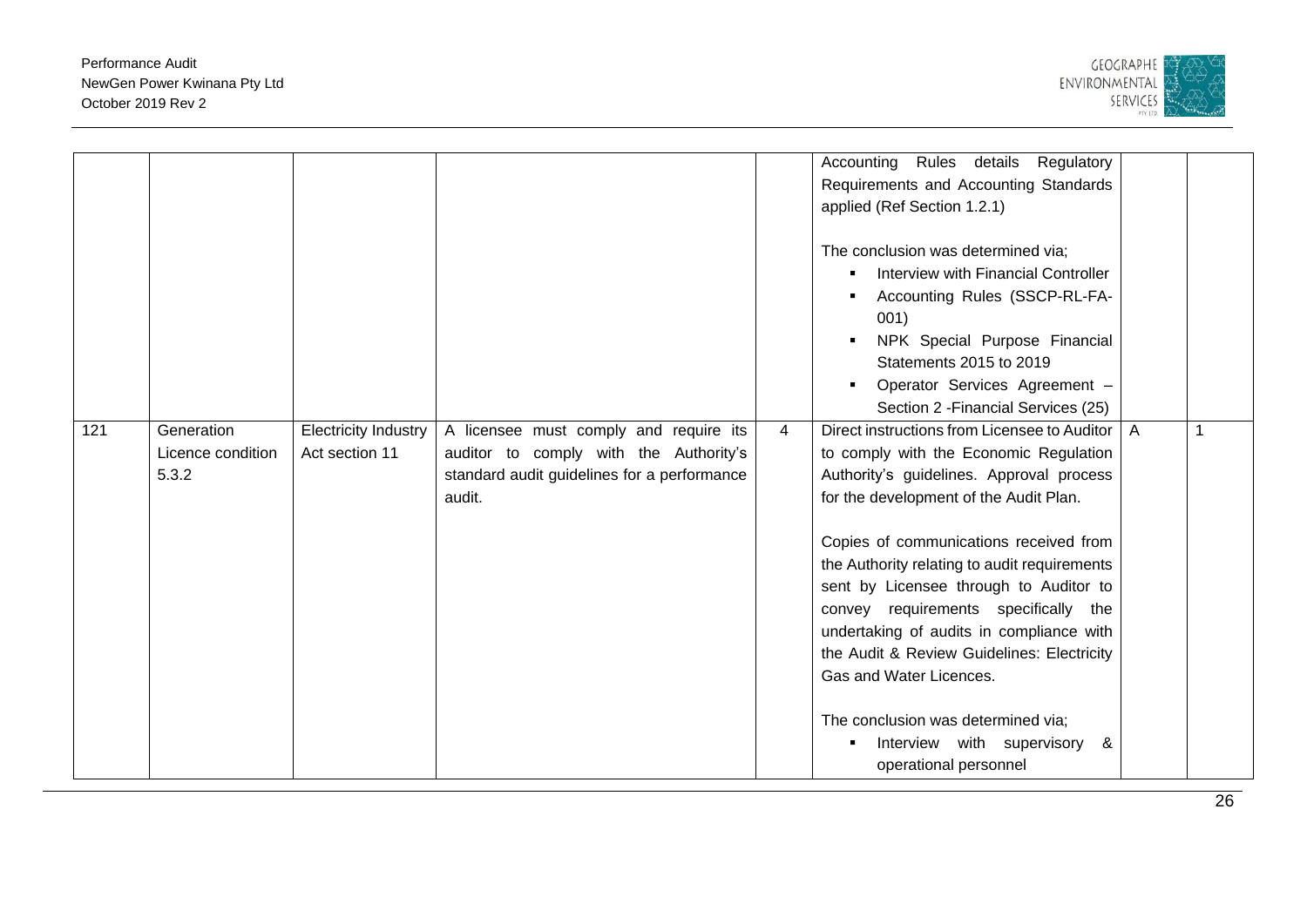

|     |                                          |                                               |                                                                                                                                                                                                   |   | Desktop Review documents<br>Communication<br>between<br>the                                                                                                                                                                                                                                   |    |                        |
|-----|------------------------------------------|-----------------------------------------------|---------------------------------------------------------------------------------------------------------------------------------------------------------------------------------------------------|---|-----------------------------------------------------------------------------------------------------------------------------------------------------------------------------------------------------------------------------------------------------------------------------------------------|----|------------------------|
| 122 | Generation<br>Licence condition<br>5.1.5 | <b>Electricity Industry</b><br>Act section 11 | A licensee must comply and must require the<br>licensee's expert to comply with the relevant<br>aspects of the Authority's standard audit<br>guidelines for an asset management system<br>review. | 4 | Authority and the Licensee<br>Direct instructions from Licensee to Auditor<br>to comply with the Economic Regulation<br>Authority's guidelines. Approval process<br>for the development of the Review Plan.                                                                                   | A  |                        |
|     |                                          |                                               |                                                                                                                                                                                                   |   | Copies of communications received from<br>the Authority relating to audit requirements<br>sent by Licensee through to Auditor to<br>convey requirements specifically the<br>undertaking of audits in compliance with<br>the Audit & Review Guidelines: Electricity<br>Gas and Water Licences. |    |                        |
|     |                                          |                                               |                                                                                                                                                                                                   |   | The conclusion was determined via;<br>Interview with supervisory &<br>operational personnel<br>Review<br>Asset<br>Management<br>Report<br>published<br>the<br>on<br>Authority's website<br>Communication<br>between<br>the<br>Authority and the Licensee                                      |    |                        |
| 123 | Generation<br>Licence condition<br>4.4.1 | <b>Electricity Industry</b><br>Act section 1  | In the manner prescribed a licensee must<br>notify the Authority, if it is under external<br>administration or if there is a significant<br>change in the circumstances that the licence          | 4 | The Licensee is not under administration or<br>significant<br>endured<br>changes<br>in.<br>circumstances to those the licence was<br>granted during the audit period.                                                                                                                         | NP | $\overline{\text{NR}}$ |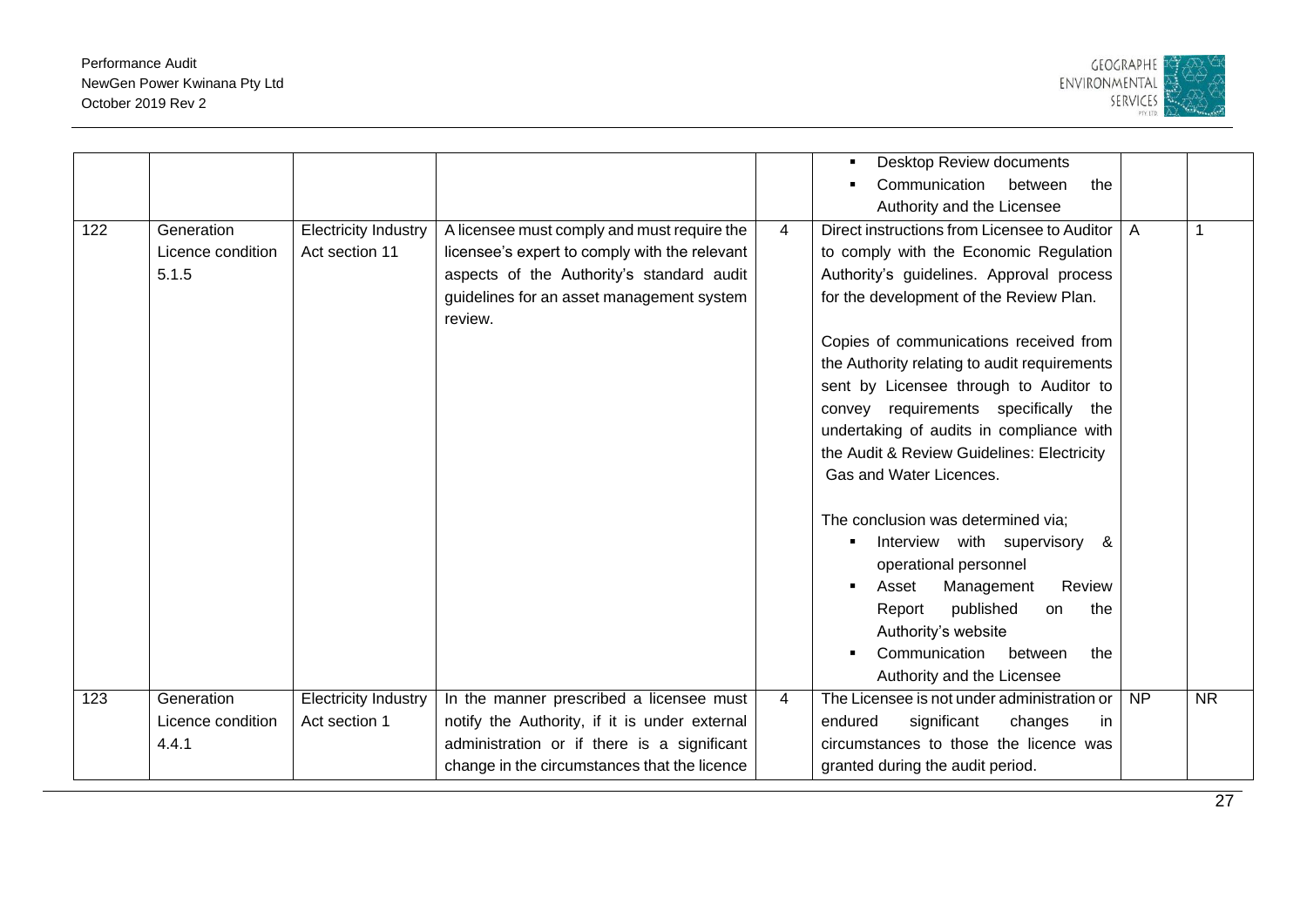

|     |                   |                             | was granted which may affect the licensee's   |              |                                               |   |   |
|-----|-------------------|-----------------------------|-----------------------------------------------|--------------|-----------------------------------------------|---|---|
|     |                   |                             | ability to meet its obligations.              |              | Under Licence clause 15.1 the licensee is     |   |   |
|     |                   |                             |                                               |              | required to report relevant information to    |   |   |
|     |                   |                             |                                               |              | the Authority in the event that it:           |   |   |
|     |                   |                             |                                               |              | (a) Is under external administration          |   |   |
|     |                   |                             |                                               |              | (b) Experiences a change in its corporate     |   |   |
|     |                   |                             |                                               |              | financial or technical circumstances upon     |   |   |
|     |                   |                             |                                               |              | which this license was granted; and that      |   |   |
|     |                   |                             |                                               |              | change may materially affect the licensee's   |   |   |
|     |                   |                             |                                               |              | ability to perform its obligations under this |   |   |
|     |                   |                             |                                               |              | license                                       |   |   |
|     |                   |                             |                                               |              | (c) Changes its name, ABN or address.         |   |   |
|     |                   |                             |                                               |              | Confirmed that for the period 1 August        |   |   |
|     |                   |                             |                                               |              | 2014 to 31 July 2019 no such changes          |   |   |
|     |                   |                             |                                               |              | arose.                                        |   |   |
|     |                   |                             |                                               |              |                                               |   |   |
|     |                   |                             |                                               |              |                                               |   |   |
|     |                   |                             |                                               |              | The conclusion was determined via;            |   |   |
|     |                   |                             |                                               |              | Interview with Power Station<br>٠             |   |   |
|     |                   |                             |                                               |              | Manager                                       |   |   |
|     |                   |                             |                                               |              | Review<br>documents<br>including              |   |   |
|     |                   |                             |                                               |              | Strategic Plans and Budgets, and              |   |   |
|     |                   |                             |                                               |              | NPK Special Purpose Financial                 |   |   |
|     |                   |                             |                                               |              | Reports                                       |   |   |
| 124 | Generation        | <b>Electricity Industry</b> | A licensee must provide the Authority in the  | $\mathbf{1}$ | During the Audit Period the Licensee has      | B | 2 |
|     | Licence condition | Act section 11              | manner prescribed with any information that   |              | provided the Authority information it         |   |   |
|     | 4.5.1             |                             | the Authority requires in connection with its |              | required in connection with its functions     |   |   |
|     |                   |                             | functions under the Electricity Industry Act. |              | under the Electricity Industry Act.           |   |   |
|     |                   |                             |                                               |              |                                               |   |   |
|     |                   |                             |                                               |              |                                               |   |   |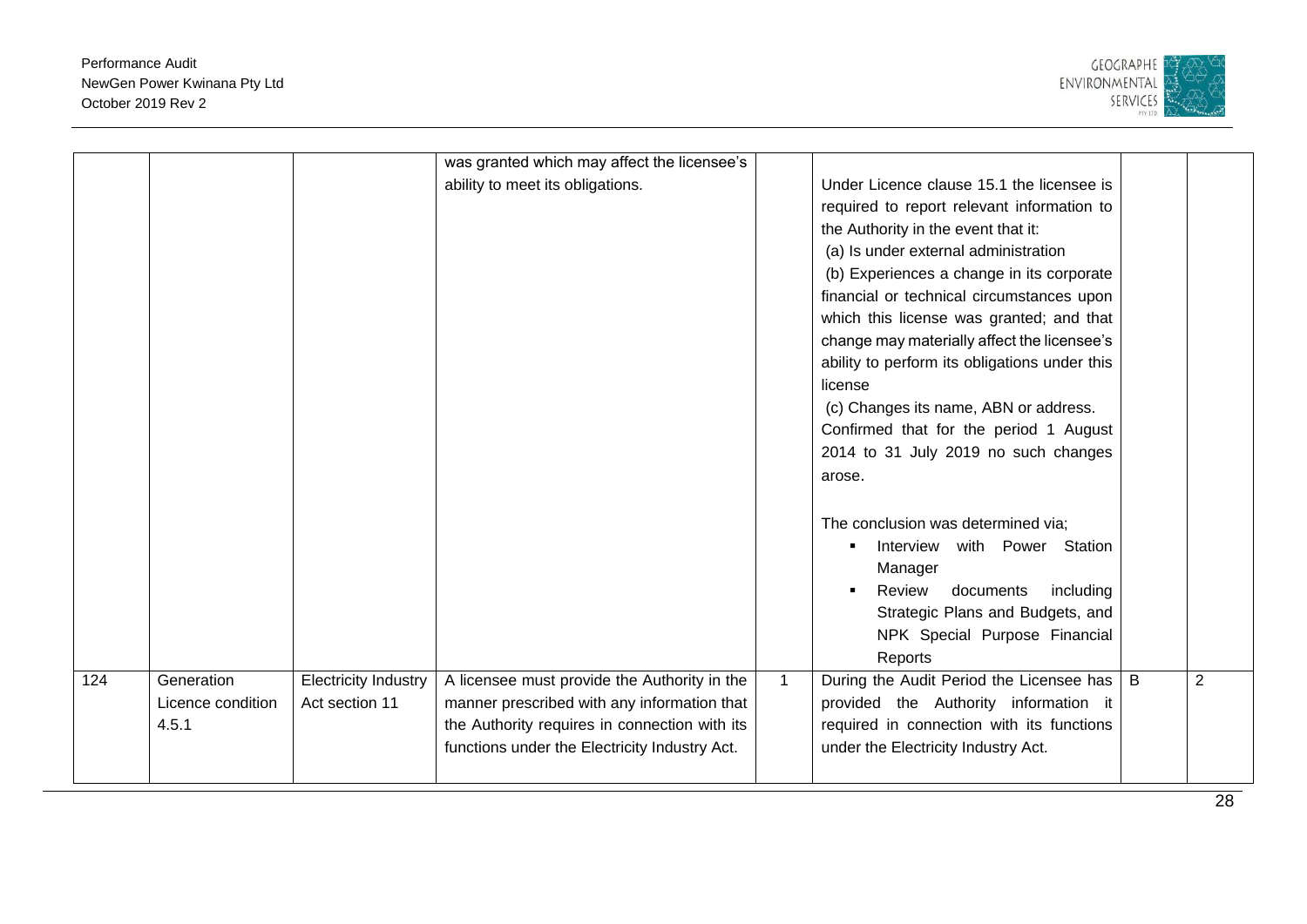

|  |  |  | All licensees are required to submit a              |  |
|--|--|--|-----------------------------------------------------|--|
|  |  |  | compliance report to the Authority covering         |  |
|  |  |  | all of its type 1 and type 2 licence                |  |
|  |  |  | obligations for each financial year (1 July         |  |
|  |  |  | to 30 June inclusive) by 31 August                  |  |
|  |  |  | immediately following the year that is the          |  |
|  |  |  | subject of the report. Compliance with              |  |
|  |  |  | submission of the report is confirmed               |  |
|  |  |  | during the audit period the reports were            |  |
|  |  |  | submitted on the following dates;                   |  |
|  |  |  | ■ 2014 - 2015 Report – 10 <sup>th</sup> August 2015 |  |
|  |  |  | 2015 - 2016 Report - $27th$ July 2016               |  |
|  |  |  | ■ 2016 - 2017 Report - 22 <sup>nd</sup> August 2017 |  |
|  |  |  | ■ 2017 - 2018 Report - $7th$ August 2018            |  |
|  |  |  |                                                     |  |
|  |  |  | Compliance with the date of submission of           |  |
|  |  |  | the reports was noted during the audit              |  |
|  |  |  | period, however, during the audit review of         |  |
|  |  |  | compliance, it is noted during the audit            |  |
|  |  |  | period the Compliance Report (due 31                |  |
|  |  |  | August 2016) did not reflect the late               |  |
|  |  |  | payment of the Standing Data Charge for             |  |
|  |  |  | the quarters commencing April and July              |  |
|  |  |  | 2015 which should have been reflected in            |  |
|  |  |  | the Compliance Report for 2015-2016                 |  |
|  |  |  | Year.                                               |  |
|  |  |  |                                                     |  |
|  |  |  |                                                     |  |
|  |  |  |                                                     |  |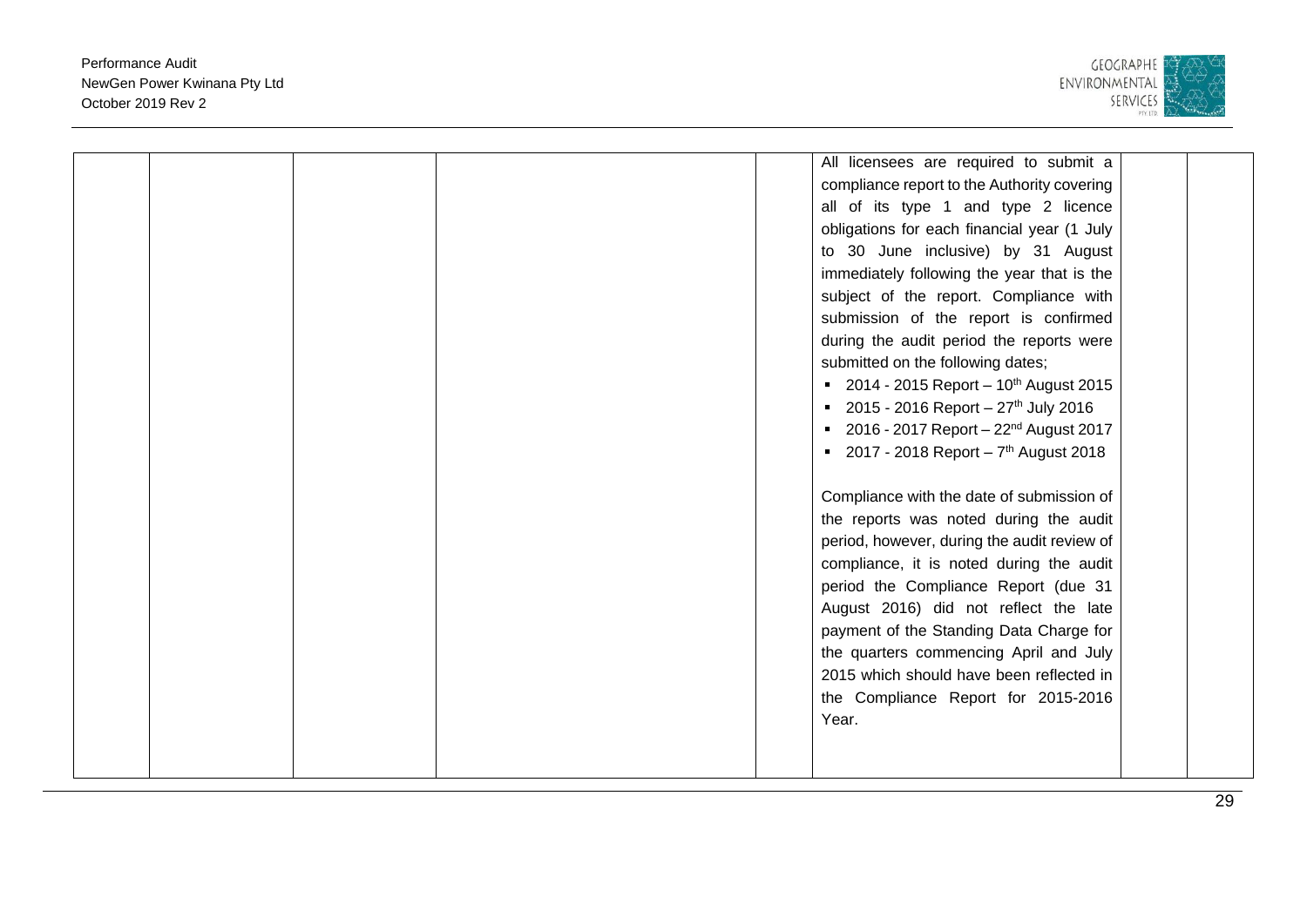

|  | The conclusion was determined via;<br>Interview with Power Station<br>Manager<br>Review of compliance reports<br>MEX Routine (PM 1190)<br>NPK Compliance Requirements<br>Schedule                                                                                                                                                                                                                                                                         |
|--|-----------------------------------------------------------------------------------------------------------------------------------------------------------------------------------------------------------------------------------------------------------------------------------------------------------------------------------------------------------------------------------------------------------------------------------------------------------|
|  | <b>RECOMMENDATION - 02/2019</b>                                                                                                                                                                                                                                                                                                                                                                                                                           |
|  | <b>CRITERIA:</b> The Licensee is required to<br>ensure that non-compliances are reported<br>in a Compliance Report which is to be<br>submitted by the 31 <sup>st</sup> August annually.<br><b>CURRENT CONDITION:</b> The 2015-2016<br>Compliance Report prepared during the<br>audit period did not report a non-<br>compliance in reference to late payment of<br>the licence fee for the 2015 Standing Data<br>Charges for the April and July quarters. |
|  | <b>CAUSE:</b><br>The<br>awareness to<br>the<br>requirement to include the late payment of<br>fees as a compliance obligation was not<br>established and there are not processes<br>implemented within the organisation to<br>identify the compliance<br>requirement<br>proactively.                                                                                                                                                                       |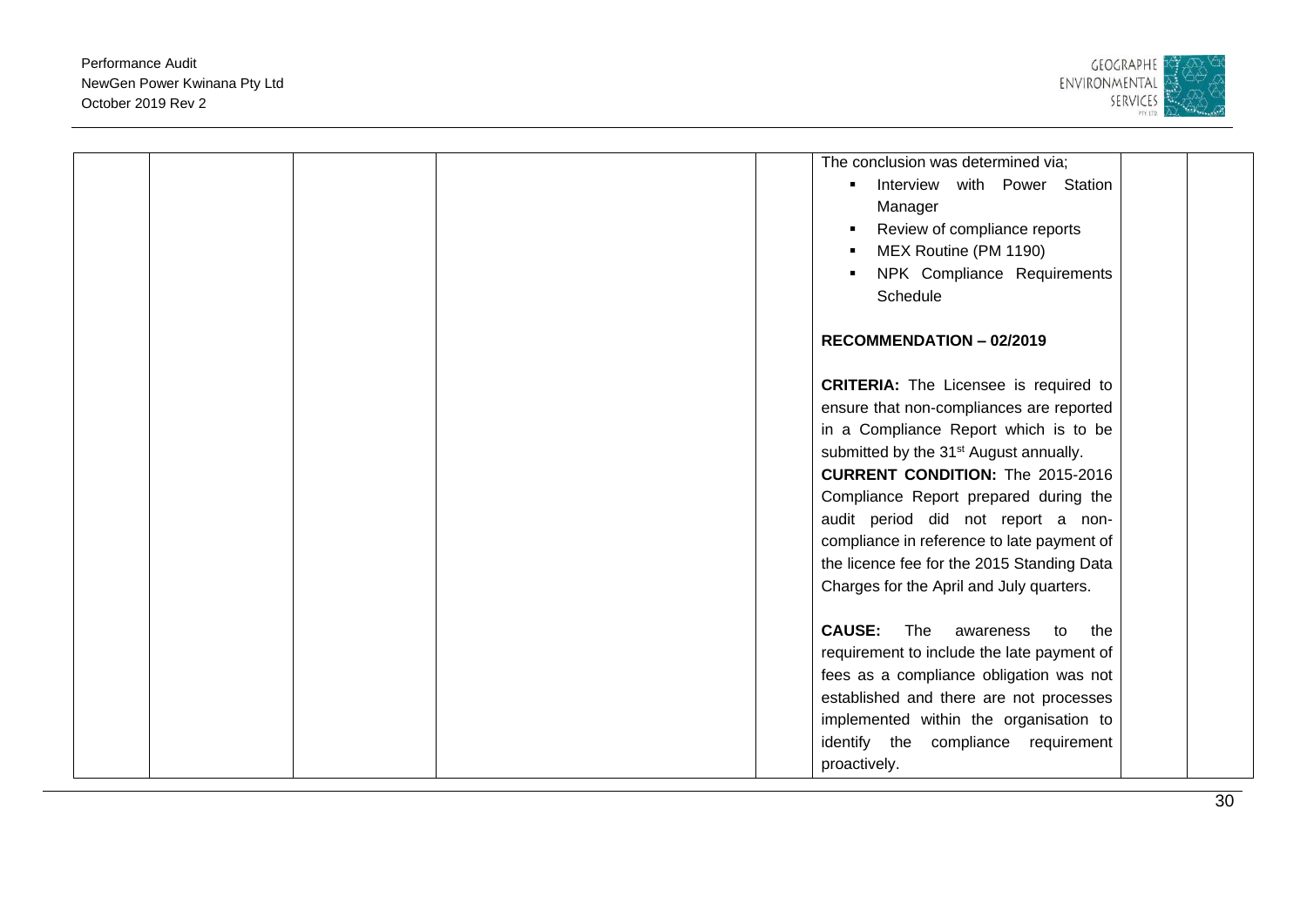

|     |                                          |                                               |                                                                                                                           |   | <b>CONSEQUENCE:</b> On 2 occasions during<br>the audit period the standing data invoices<br>were paid outside the required payment<br>terms and this even was not captured in<br>the annual compliance reporting process.                                                                                                                                                                                                                                                                                                      |                 |                        |
|-----|------------------------------------------|-----------------------------------------------|---------------------------------------------------------------------------------------------------------------------------|---|--------------------------------------------------------------------------------------------------------------------------------------------------------------------------------------------------------------------------------------------------------------------------------------------------------------------------------------------------------------------------------------------------------------------------------------------------------------------------------------------------------------------------------|-----------------|------------------------|
|     |                                          |                                               |                                                                                                                           |   | <b>CORRECTIVE ACTION:</b> Although the<br>organisation has established corrective<br>actions to ensure timely payment of licence<br>fees (refer finding 105). A process to<br>ensure compliance requirements have<br>been met and a documented liaison<br>relating to the legislative requirements and<br>content of the Compliance Report prior to<br>submission to the Authority is required.<br>The MEX system and the NPK Compliance<br>Requirement Schedule could be optimised<br>to ensure this is an automated process. |                 |                        |
| 125 | Generation<br>Licence condition<br>3.8.1 | <b>Electricity Industry</b><br>Act section 11 | A licensee must publish any information it is<br>directed by the Authority to publish within the<br>timeframes specified. | 4 | There have been no requests by the<br>Authority to publish information during the<br>audit period.<br>According the Licensee's Generation<br>Licence EGL3; the term "publish" in<br>relation to a report or information means<br>either: (a) posting the report or information<br>on the licensee's website; or (b) sending                                                                                                                                                                                                    | $\overline{NP}$ | $\overline{\text{NR}}$ |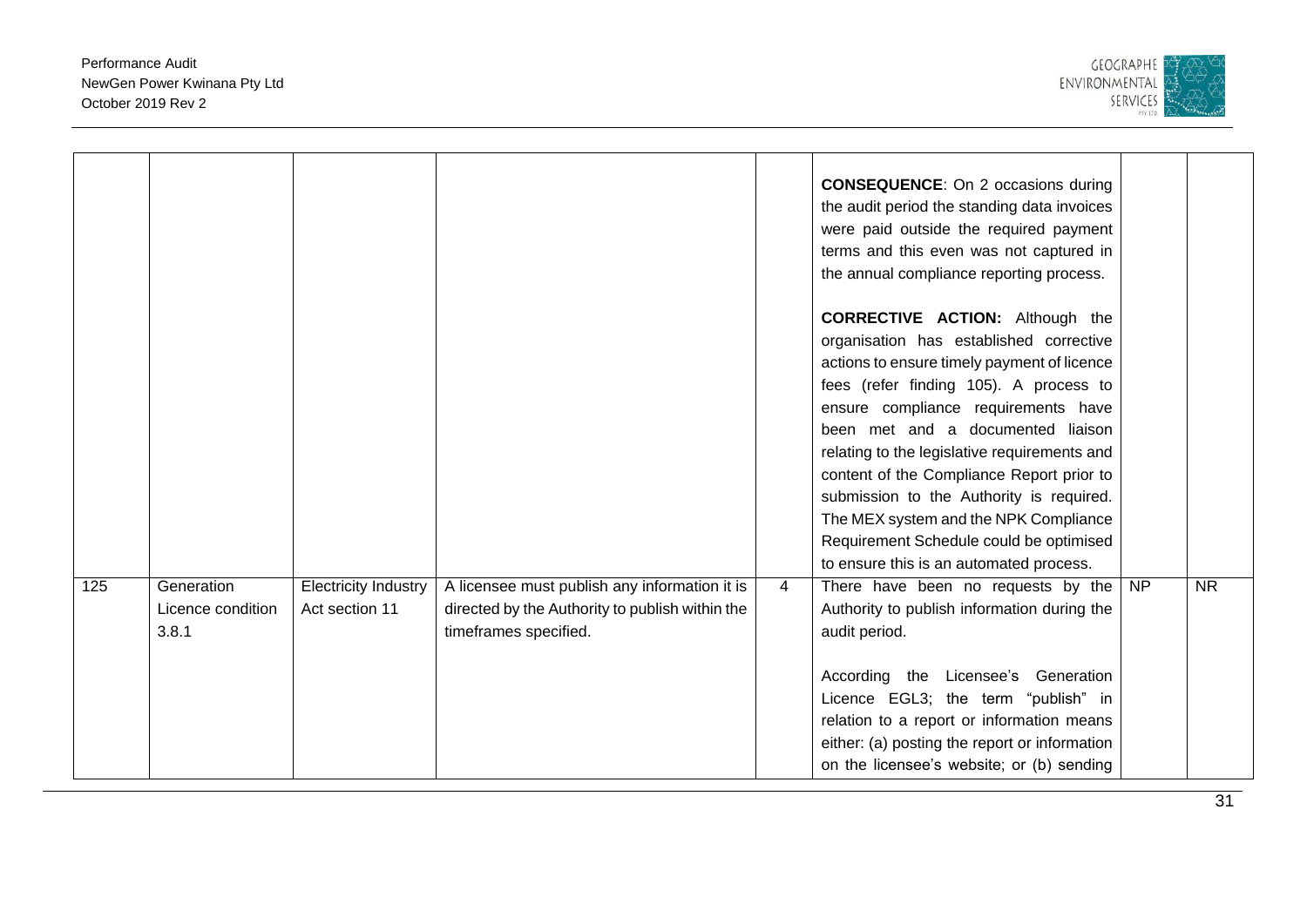

|     |                   |                             |                                             |                | the report or information to the Authority to  |   |  |
|-----|-------------------|-----------------------------|---------------------------------------------|----------------|------------------------------------------------|---|--|
|     |                   |                             |                                             |                | be published on the Economic Regulation        |   |  |
|     |                   |                             |                                             |                | Authority's website.                           |   |  |
|     |                   |                             |                                             |                |                                                |   |  |
|     |                   |                             |                                             |                | The Licensee has submitted the previous        |   |  |
|     |                   |                             |                                             |                | Performance<br>Audit<br>and<br>Asset           |   |  |
|     |                   |                             |                                             |                | Management System Review. This was             |   |  |
|     |                   |                             |                                             |                | published on the Economic Regulation           |   |  |
|     |                   |                             |                                             |                | Authority's Website on the 15/11/2015 and      |   |  |
|     |                   |                             |                                             |                | a notice published on the 1/12/15 advising     |   |  |
|     |                   |                             |                                             |                | the outcome and subsequent audit period.       |   |  |
|     |                   |                             |                                             |                |                                                |   |  |
|     |                   |                             |                                             |                | The conclusion was determined via;             |   |  |
|     |                   |                             |                                             |                | Interview with supervisory &<br>$\blacksquare$ |   |  |
|     |                   |                             |                                             |                | operational personnel                          |   |  |
|     |                   |                             |                                             |                | Review of Economic Regulation                  |   |  |
|     |                   |                             |                                             |                | Authority's website                            |   |  |
|     |                   |                             |                                             |                | Desktop Review documents                       |   |  |
|     |                   |                             |                                             |                |                                                |   |  |
| 126 | Generation        | <b>Electricity Industry</b> | Unless otherwise specified all notices must | $\overline{4}$ | During the audit period the Licensee           | A |  |
|     | Licence condition | Act section 11              | be in writing.                              |                | maintained records of communication with       |   |  |
|     | 3.7.1             |                             |                                             |                | the Authority, primarily via mail or email     |   |  |
|     |                   |                             |                                             |                | communication. All responses have been         |   |  |
|     |                   |                             |                                             |                | in writing and specific notices in relation to |   |  |
|     |                   |                             |                                             |                | the EGL3 have been reviewed as part of         |   |  |
|     |                   |                             |                                             |                | the audit.                                     |   |  |
|     |                   |                             |                                             |                | The conclusion was determined via;             |   |  |
|     |                   |                             |                                             |                |                                                |   |  |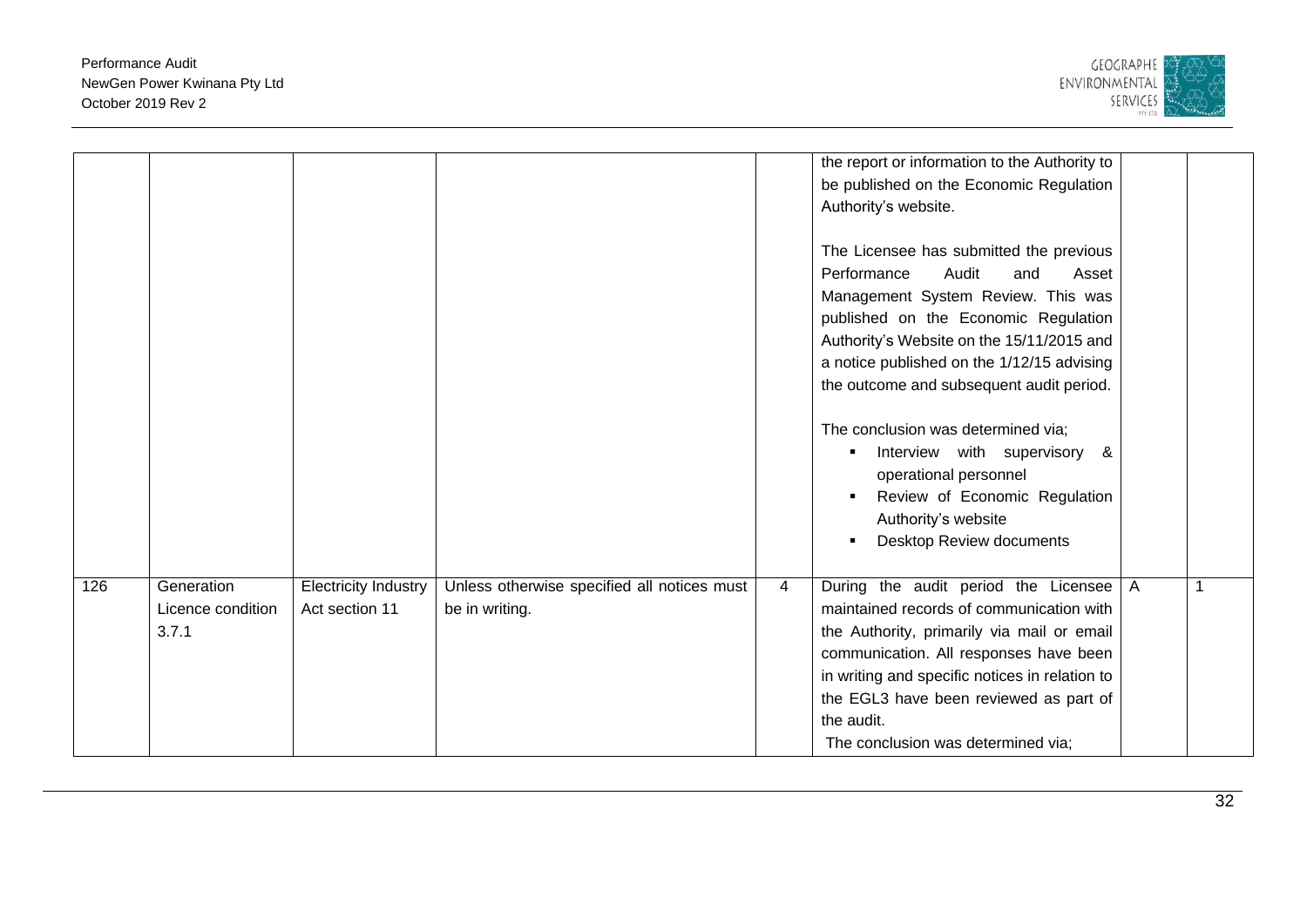

|     |                                          |                                                                       |                                                                                                                                                                                                                                                                                                                                                 |   | with<br>Station<br>Interview<br>Power<br>Manager<br>Desktop Review documents<br>Review<br>of<br>communication<br>electronic and hardcopy<br>Verification of processes on site                                                                                                                                                                             |                |           |
|-----|------------------------------------------|-----------------------------------------------------------------------|-------------------------------------------------------------------------------------------------------------------------------------------------------------------------------------------------------------------------------------------------------------------------------------------------------------------------------------------------|---|-----------------------------------------------------------------------------------------------------------------------------------------------------------------------------------------------------------------------------------------------------------------------------------------------------------------------------------------------------------|----------------|-----------|
|     |                                          |                                                                       | SECTION 14: ELECTRICITY INDUSTRY METERING CODE - LICENCE CONDITIONS AND OBLIGATIONS                                                                                                                                                                                                                                                             |   |                                                                                                                                                                                                                                                                                                                                                           |                |           |
| 324 | Generation<br>Licence<br>condition 4.1.1 | Electricity Industry<br><b>Metering Code</b><br>clause 3.3B           | If a user is aware of bi-directional electricity<br>flows at a metering point that was not<br>previously subject to a bi-directional flows or<br>any changes in a customer's or user's<br>circumstances in a metering point that will<br>result in bi-directional flows the user must<br>notify the network operator within 2 business<br>days. | 4 | There has been no change with respect to<br>bi-directional flows during the audit period.<br>The Licensee continues to import power<br>from Synergy as required. Normal<br>operating conditions requires this only<br>occurs when the plant is not generating<br>sufficient electricity for site consumption.                                             | <b>NP</b>      | <b>NR</b> |
| 339 | Generation<br>Licence<br>condition 4.1.1 | <b>Electricity Industry</b><br><b>Metering Code</b><br>clause 3.11(3) | A Code participant who becomes aware of<br>an outage or malfunction of a metering<br>installation must advise the network operator<br>as soon as practicable.                                                                                                                                                                                   | 4 | WPN has primary responsibility for the<br>management and monitoring of meters.<br>There were no outages or malfunctions<br>identified during the audit period. The<br>Engineering Manager monitors usage<br>through production calculations to verify<br>generation.<br>Personnel interviewed<br><b>Operations Engineer</b><br><b>Engineering Manager</b> | $\overline{A}$ | <b>NR</b> |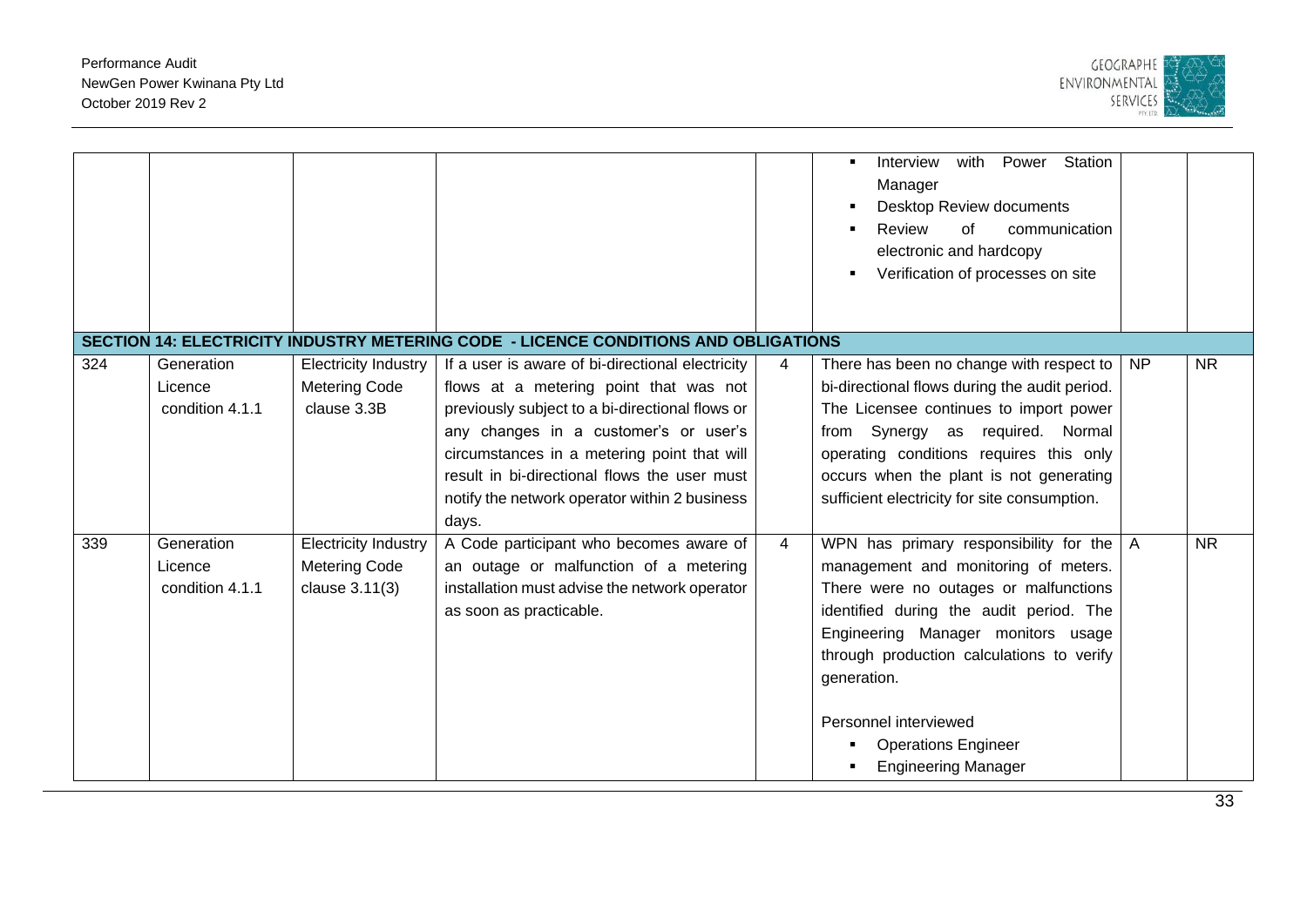

|     |                                          |                                                                        |                                                                                                                                                                                                                                                                 |   | <b>Power Station Manager</b><br>$\blacksquare$<br>The conclusion was determined via;<br>Interview with supervisory<br>&<br>operational personnel<br>Verification of processes and<br>systems on site                                                                                                                                                                                                                                  |                 |           |
|-----|------------------------------------------|------------------------------------------------------------------------|-----------------------------------------------------------------------------------------------------------------------------------------------------------------------------------------------------------------------------------------------------------------|---|---------------------------------------------------------------------------------------------------------------------------------------------------------------------------------------------------------------------------------------------------------------------------------------------------------------------------------------------------------------------------------------------------------------------------------------|-----------------|-----------|
| 371 | Generation<br>Licence<br>condition 4.1.1 | <b>Electricity Industry</b><br><b>Metering Code</b><br>clause $4.4(1)$ | If there is a discrepancy between energy<br>data held in a metering installation and in the<br>metering database the affected Code<br>participants and the network operator must<br>liaise to determine the most appropriate way<br>to resolve the discrepancy. | 5 | have been no<br>discrepancies<br>There<br>between energy data held in metering<br>installation and in the metering database.<br>As such compliance with this requirement<br>cannot be made. Discussions with the<br>Power Station Manager.<br>The conclusion was determined via;<br>Interview with supervisory<br>&<br>operational personnel<br>Desktop Review documents                                                              | $\overline{NP}$ | <b>NR</b> |
| 372 | Generation<br>Licence<br>condition 4.1.1 | <b>Electricity Industry</b><br><b>Metering Code</b><br>clause $4.5(1)$ | A Code participant must not knowingly<br>permit the registry to be materially<br>inaccurate.                                                                                                                                                                    | 5 | NewGen Power Kwinana Pty Ltd does not<br>maintain any standing data or energy data<br>in relation to the metering installations<br>captured under the Metering Code. These<br>activities are managed by the Network<br>Operator and are outside the control of the<br>Licensee. As the Network operator<br>maintains sole responsibility for the<br>management of standing data within the<br>registry and/or metering database these | $\overline{NP}$ | <b>NR</b> |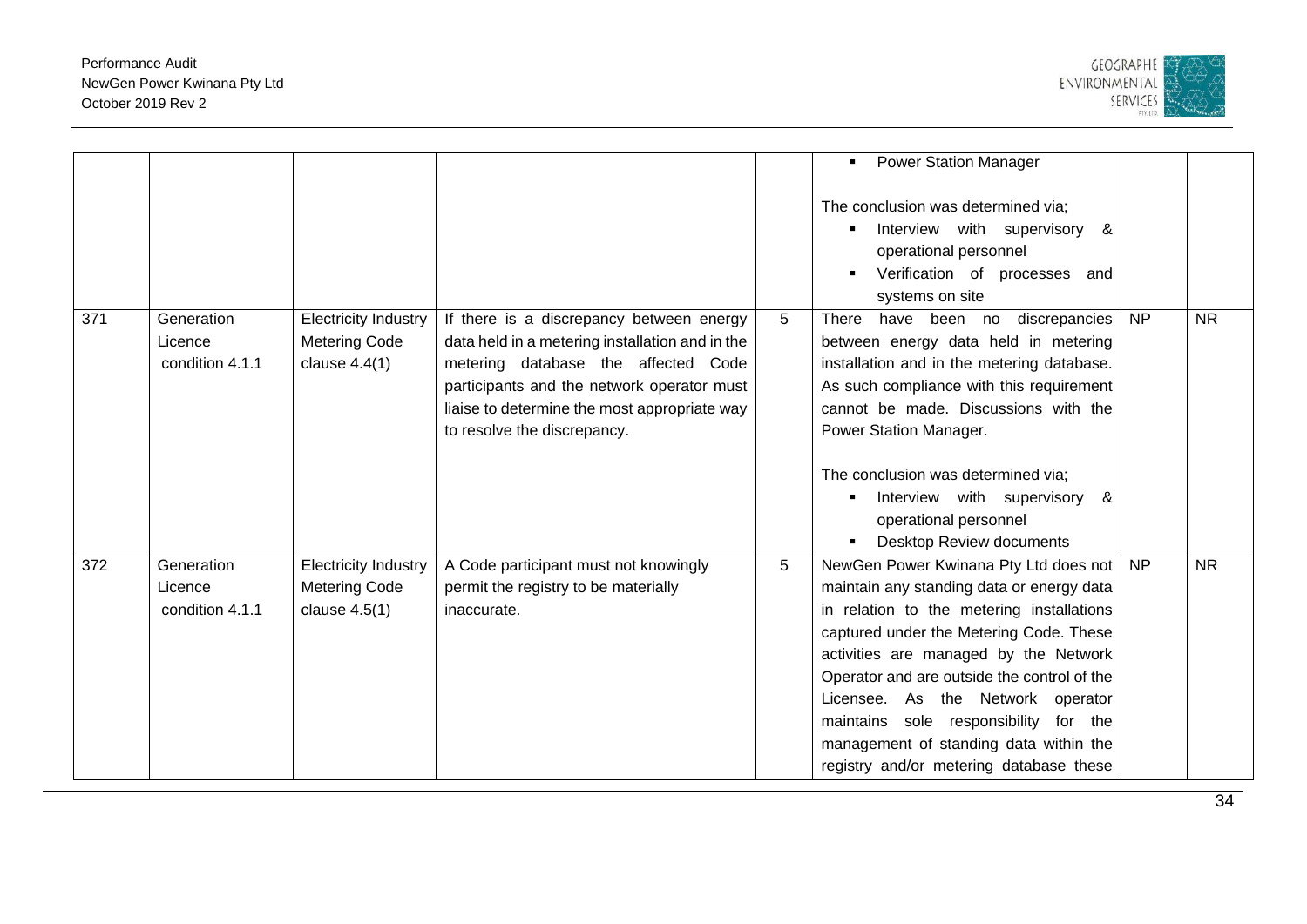

| 373 | Generation                               | <b>Electricity Industry</b>                                            | If a Code participant (other than a network                                                                                                                                                                                                                                                                                                          | 4              | obligations are not relevant to<br>the<br>Licensee's operations for the period 1<br>August 2014 to 31 July 2019.<br>As above.                                                                                                                                                                                                                       | <b>NP</b> | <b>NR</b> |
|-----|------------------------------------------|------------------------------------------------------------------------|------------------------------------------------------------------------------------------------------------------------------------------------------------------------------------------------------------------------------------------------------------------------------------------------------------------------------------------------------|----------------|-----------------------------------------------------------------------------------------------------------------------------------------------------------------------------------------------------------------------------------------------------------------------------------------------------------------------------------------------------|-----------|-----------|
|     | Licence<br>4.1.1                         | <b>Metering Code</b><br>clause $4.5(2)$                                | operator) becomes aware of a change to or<br>an inaccuracy in an item of standing data in<br>the registry then it must notify the network<br>operator and provide details of the change or<br>inaccuracy within the timeframes prescribed.                                                                                                           |                |                                                                                                                                                                                                                                                                                                                                                     |           |           |
| 388 | Generation<br>Licence<br>condition 4.1.1 | <b>Electricity Industry</b><br><b>Metering Code</b><br>clause $5.4(2)$ | A user must when reasonably requested by<br>a network operator use reasonable<br>endeavours to assist the network operator to<br>comply with the network operator's<br>obligation.                                                                                                                                                                   | $\overline{4}$ | The network operator has not requested<br>the assistance of NewGen Kwinana Pty Ltd<br>with respect to their metering installation<br>during the audit period.<br>Note: The Licensee has no meters and<br>Western Power owns the meters at<br>Kwinana<br>Power<br>Station<br>Terminal<br>substation and is responsible for their<br>quality control. | <b>NP</b> | <b>NR</b> |
| 402 | Generation<br>Licence<br>condition 4.1.1 | <b>Electricity Industry</b><br><b>Metering Code</b><br>clause 5.17(1)  | A user must provide standing data and<br>validated (and where necessary substituted<br>or estimated) energy data to the user's<br>customer to which that information relates<br>where the user is required by an enactment<br>or an agreement to do so for billing purposes<br>or for the purpose of providing metering<br>services to the customer. | $\overline{4}$ | There are no meters maintained by the<br>Licensee to collect information or data from<br>The Network Operator<br>billing.<br>is<br>responsible for metering installations.                                                                                                                                                                          | <b>NP</b> | <b>NR</b> |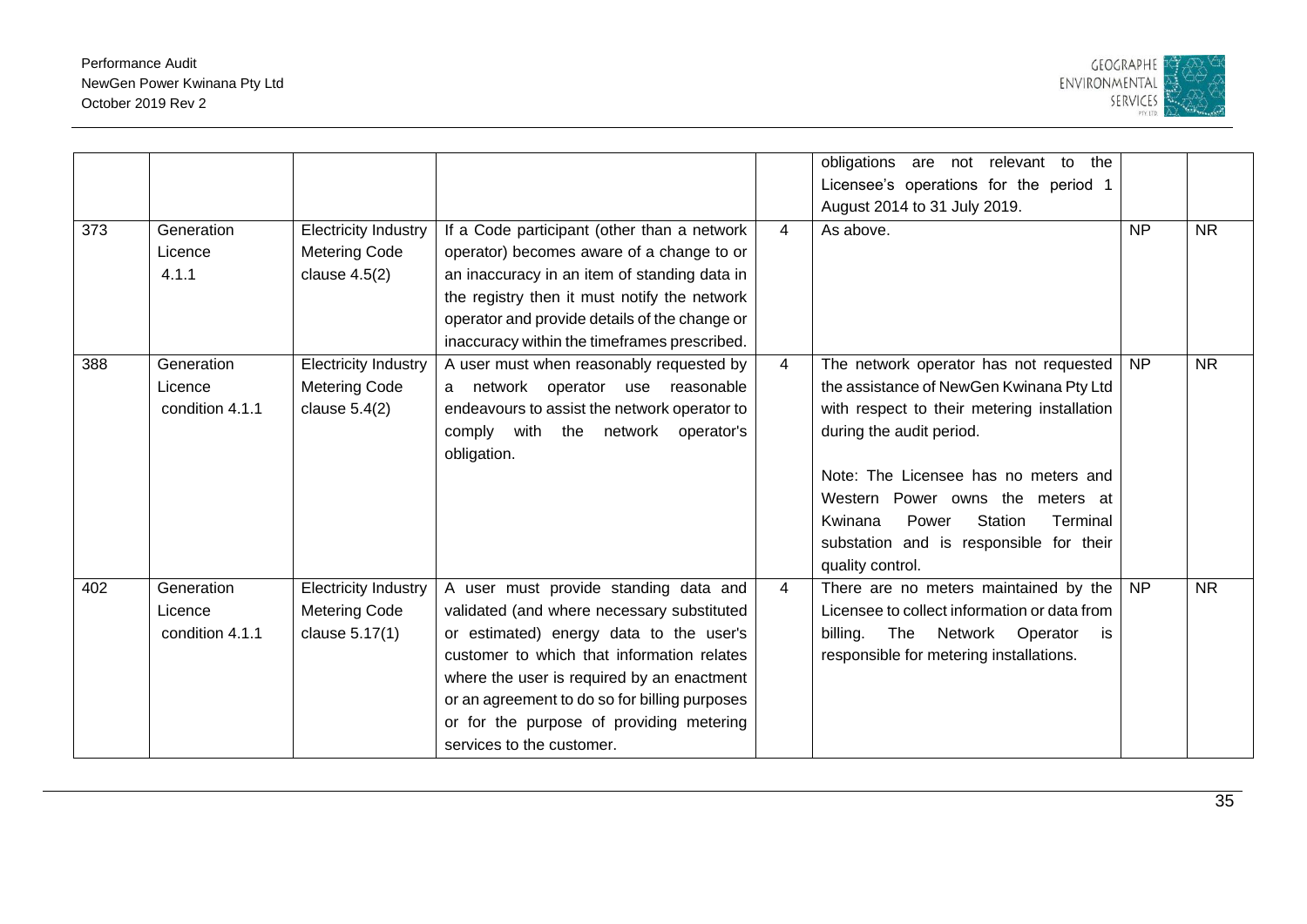

| 406 | Generation      | <b>Electricity Industry</b> | A user must when requested by the network   5 |                | There have been no requests to any user     | <b>NP</b>       | <b>NR</b>    |
|-----|-----------------|-----------------------------|-----------------------------------------------|----------------|---------------------------------------------|-----------------|--------------|
|     | Licence         | <b>Metering Code</b>        | operator acting in accordance with good       |                | to collect information during the audit     |                 |              |
|     | condition 4.1.1 | clause 5.19(1)              | electricity industry practice use reasonable  |                | period. Therefore, this obligation has not  |                 |              |
|     |                 |                             | endeavours to collect information from        |                | been rated.                                 |                 |              |
|     |                 |                             | customers if any that assists the network     |                |                                             |                 |              |
|     |                 |                             | operator in meeting its obligations described |                |                                             |                 |              |
|     |                 |                             | in the Code and elsewhere.                    |                |                                             |                 |              |
| 410 | Generation      | <b>Electricity Industry</b> | A user must use reasonable endeavours to      | 5              | During the audit period there has been no   | <b>NP</b>       | <b>NR</b>    |
|     | Licence         | <b>Metering Code</b>        | ensure that it does not notify the network    |                | provision of standing data by the network   |                 |              |
|     | condition 4.1.1 | clause 5.19(6)              | operator of a change in an attribute that     |                | operator to the user that resulted in the   |                 |              |
|     |                 |                             | results from the provision of standing data   |                | user notifying the network operator of a    |                 |              |
|     |                 |                             | by the network operator to the user.          |                | change in attributes.                       |                 |              |
| 416 | Generation      | <b>Electricity Industry</b> | A Code participant must not request a test    | 4              | No tests have been requested during the     | $\overline{NP}$ | <b>NR</b>    |
|     | Licence         | <b>Metering Code</b>        | or audit unless the Code participant is a     |                | audit period 1 August 2014 to 31 July 2019. |                 |              |
|     | condition 4.1.1 | clause 5.21(5)              | user and the test or audit relates to a time  |                |                                             |                 |              |
|     |                 |                             | or times at which the user was the current    |                |                                             |                 |              |
|     |                 |                             | user or the Code participant is the IMO.      |                |                                             |                 |              |
| 417 | Generation      | <b>Electricity Industry</b> | A Code participant must not make a test or    | 4              | As above.                                   | <b>NP</b>       | <b>NR</b>    |
|     | Licence         | <b>Metering Code</b>        | audit request that is inconsistent with any   |                |                                             |                 |              |
|     | condition 4.1.1 | clause 5.21(6)              | access arrangement or agreement.              |                |                                             |                 |              |
| 435 | Generation      | <b>Electricity Industry</b> | Upon request a current user must provide      | $\overline{4}$ | The network operator did not make any       | $\overline{NP}$ | <b>NR</b>    |
|     | Licence         | <b>Metering Code</b>        | the network operator with customer attribute  |                | for<br>attributes<br>customer<br>requests   |                 |              |
|     | condition 4.1.1 | clause 5.27                 | information that it reasonably believes are   |                | information during the audit period.        |                 |              |
|     |                 |                             | missing or incorrect within the timeframes    |                |                                             |                 |              |
|     |                 |                             | prescribed.                                   |                |                                             |                 |              |
| 448 | Generation      | <b>Electricity Industry</b> | A user must in relation to a network on which | $\overline{4}$ | There have been no breaches of the rules.   | <b>NP</b>       | $\mathbf{1}$ |
|     | Licence         | <b>Metering Code</b>        | it has an access contract comply with the     |                | procedures, agreements<br>and criteria      |                 |              |
|     | condition 4.1.1 | clause $6.1(2)$             |                                               |                | during the audit period.                    |                 |              |
|     |                 |                             |                                               |                |                                             |                 |              |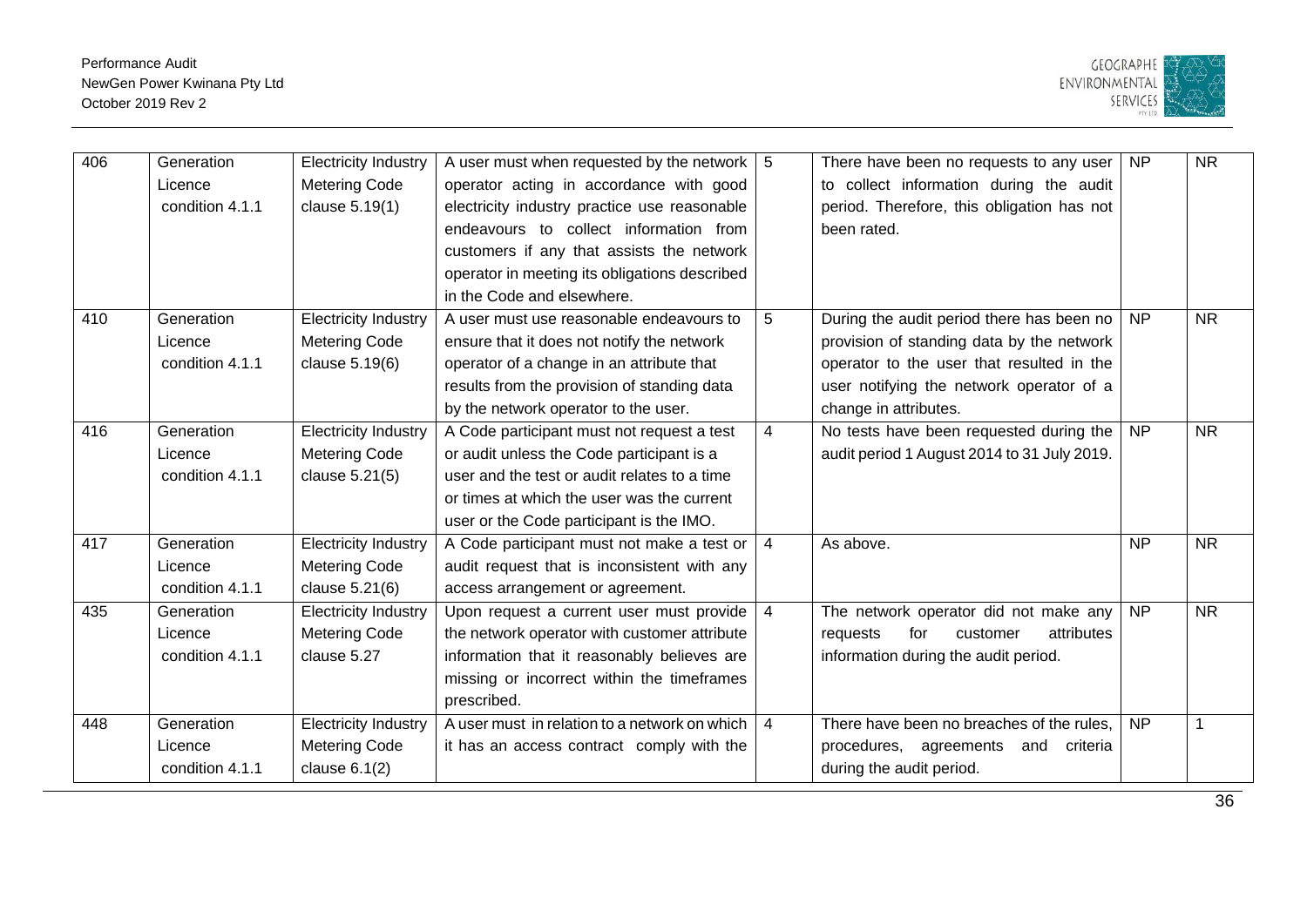

|     |                 |                             | rules procedures agreements and criteria       |                |                                              |                |           |
|-----|-----------------|-----------------------------|------------------------------------------------|----------------|----------------------------------------------|----------------|-----------|
|     |                 |                             | prescribed.                                    |                |                                              |                |           |
| 451 | Generation      | <b>Electricity Industry</b> | Code participants must use reasonable          | 5              | The Kwinana Power Station site has well      | $\overline{A}$ |           |
|     | Licence         | <b>Metering Code</b>        | endeavours to ensure that they can send        |                | established communication processes          |                |           |
|     | condition 4.1.1 | clause $7.2(1)$             | and receive a notice by post, facsimile, and   |                | such as a main telephone line, mobile        |                |           |
|     |                 |                             | electronic communication and must notify       |                | telephone<br>coverage, remote system         |                |           |
|     |                 |                             | the network operator of a telephone number     |                | monitoring, and wireless internet access.    |                |           |
|     |                 |                             | for voice communication in connection with     |                | During the audit period there have been no   |                |           |
|     |                 |                             | the Code.                                      |                | communication issues arising.                |                |           |
| 453 | Generation      | <b>Electricity Industry</b> | A Code participant must notify its contact   4 |                | During the period 1 August 2014 to 31 July   | <b>NP</b>      | <b>NR</b> |
|     | Licence         | <b>Metering Code</b>        | details to a network operator with whom it     |                | 2019, the network operator did not request   |                |           |
|     | condition 4.1.1 | clause $7.2(4)$             | has entered into an access contract within 3   |                | the licensee to provide its contact details. |                |           |
|     |                 |                             | business days after the network operator's     |                | There have been no changes made to           |                |           |
|     |                 |                             | request.                                       |                | Licensee's contact details.                  |                |           |
| 454 | Generation      | <b>Electricity Industry</b> | A Code participant must notify any affected    | $\overline{4}$ | There have been no changes in contact        | <b>NP</b>      | <b>NR</b> |
|     | Licence         | <b>Metering Code</b>        | network operator of any change to the          |                | details for the Licensee during the audit    |                |           |
|     | condition 4.1.1 | clause $7.2(5)$             | contact details it notified to the network     |                | period.                                      |                |           |
|     |                 |                             | operator at least 3 business days before the   |                |                                              |                |           |
|     |                 |                             | change takes effect.                           |                |                                              |                |           |
| 455 | Generation      | <b>Electricity Industry</b> | A Code participant must not disclose<br>or     | 4              | During the period 1 August 2014 to 31        | <b>NP</b>      | <b>NR</b> |
|     | Licence         | <b>Metering Code</b>        | permit the disclosure of<br>confidential       |                | July 2019, the Licensee was not required     |                |           |
|     | condition 4.1.1 | clause 7.5                  | information provided to it under or in         |                | to disclose or permit the disclosure of      |                |           |
|     |                 |                             | connection with the Code and may only use      |                | confidential information in connection to    |                |           |
|     |                 |                             | or reproduce confidential information for the  |                | the Code.                                    |                |           |
|     |                 |                             | purpose for which it was disclosed or          |                |                                              |                |           |
|     |                 |                             | another purpose contemplated by the Code.      |                |                                              |                |           |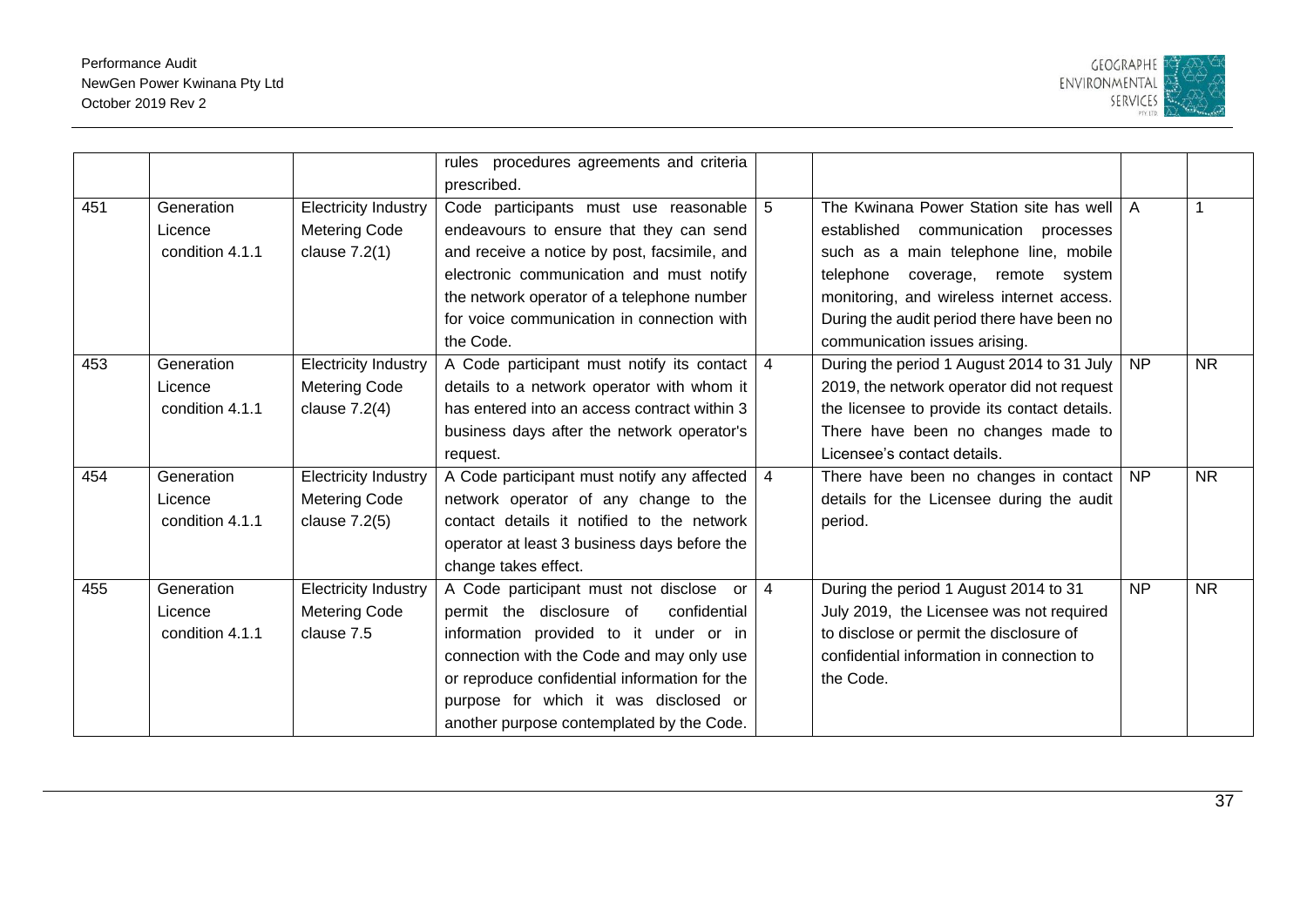

| 456 | Generation      | <b>Electricity Industry</b> | A Code participant must disclose or permit        | $\overline{4}$  | As above                            | $\overline{NP}$ | $\overline{\text{NR}}$ |
|-----|-----------------|-----------------------------|---------------------------------------------------|-----------------|-------------------------------------|-----------------|------------------------|
|     | Licence         | <b>Metering Code</b>        | the disclosure of confidential information that   |                 |                                     |                 |                        |
|     | condition 4.1.1 | clause $7.6(1)$             | is required to be disclosed by the Code.          |                 |                                     |                 |                        |
| 457 | Generation      | <b>Electricity Industry</b> | Representatives of disputing parties must         | $5\overline{5}$ | There have been no disputes arising | $\overline{NP}$ | $\overline{\text{NR}}$ |
|     | Licence         | <b>Metering Code</b>        | meet within 5 business days after a notice        |                 | during the audit period.            |                 |                        |
|     | Condition 4.1.1 | clause $8.1(1)$             | given by a disputing party to the other           |                 |                                     |                 |                        |
|     |                 |                             | disputing parties and attempt to resolve the      |                 |                                     |                 |                        |
|     |                 |                             | dispute under or in connection with the           |                 |                                     |                 |                        |
|     |                 |                             | Electricity Industry Metering Code by             |                 |                                     |                 |                        |
|     |                 |                             | negotiations in good faith.                       |                 |                                     |                 |                        |
| 458 | Generation      | <b>Electricity Industry</b> | If a dispute is not resolved within 10            | 5               | As above                            | <b>NP</b>       | $\overline{\text{NR}}$ |
|     | Licence         | <b>Metering Code</b>        | business days after the dispute is referred to    |                 |                                     |                 |                        |
|     | condition 4.1.1 | clause $8.1(2)$             | representative negotiations the disputing         |                 |                                     |                 |                        |
|     |                 |                             | parties must refer the dispute to a senior        |                 |                                     |                 |                        |
|     |                 |                             | management officer of each disputing party        |                 |                                     |                 |                        |
|     |                 |                             | who must meet and attempt to resolve the          |                 |                                     |                 |                        |
|     |                 |                             | dispute by negotiations in good faith.            |                 |                                     |                 |                        |
| 459 | Generation      | <b>Electricity Industry</b> | If the dispute is not resolved within $10 \mid 5$ |                 | As above                            | $\overline{NP}$ | $\overline{\text{NR}}$ |
|     | Licence         | <b>Metering Code</b>        | business days after the dispute is referred to    |                 |                                     |                 |                        |
|     | condition 4.1.1 | clause $8.1(3)$             | senior management negotiations<br>the             |                 |                                     |                 |                        |
|     |                 |                             | disputing parties must refer the dispute to       |                 |                                     |                 |                        |
|     |                 |                             | the senior executive officer of each disputing    |                 |                                     |                 |                        |
|     |                 |                             | party who must meet and attempt to resolve        |                 |                                     |                 |                        |
|     |                 |                             | the dispute by negotiations in good faith.        |                 |                                     |                 |                        |
| 460 | Generation      | <b>Electricity Industry</b> | If the dispute is resolved by representative      | 5               | As above                            | $\overline{NP}$ | $\overline{\text{NR}}$ |
|     | Licence         | <b>Metering Code</b>        | negotiations,<br>senior<br>management             |                 |                                     |                 |                        |
|     | condition 4.1.1 | clause $8.1(4)$             | negotiations, or CEO negotiations the             |                 |                                     |                 |                        |
|     |                 |                             | disputing parties must prepare a written and      |                 |                                     |                 |                        |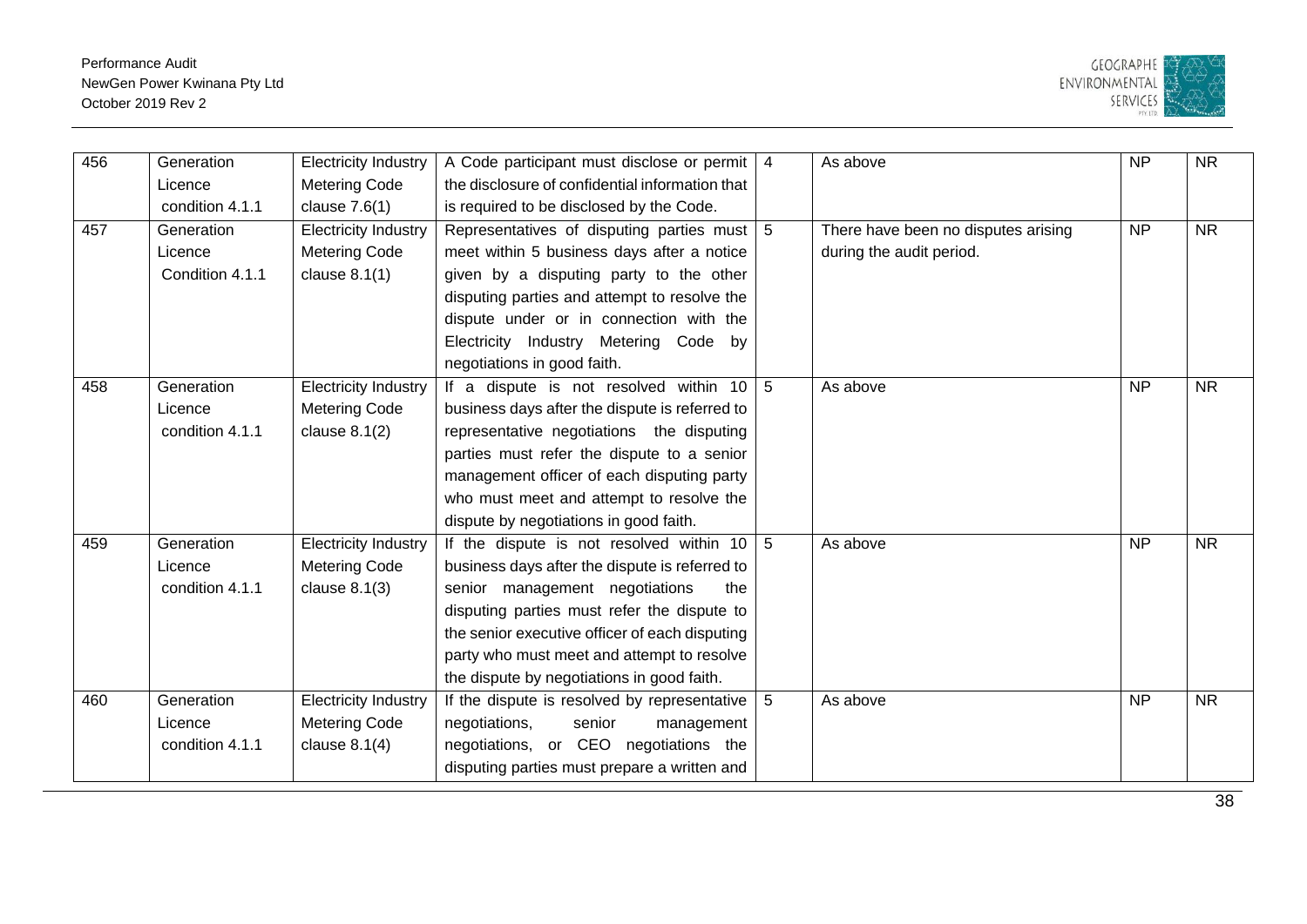

|     |                                                                                                                                                                                                                                                                                                                                                                                                                                                                                       |                             | signed record of the resolution and adhere                                                                                                                                                                                                                              |  |                                                                                                                                                                                                                                                                                                                                                      |           |           |  |
|-----|---------------------------------------------------------------------------------------------------------------------------------------------------------------------------------------------------------------------------------------------------------------------------------------------------------------------------------------------------------------------------------------------------------------------------------------------------------------------------------------|-----------------------------|-------------------------------------------------------------------------------------------------------------------------------------------------------------------------------------------------------------------------------------------------------------------------|--|------------------------------------------------------------------------------------------------------------------------------------------------------------------------------------------------------------------------------------------------------------------------------------------------------------------------------------------------------|-----------|-----------|--|
|     |                                                                                                                                                                                                                                                                                                                                                                                                                                                                                       |                             | to the resolution.                                                                                                                                                                                                                                                      |  |                                                                                                                                                                                                                                                                                                                                                      |           |           |  |
| 461 | Generation                                                                                                                                                                                                                                                                                                                                                                                                                                                                            | <b>Electricity Industry</b> | The disputing parties must at all times $\vert 5 \rangle$                                                                                                                                                                                                               |  | As above                                                                                                                                                                                                                                                                                                                                             | <b>NP</b> | <b>NR</b> |  |
|     | Licence                                                                                                                                                                                                                                                                                                                                                                                                                                                                               | <b>Metering Code</b>        | conduct themselves in a manner which is                                                                                                                                                                                                                                 |  |                                                                                                                                                                                                                                                                                                                                                      |           |           |  |
|     | condition 4.1.1                                                                                                                                                                                                                                                                                                                                                                                                                                                                       | clause $8.3(2)$             | directed towards achieving the objective of                                                                                                                                                                                                                             |  |                                                                                                                                                                                                                                                                                                                                                      |           |           |  |
|     |                                                                                                                                                                                                                                                                                                                                                                                                                                                                                       |                             | dispute resolution with as little formality and                                                                                                                                                                                                                         |  |                                                                                                                                                                                                                                                                                                                                                      |           |           |  |
|     |                                                                                                                                                                                                                                                                                                                                                                                                                                                                                       |                             | technicality and with as much expedition as                                                                                                                                                                                                                             |  |                                                                                                                                                                                                                                                                                                                                                      |           |           |  |
|     |                                                                                                                                                                                                                                                                                                                                                                                                                                                                                       |                             | the requirements of Part 8 of the Code and                                                                                                                                                                                                                              |  |                                                                                                                                                                                                                                                                                                                                                      |           |           |  |
|     |                                                                                                                                                                                                                                                                                                                                                                                                                                                                                       |                             | a proper hearing and determination of the                                                                                                                                                                                                                               |  |                                                                                                                                                                                                                                                                                                                                                      |           |           |  |
|     |                                                                                                                                                                                                                                                                                                                                                                                                                                                                                       |                             | dispute permit.                                                                                                                                                                                                                                                         |  |                                                                                                                                                                                                                                                                                                                                                      |           |           |  |
|     | SECTION 16: ELECTRICITY LICENCES - LICENSEE SPECIFIC CONDITIONS AND OBLIGATIONS                                                                                                                                                                                                                                                                                                                                                                                                       |                             |                                                                                                                                                                                                                                                                         |  |                                                                                                                                                                                                                                                                                                                                                      |           |           |  |
|     |                                                                                                                                                                                                                                                                                                                                                                                                                                                                                       |                             | THIS SECTION IS NOT APPLICABLE TO NEWGEN POWER KWINANA PTY LTD AS THERE HAVE BEEN NO SPECIFIC CONDITIONS AND OBLIGATIONS                                                                                                                                                |  |                                                                                                                                                                                                                                                                                                                                                      |           |           |  |
|     | ATTACHED TO THE GENERATION LICENCE                                                                                                                                                                                                                                                                                                                                                                                                                                                    |                             |                                                                                                                                                                                                                                                                         |  |                                                                                                                                                                                                                                                                                                                                                      |           |           |  |
|     | $\mathbf{1} \cdot \mathbf{1} \cdot \mathbf{1} \cdot \mathbf{1} \cdot \mathbf{1} \cdot \mathbf{1} \cdot \mathbf{1} \cdot \mathbf{1} \cdot \mathbf{1} \cdot \mathbf{1} \cdot \mathbf{1} \cdot \mathbf{1} \cdot \mathbf{1} \cdot \mathbf{1} \cdot \mathbf{1} \cdot \mathbf{1} \cdot \mathbf{1} \cdot \mathbf{1} \cdot \mathbf{1} \cdot \mathbf{1} \cdot \mathbf{1} \cdot \mathbf{1} \cdot \mathbf{1} \cdot \mathbf{1} \cdot \mathbf{1} \cdot \mathbf{1} \cdot \mathbf{1} \cdot \mathbf{$ |                             | $\sim$ $\sim$ $\sim$ $\sim$ $\sim$<br>$\mathbf{r}$ , and the contract of the contract of the contract of the contract of the contract of the contract of the contract of the contract of the contract of the contract of the contract of the contract of the contract o |  | $\mathbf{r}$ . The second contract of the second contract of the second contract of the second contract of the second contract of the second contract of the second contract of the second contract of the second contract of the<br>the contract of the contract of the contract of the contract of the contract of the contract of the contract of |           |           |  |

NOTE NP - not possible to provide a compliance rating because no activity has taken place to exercise the obligation during the audit period

NA - Not applicable to audit period and as such not assessed